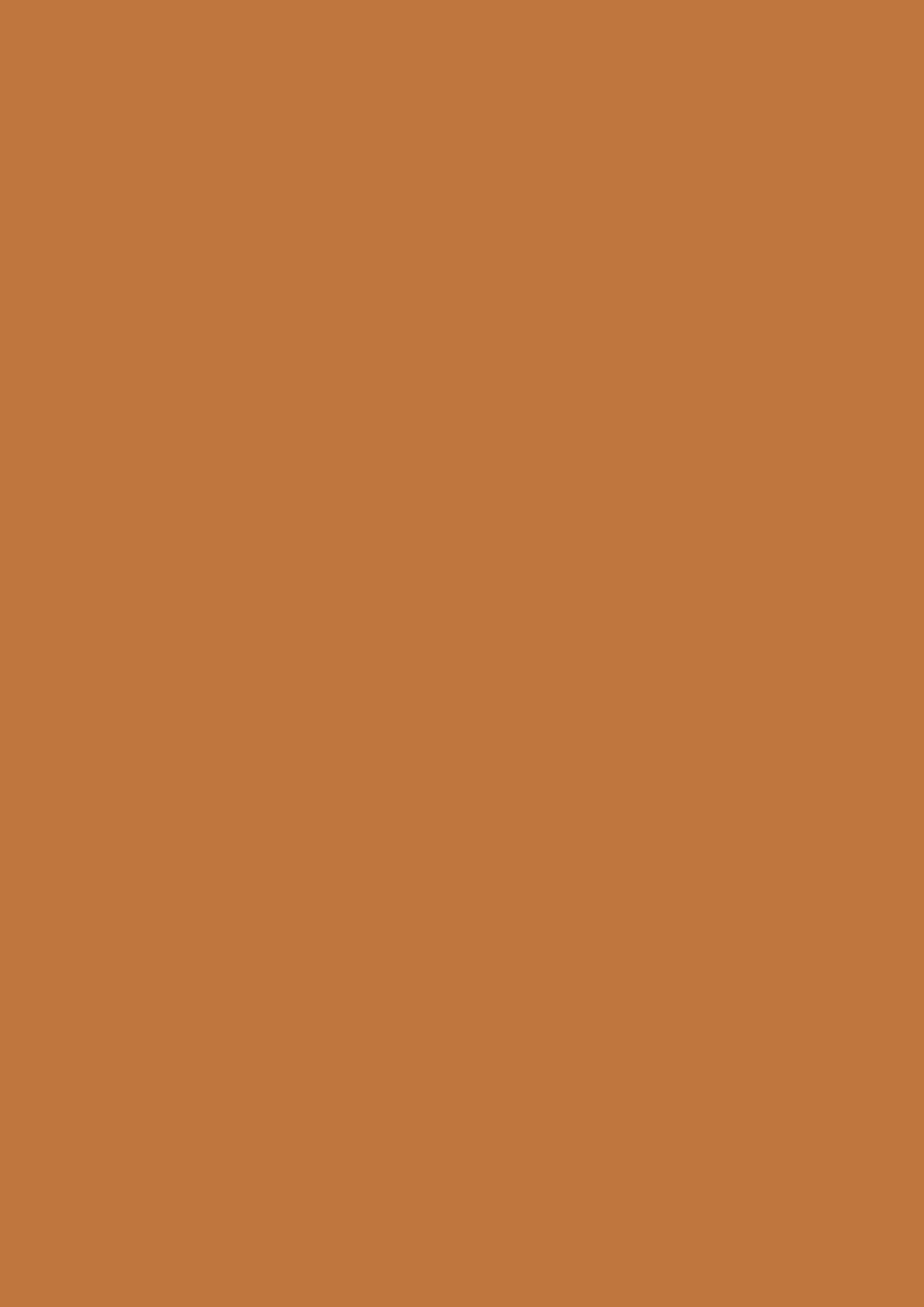# **WHO guideline:**

**USE OF MULTIPLE MICRONUTRIENT POWDERS FOR POINT-OF-USE FORTIFICATION OF FOODS CONSUMED BY INFANTS AND YOUNG CHILDREN AGED 6–23 MONTHS AND CHILDREN AGED 2–12 YEARS**

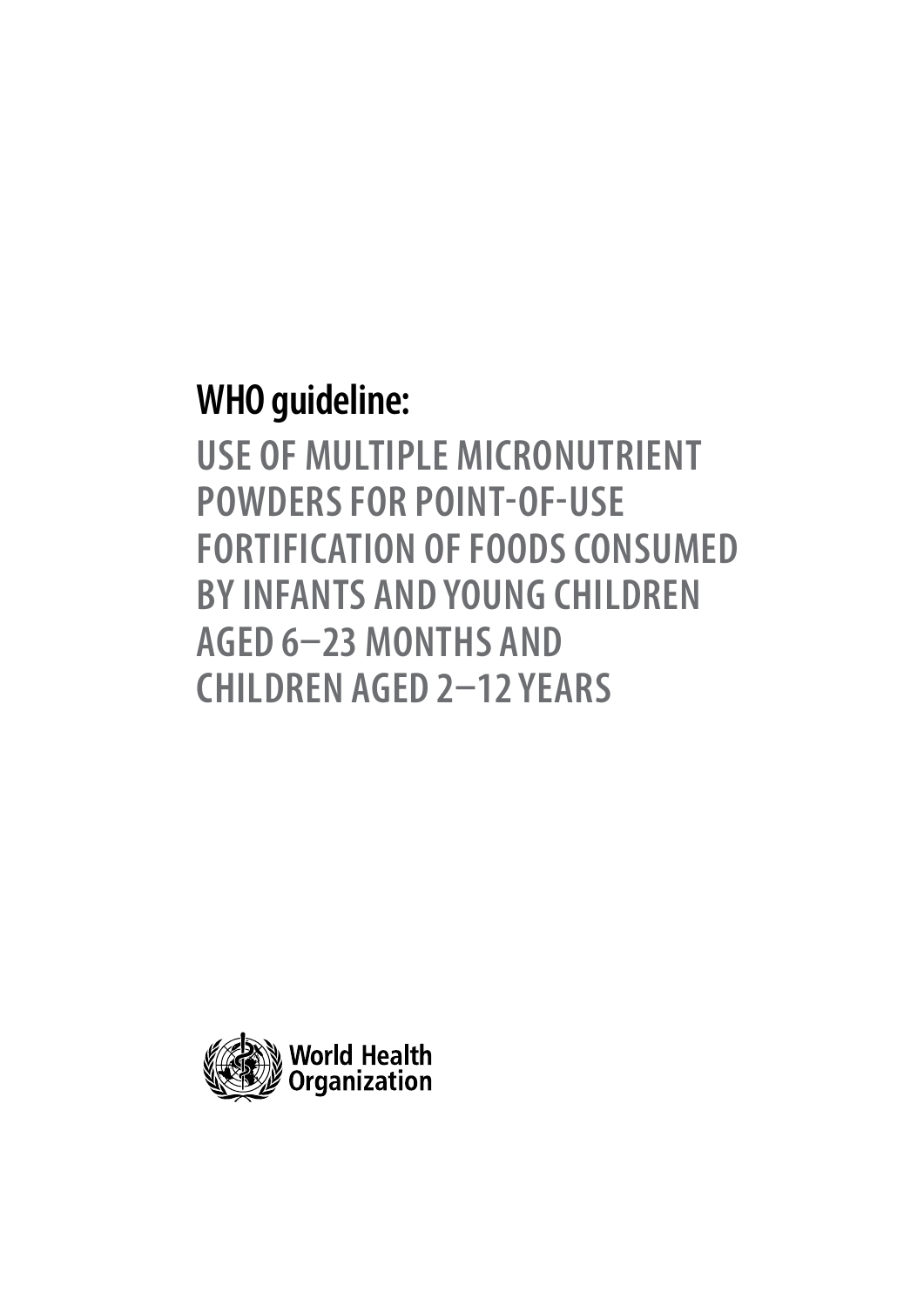WHO guideline: Use of multiple micronutrient powders for point-of-use fortification of foods consumed by infants and young children aged 6–23 months and children aged 2–12 years

ISBN 978-92-4-154994-3

#### **© World Health Organization 2016**

Some rights reserved. This work is available under the Creative Commons Attribution-NonCommercial-ShareAlike 3.0 IGO licence (CC BY-NC-SA 3.0 IGO;<https://creativecommons.org/licenses/by-nc-sa/3.0/igo>).

Under the terms of this licence, you may copy, redistribute and adapt the work for non-commercial purposes, provided the work is appropriately cited, as indicated below. In any use of this work, there should be no suggestion that WHO endorses any specific organization, products or services. The use of the WHO logo is not permitted. If you adapt the work, then you must license your work under the same or equivalent Creative Commons licence. If you create a translation of this work, you should add the following disclaimer along with the suggested citation: *"*This translation was not created by the World Health Organization (WHO). WHO is not responsible for the content or accuracy of this translation. The original English edition shall be the binding and authentic edition".

Any mediation relating to disputes arising under the licence shall be conducted in accordance with the mediation rules of the World Intellectual Property Organization ([http://www.wipo.int/amc/en/mediation/rules](http://www.wipo.int/amc/en/mediation/rules/)).

Cataloguing-in-Publication (CIP) data. CIP data are available at [http://apps.who.int/iris.](http://apps.who.int/iris/)

**Sales, rights and licensing.** To purchase WHO publications, see [http://apps.who.int/bookorders.](http://apps.who.int/bookorders) To submit requests for commercial use and queries on rights and licensing, see [http://www.who.int/about/licensing.](http://www.who.int/about/licensing)

**Third-party materials.** If you wish to reuse material from this work that is attributed to a third party, such as tables, figures or images, it is your responsibility to determine whether permission is needed for that reuse and to obtain permission from the copyright holder. The risk of claims resulting from infringement of any third-party-owned component in the work rests solely with the user.

**General disclaimers.** The designations employed and the presentation of the material in this publication do not imply the expression of any opinion whatsoever on the part of WHO concerning the legal status of any country, territory, city or area or of its authorities, or concerning the delimitation of its frontiers or boundaries. Dotted and dashed lines on maps represent approximate border lines for which there may not yet be full agreement.

The mention of specific companies or of certain manufacturers' products does not imply that they are endorsed or recommended by WHO in preference to others of a similar nature that are not mentioned. Errors and omissions excepted, the names of proprietary products are distinguished by initial capital letters.

All reasonable precautions have been taken by WHO to verify the information contained in this publication. However, the published material is being distributed without warranty of any kind, either expressed or implied. The responsibility for the interpretation and use of the material lies with the reader. In no event shall WHO be liable for damages arising from its use.

Design and layout: Alberto March (Barcelona, Spain). Cover photo by Nicole Rodriguez Neufeld and Alberto March. Baby's model: Jason Kamperis.

## **SUGGESTED CITATION:**

WHO guideline: Use of mu[ltiple micronutrient p](https://creativecommons.org/licenses/by-nc-sa/3.0/igo)owders for point-of-use fortification of foods consumed by infants and young children aged 6–23 months and children aged 2–12 years. Geneva: World Health Organization; 2016. Licence: CC BY-NC-SA 3.0 IGO.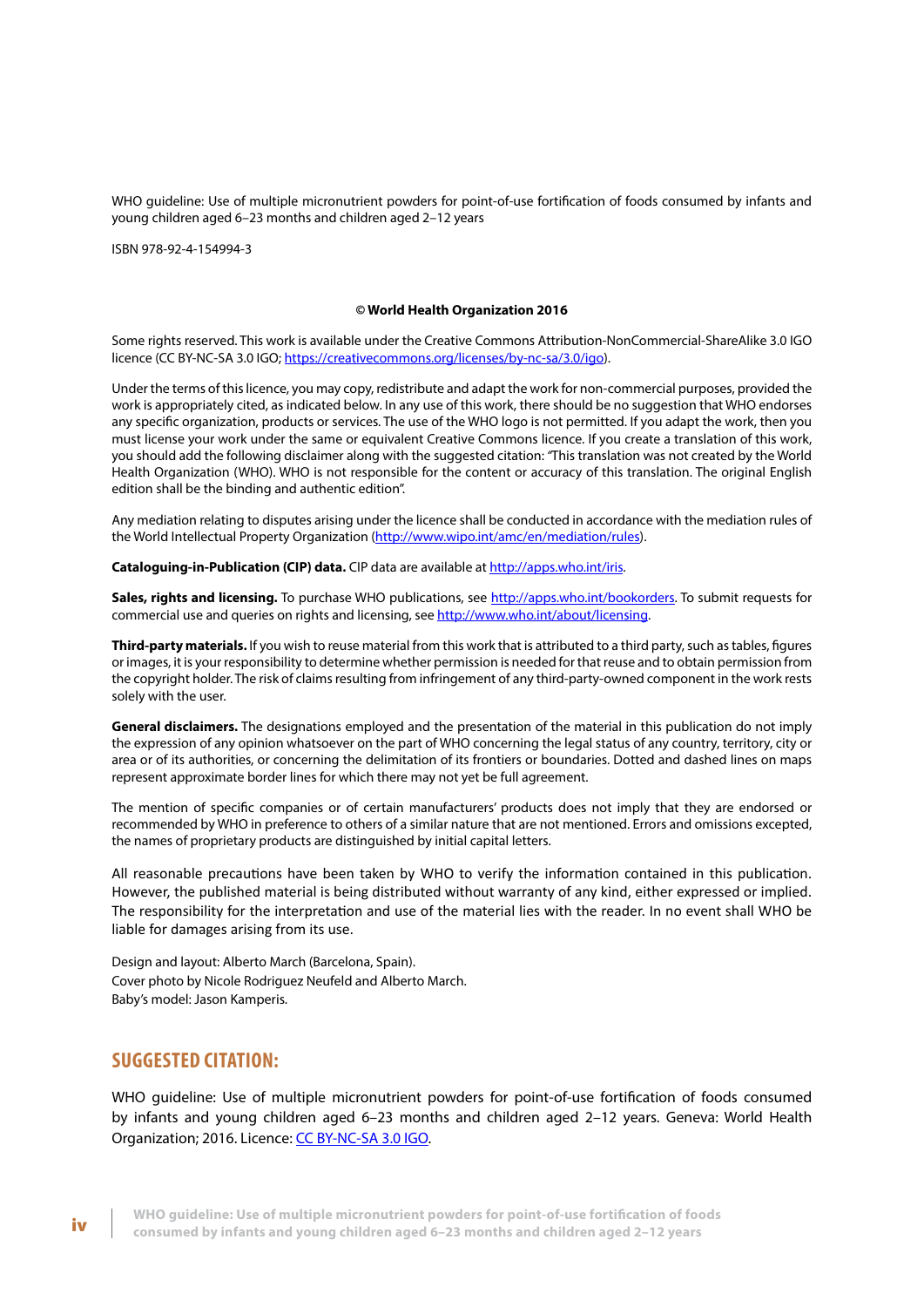## **TABLE OF CONTENTS**

| <b>PUBLICATION HISTORY</b>                      |                                                                                                                                              | viii           |
|-------------------------------------------------|----------------------------------------------------------------------------------------------------------------------------------------------|----------------|
| <b>ACKNOWLEDGEMENTS</b>                         |                                                                                                                                              | viii           |
|                                                 | <b>Financial support</b>                                                                                                                     | viii           |
| <b>EXECUTIVE SUMMARY</b>                        |                                                                                                                                              | 1              |
|                                                 | Background                                                                                                                                   | 1              |
|                                                 | Purpose of the guideline                                                                                                                     | $\overline{2}$ |
|                                                 | Guideline development methodology                                                                                                            | 2              |
|                                                 | Available evidence                                                                                                                           | 2              |
|                                                 | <b>Recommendations</b>                                                                                                                       | 3              |
|                                                 | <b>Recommendation 1</b>                                                                                                                      | 3              |
|                                                 | <b>Recommendation 2</b>                                                                                                                      | 4              |
|                                                 | Remarks                                                                                                                                      | 5              |
|                                                 | Research gaps                                                                                                                                | 6              |
|                                                 | Plans for updating the guideline                                                                                                             | $\overline{7}$ |
| <b>WHO GUIDELINE:</b>                           | Use of multiple micronutrient powders for point-of-use fortification<br>of foods consumed by infants and young children aged 6-23 months and |                |
|                                                 | children aged 2-12 years                                                                                                                     | 8              |
| <b>SCOPE AND PURPOSE</b>                        |                                                                                                                                              | 8              |
| <b>BACKGROUND</b><br><b>SUMMARY OF EVIDENCE</b> |                                                                                                                                              | 8<br>10        |
|                                                 | Multiple micronutrient powders in infants and young children aged 6-23 months                                                                | 10             |
|                                                 | Multiple micronutrient powders in children aged 2-12 years                                                                                   | 12             |
| <b>RECOMMENDATIONS</b>                          |                                                                                                                                              | 13             |
|                                                 | <b>Recommendation 1</b>                                                                                                                      | 13             |
|                                                 | <b>Recommendation 2</b>                                                                                                                      | 14             |
| <b>REMARKS</b>                                  |                                                                                                                                              | 14             |
| <b>RESEARCH GAPS</b>                            |                                                                                                                                              | 16             |
| <b>DISSEMINATION AND IMPLEMENTATION</b>         |                                                                                                                                              | 16             |
|                                                 | Dissemination of this guideline                                                                                                              | 16             |
|                                                 | Equity, human rights and implementation considerations                                                                                       | 17             |
|                                                 | <b>Ethical considerations</b>                                                                                                                | 19             |
|                                                 | Monitoring and evaluation                                                                                                                    | 20             |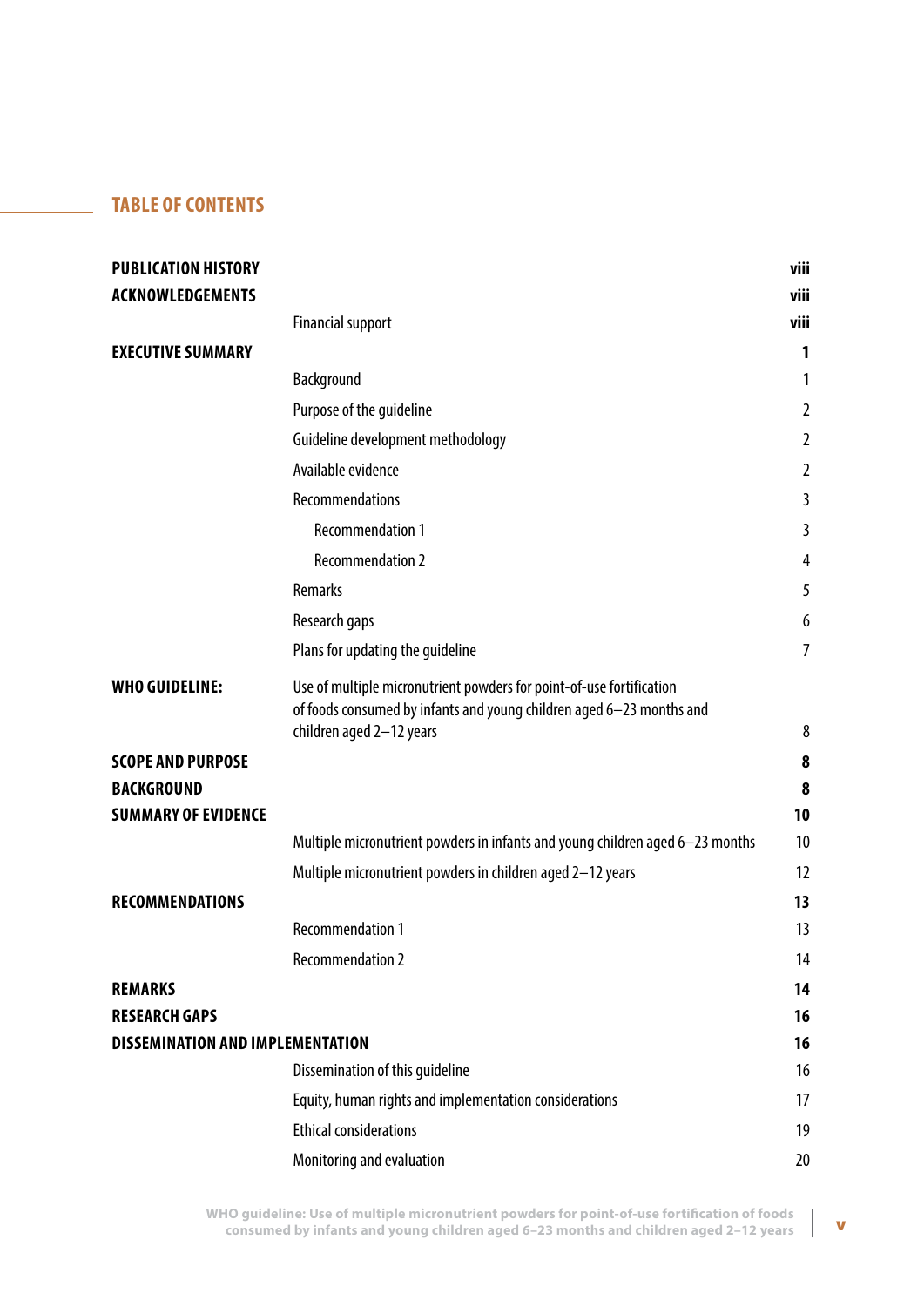| <b>GUIDELINE DEVELOPMENT PROCESS</b>    |                                                                                                                                                                                                                                                                                                                                                                                  | 21       |
|-----------------------------------------|----------------------------------------------------------------------------------------------------------------------------------------------------------------------------------------------------------------------------------------------------------------------------------------------------------------------------------------------------------------------------------|----------|
|                                         | Advisory groups                                                                                                                                                                                                                                                                                                                                                                  | 21       |
|                                         | Scope of the quideline                                                                                                                                                                                                                                                                                                                                                           | 22       |
|                                         | Evidence appraisal and decision-making                                                                                                                                                                                                                                                                                                                                           | 22       |
| <b>PLANS FOR UPDATING THE GUIDELINE</b> | <b>MANAGEMENT OF CONFLICTS OF INTEREST</b>                                                                                                                                                                                                                                                                                                                                       | 23<br>25 |
| <b>REFERENCES</b>                       |                                                                                                                                                                                                                                                                                                                                                                                  | 26       |
| <b>ANNEX 1.</b>                         | Forest plots on effect estimates and confidence intervals<br>for some critical outcomes, for both individual studies and<br>meta-analyses                                                                                                                                                                                                                                        | 32       |
|                                         | A. Effects of the provision of multiple micronutrient powders on anaemia<br>(defined as haemoglobin values lower than 110 g/L) in comparison to no<br>intervention or placebo in infants and young children aged 6-23 months                                                                                                                                                     | 32       |
|                                         | B. Effects of the provision of multiple micronutrient powders on iron deficiency<br>(as defined by trialists) in comparison to no intervention or placebo in infants<br>and young children aged 6-23 months                                                                                                                                                                      | 33       |
|                                         | C. Effects of the provision of multiple micronutrient powders on haemoglobin<br>concentration (g/L) in comparison to no intervention or placebo in infants<br>and young children aged 6-23 months                                                                                                                                                                                | 34       |
|                                         | D. Effects of point-of-use fortification of foods with micronutrient powders containing<br>iron on anaemia (defined as haemoglobin lower than 110 g/L for children<br>aged 24-59 months and lower than 115 g/L for children aged 5-11.9 years,<br>adjusted by altitude where appropriate) in comparison to no intervention or placebo<br>in children of preschool and school age | 35       |
|                                         | E. Effects of point-of-use fortification of foods with micronutrient powders containing<br>iron on haemoglobin (q/L) in comparison to no intervention or placebo in children<br>of preschool and school age                                                                                                                                                                      | 36       |
|                                         | F. Effects of point-of-use fortification of foods with micronutrient powders containing<br>iron on iron deficiency (as defined by trialists) in comparison to no intervention<br>or placebo in children of preschool and school age.                                                                                                                                             | 37       |
| <b>ANNEX 2.</b>                         | <b>GRADE summary of findings tables</b>                                                                                                                                                                                                                                                                                                                                          | 38       |
|                                         | A. Micronutrient powders for point-of-use fortification of foods versus placebo/no<br>intervention in infants and young children aged 6-23 months                                                                                                                                                                                                                                | 38       |
|                                         | B. Micronutrient powders for point-of-use fortification of foods versus iron supplements<br>in infants and young children aged 6-23 months                                                                                                                                                                                                                                       | 39       |
|                                         | C. Iron-containing micronutrient powders for point-of-use fortification of foods<br>versus placebo/no intervention in children aged 2-12 years                                                                                                                                                                                                                                   | 40       |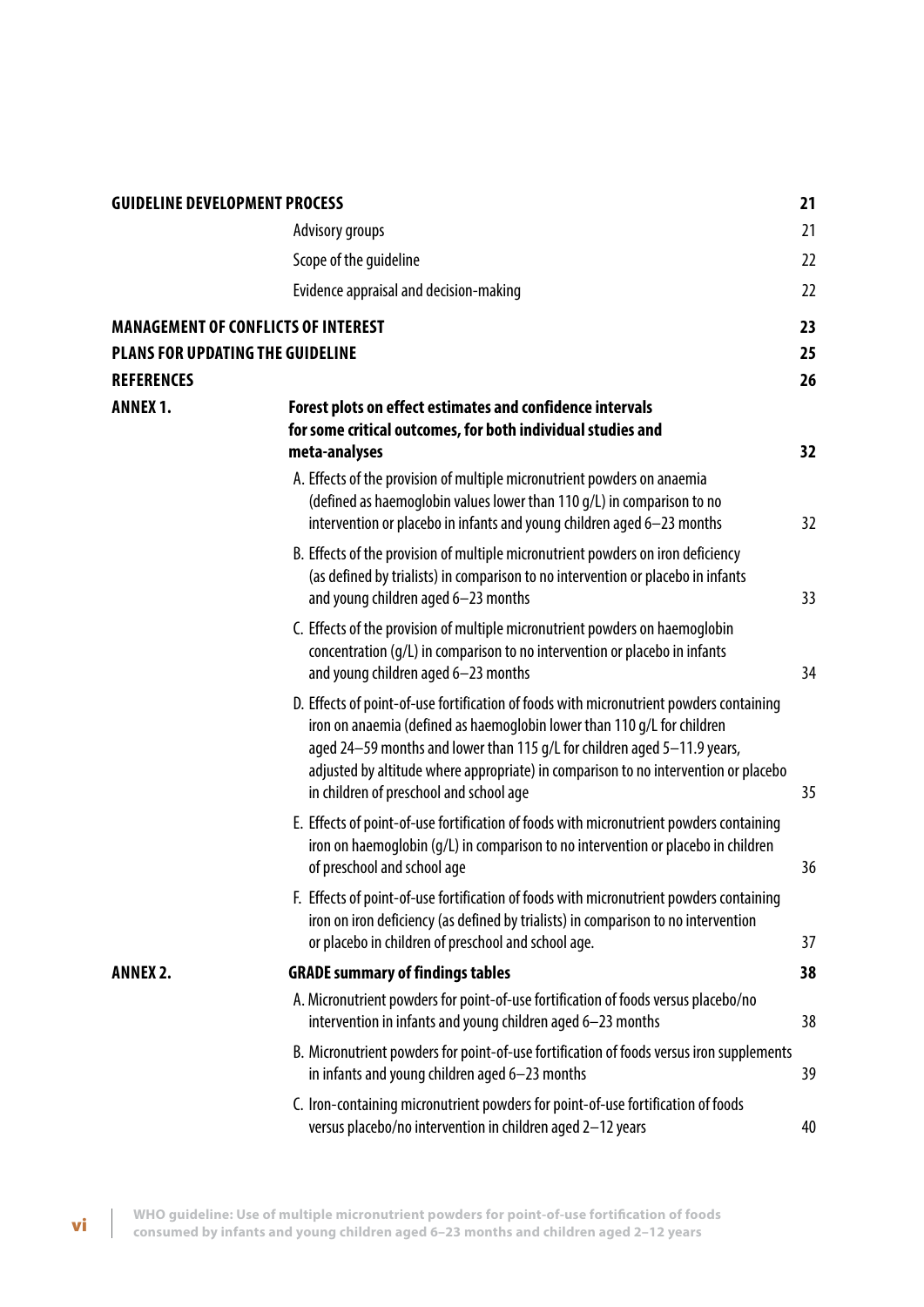| <b>ANNEX 3.</b>  | <b>Systematic review teams</b>                                                                                                                                                                                                                                                                                         | 41 |
|------------------|------------------------------------------------------------------------------------------------------------------------------------------------------------------------------------------------------------------------------------------------------------------------------------------------------------------------|----|
|                  | Systematic review 1                                                                                                                                                                                                                                                                                                    | 41 |
|                  | Systematic review 1                                                                                                                                                                                                                                                                                                    | 41 |
| <b>ANNEX 4.</b>  | QUESTIONS IN POPULATION, INTERVENTION, CONTROL,<br><b>OUTCOMES (PICO) FORMAT</b>                                                                                                                                                                                                                                       | 42 |
|                  | Effects and safety of multiple micronutrient powders for infants and young children<br>aged 6-23 months and children aged 2-12 years                                                                                                                                                                                   | 42 |
| <b>ANNEX 5.</b>  | Summary of the considerations of the members of the guideline<br>development group for determining the strength of the recommendations for<br>use of multiple micronutrient powders for point-of-use fortification of foods<br>consumed by infants and young children aged 6-23 months and<br>children aged 2-12 years | 43 |
| ANNEX 6.         | <b>WHO Steering Committee for Nutrition Guidelines Development</b>                                                                                                                                                                                                                                                     | 44 |
| ANNEX 7.         | WHO guideline development group - nutrition actions 2013-2014                                                                                                                                                                                                                                                          | 46 |
| <b>ANNEX 8.</b>  | <b>WHO Secretariat</b>                                                                                                                                                                                                                                                                                                 | 48 |
|                  | <b>WHO</b> headquarters                                                                                                                                                                                                                                                                                                | 48 |
|                  | <b>WHO regional offices</b>                                                                                                                                                                                                                                                                                            | 48 |
| <b>ANNEX 9.</b>  | <b>External resource experts</b>                                                                                                                                                                                                                                                                                       | 49 |
| <b>ANNEX 10.</b> | <b>Peer-reviewers</b>                                                                                                                                                                                                                                                                                                  | 50 |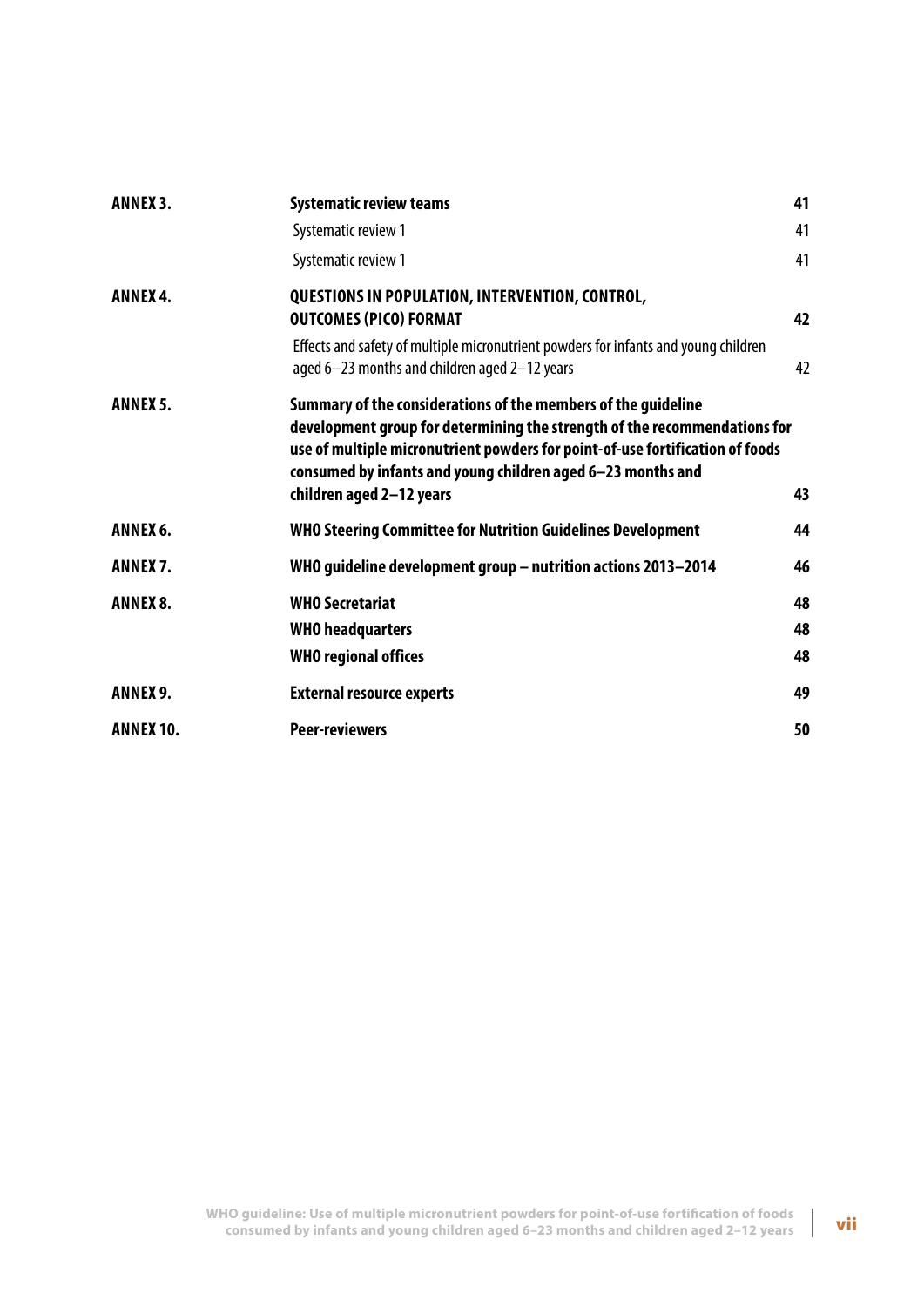## <span id="page-7-0"></span>**PUBLICATION HISTORY**

This guideline, *Use of multiple micronutrient powders for point-of-use fortification of foods consumed by infants and young children aged 6–23 months and children aged 2–12 years* is an update of the 2011 WHO guideline, *Use of multiple micronutrient powders for home fortification of foods consumed by infants and children 6–23 months of age*. The present guideline supersedes the previous publication.

The word "home" has been substituted by "point-of-use", to reflect the variety of settings where this intervention may take place. The population groups covered in the guideline have been expanded to include preschool and school-age children (i.e. children aged 2–12 years).

In order to produce this current guideline, the standard guideline development process was followed, according to the *[WHO handbook for guideline development](http://apps.who.int/iris/bitstream/10665/75146/1/9789241548441_eng.pdf?ua=1)*.

## **ACKNOWLEDGEMENTS**

This guideline was coordinated by Mr Gerardo Zamora and Dr Lisa Rogers, under the supervision of Dr Juan Pablo Peña-Rosas. Thanks are due to Dr Susan Norris, Ms Myriam Felber and staff from the World Health Organization (WHO) Guidelines Review Committee Secretariat for their support throughout the process and to Ms Alma Alic from the WHO Compliance, Risk Management and Ethics Office for her support in the management of conflicts-of-interest procedures. Thanks are also due to the office of the Deputy Minister for the Prevention and Promotion of Health, Ministry of Health, Mexico, for their support in the preparation of one of the consultative meetings where this guideline was discussed. WHO acknowledges the technical contribution from the following individuals (in alphabetical order): Ms Evelyn Boy, Ms Mónica Flores-Urrutia, Ms Hala Boukerdenna, Dr Maria Nieves Garcia-Casal, Dr Pura Rayco-Solon, Ms Rebekah Thomas Bosco and the peer-reviewers. Ms Jennifer Volonnino from the Evidence and Programme Guidance Unit, Department of Nutrition for Health and Development, provided logistic support.

WHO gratefully acknowledges the technical input of the members of the Nutrition Steering Committee and the WHO guidelines development group – nutrition actions 2013–2014, especially the chairs of the meetings, Dr Rebecca Stoltzfus and Ms Rusidah Selamat. WHO is also grateful to the staff of the Cochrane Developmental, Psychosocial and Learning Problems Group, for their support during the development of the systematic review used to inform this guideline.

The International Micronutrient Malnutrition Prevention and Control Programme (IMMPaCt) of the Centers for Disease Control and Prevention (CDC), United States of America and the Micronutrient Initiative, Canada provided technical support to the Evidence and Programme Guidance Unit for the commissioning and update of systematic reviews informing this guideline.

## **FINANCIAL SUPPORT**

WHO thanks the Bill & Melinda Gates Foundation for providing financial support for the preparation of this guideline. Donors do not fund specific guidelines and do not participate in any decision related to the guideline development process, including the composition of research questions, membership of the guideline groups, conduct and interpretation of systematic reviews, or formulation of recommendations.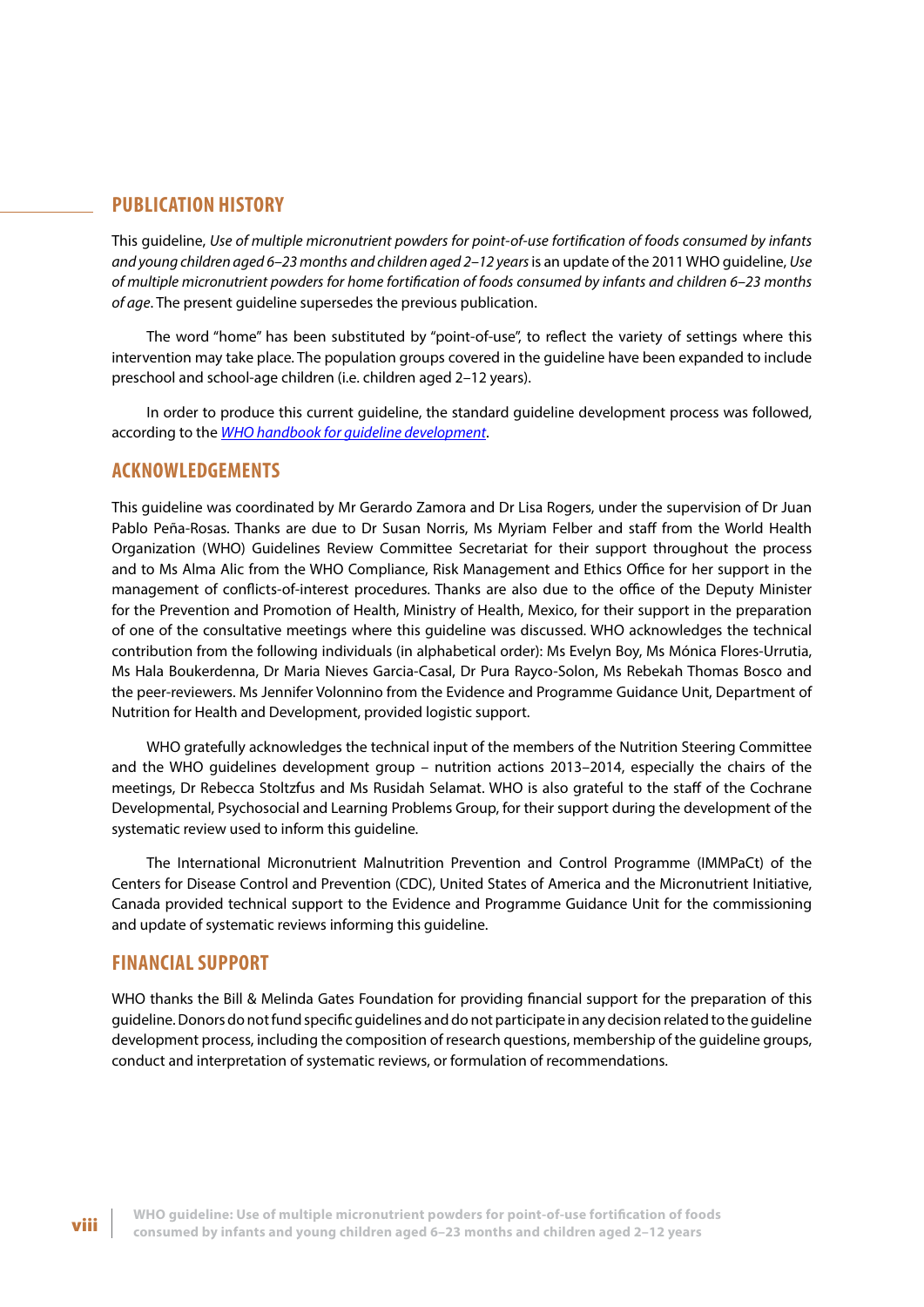## <span id="page-8-0"></span>**WHO GUIDELINE<sup>1</sup> : USE OF MULTIPLE MICRONUTRIENT POWDERS FOR POINT-OF-USE FORTIFICATION OF FOODS CONSUMED BY INFANTS AND YOUNG CHILDREN AGED 6–23 MONTHS AND CHILDREN AGED 2–12 YEARS**

## **EXECUTIVE SUMMARY**

## *Background*

Approximately 300 million children globally had anaemia in 2011.2,3 The WHO African, South-East Asia, and Eastern Mediterranean Regions have the highest burden of anaemia, with approximately 62%, 54% and 48%, respectively, of children aged 6–59 months suffering from anaemia. Iron deficiency is thought to be the most common cause of anaemia. It is also estimated that 29% of preschool-age children in low- and middle-income countries are affected by vitamin A deficiency. The highest burden occurs in Saharan Africa and South Asia, with approximately 48% and 44% of children aged 6–59 months being vitamin A deficient.4 To date, no direct estimates of zinc deficiency are available for these age groups, but it is thought that it may bealso widespread.

## *Purpose of the guideline*

Member States have requested guidance from WHO on the effects and safety of the use of multiple micronutrient powders for point-of-use<sup>5</sup> fortification of foods consumed by infants and young children aged 6–23 months and children aged 2–12 years. Point-of-use fortification is often referred to as "home fortification"; the word "home" has been substituted by "point-of-use", to reflect the variety of settings where this intervention may take place.7 This guideline is intended to help Member States and their partners in their efforts to make evidenceinformed decisions on the appropriate nutrition actions to improve the nutritional status of infants and children aged 6 months to 12 years. It will also support their efforts to achieve the [Sustainable Development](https://sustainabledevelopment.un.org/?menu=1300) [Goals](https://sustainabledevelopment.un.org/?menu=1300),<sup>6</sup> the global targets set by the *[Comprehensive implementation plan on maternal, infant and young child](http://www.who.int/nutrition/publications/CIP_document/en/) [nutrition](http://www.who.int/nutrition/publications/CIP_document/en/)*, 7 and the *[Global strategy for women's, children's and adolescents' health 2016–2030](http://www.who.int/life-course/publications/global-strategy-2016-2030/en/)*. 8

The guideline is intended for a wide audience, including governments, nongovernmental organizations, health-care workers, scientists and donors involved in the design and implementation of micronutrient programmes and their integration into national and subnational public health strategies and programmes.

<sup>&</sup>lt;sup>1</sup> A World Health Organization (WHO) quideline is any document, whatever its title, containing WHO recommendations about health interventions, whether they be clinical, public health or policy interventions. A recommendation provides information about what policy-makers, health-care providers or patients should do. It implies a choice between different interventions that have an impact on health and that have ramifications for the use of resources. All publications containing WHO recommendations are approved by the WHO guidelines Review Committee.

<sup>&</sup>lt;sup>2</sup> The global prevalence of anaemia in 2011. Geneva: World Health Organization; 2015 (http://apps.who.int/iris/bitstream/10665/177094/1/9789241564960 [eng.pdf?ua=1&ua=1\)](http://apps.who.int/iris/bitstream/10665/177094/1/9789241564960_eng.pdf?ua=1&ua=1).

<sup>&</sup>lt;sup>3</sup> Stevens GA, Finucane MM, De-Regil LM, Paciorek CJ, Flaxman SR, Branca F et al. Global, regional, and national trends in haemoglobin concentration and prevalence of total and severe anaemia in children and pregnant and non-pregnant women for 1995–2011: a systematic analysis of population-representative data. Lancet Glob Health. 2013;1(1):e16–25. doi:10.1016/S2214-109X(13)70001-9.

<sup>4</sup> Stevens GA, Bennett JE, Hennocq Q, Lu Y, De-Regil LM, Rogers L et al. Trends and mortality effects of vitamin A deficiency in children in 138 low-income and middle-income countries between 1991 and 2013: a pooled analysis of population-based surveys. Lancet Glob Health. 2015;3:e528-36. doi: 10.1016/S2214- 109X(15)00039-X. (<http://www.sciencedirect.com/science/article/pii/S2214109X1500039X>).

<sup>&</sup>lt;sup>5</sup> Point-of-use fortification with multiple micronutrient powders refers to the addition of powders containing vitamins and minerals to energy-containing foods at home or in any other place where meals are to be consumed, such as schools, nurseries and refugee camps

<sup>&</sup>lt;sup>6</sup> United Nations Sustainable Development Knowledge Platform. Sustainable Development Goals (<https://sustainabledevelopment.un.org/sdgs>).

<sup>7</sup> Comprehensive implementation plan on maternal, infant and young child nutrition. In: Sixty-fifth World Health Assembly, Geneva, 21–26 May 2012. Resolutions and decisions, annexes. Geneva: World Health Organization; 2012:12-13 (WHA65/2012/REC/1; [http://apps.who.int/gb/ebwha/pdf\\_files/WHA65-REC1/](http://apps.who.int/gb/ebwha/pdf_files/WHA65-REC1/A65_REC1-en.pdf) [A65\\_REC1-en.pdf\)](http://apps.who.int/gb/ebwha/pdf_files/WHA65-REC1/A65_REC1-en.pdf).

<sup>&</sup>lt;sup>8</sup> The global strategy for women's, children's and adolescents' health (2016–2023). Survive, thrive transform. Geneva: World Health Organization; 2015 ([http://](http://www.who.int/life-course/partners/global-strategy/global-strategy-2016-2030/en/) [www.who.int/life-course/partners/global-strategy/global-strategy-2016-2030/en/](http://www.who.int/life-course/partners/global-strategy/global-strategy-2016-2030/en/)).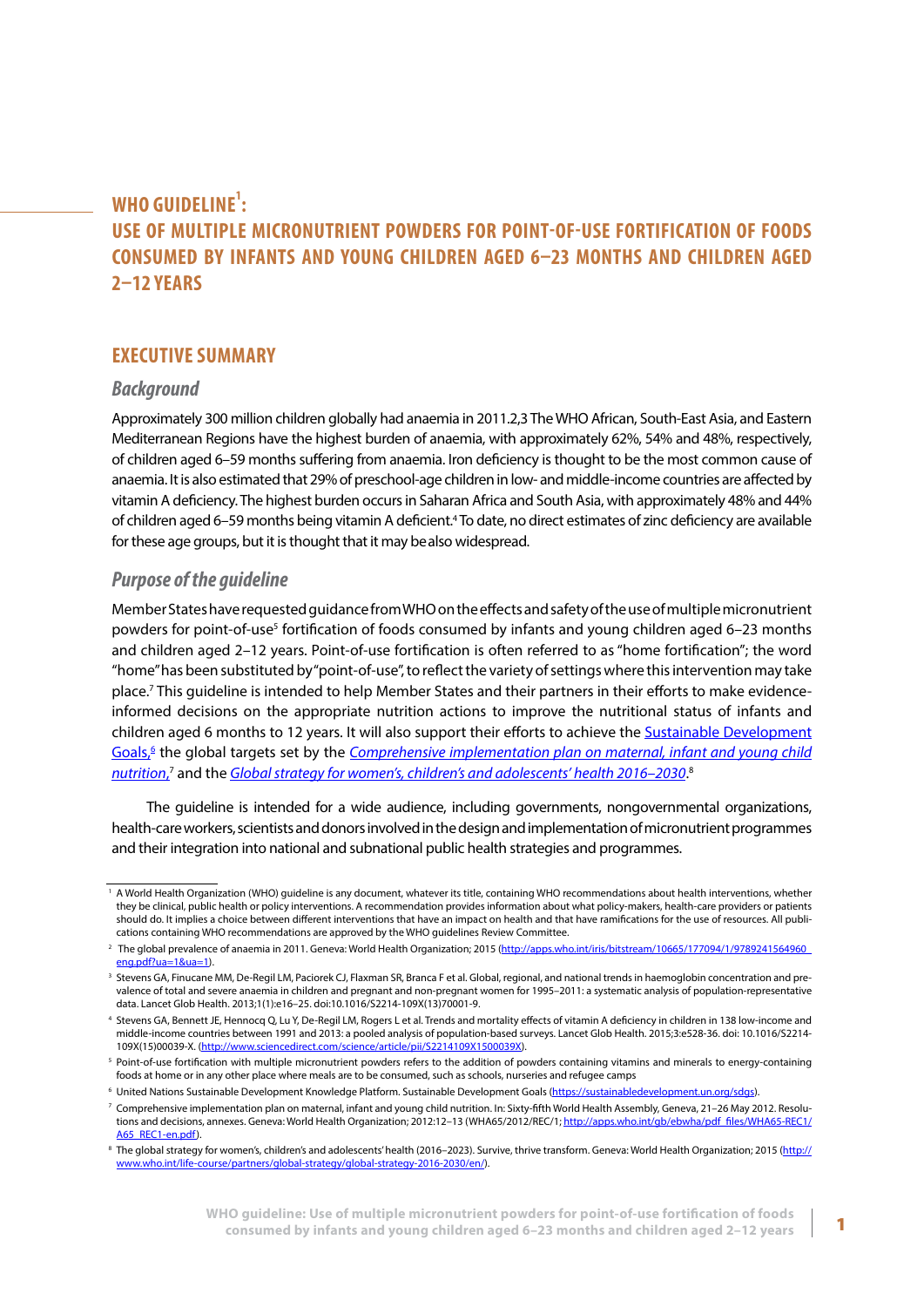<span id="page-9-0"></span>The guideline is an update of the 2011 WHO guideline on *[Use of multiple micronutrient powders for home](http://apps.who.int/iris/bitstream/10665/44651/1/9789241502047_eng.pdf) [fortification of foods consumed by infants and children 6–23 months of age](http://apps.who.int/iris/bitstream/10665/44651/1/9789241502047_eng.pdf)*. The present guideline supersedes the previous one for infants and young children aged 6–23 months and provides new recommendations for children aged 2–12 years.

## *Guideline development methodology*

WHO developed the present evidence-informed recommendations using the procedures outlined in the <u>[WHO handbook for guideline development](http://www.who.int/kms/handbook_2nd_ed.pdf)</u>.<sup>1</sup> The steps in this process included: (i) identification of priority questions and outcomes; (ii) retrieval of the evidence; (iii) assessment and synthesis of the evidence; (iv) formulation of recommendations, including research priorities; and (v) planning for dissemination implementation; (vi) impact evaluation and updating of the quideline. The [Grading of](http://www.gradeworkinggroup.org/) [Recommendations Assessment, Development and Evaluation](http://www.gradeworkinggroup.org/) (GRADE) methodology was followed,<sup>2</sup> to prepare evidence profiles related to prioritized questions, determine the quality of the evidence based on up-to-date systematic reviews.

The guideline development group – nutrition actions 2013–2014 consisted of content and method experts, representatives of potential stakeholders and beneficiaries. The names and biographies of the members of the guideline development group are made available on the WHO nutrition website during 14 days prior to holding any guideline development group meeting, in order to promote transparency and allow the public to provide WHO with information and comments on these individuals. The first meeting to scope the guideline was held on 18–21 February 2013, Geneva, Switzerland. The second meeting held on 23–26 June 2014, Geneva Switzerland, aimed to examine the evidence and assess the results of the systematic reviews. The third and final meeting on 3–6 November 2014, Cancun, Mexico, was held to finalize the formulation of the recommendations, including their direction and strength and discussion of the research gaps. External experts, as resource persons, assisted the guideline development group during the guideline development process, in presenting the evidence and contributing to the identification of research gaps. All meeting participants completed a declaration-of-interests form before each meeting. The final guideline document was peer-reviewed by eight experts.

## *Available evidence*

Two systematic reviews<sup>3,4</sup> following the <u>[Cochrane handbook for systematic reviews of interventions](http://handbook.cochrane.org/)<sup>5</sup> were conducted</u> to assess the effects and safety of point-of-use fortification of foods with multiple micronutrient powders.

Infants and young children from 6 to 23 months of age<sup>1</sup> who consumed foods fortified at the point-of use with multiple micronutrients powders had a lower risk for the critical outcome of anaemia, with a 26% reduction compared to placebo or no intervention (risk ratio [RR]: 0.74; 95% confidence interval [CI]: 0.66 to 0.83; 10 studies; 2802 participants, *high-quality evidence*). They also had a lower risk for the critical outcome of iron deficiency, with a 52% reduction (RR: 0.48; 95% CI: 0.36 to 0.62; 5 studies; 796 participants, *moderate-quality evidence*). Compared to no treatment or placebo, children receiving multiple micronutrient powders had a 5.12 g/L higher haemoglobin concentration at follow-up (mean difference [MD]: 5.12 g/L; 95% CI: 2.70 to 7.54 g/L; 12 studies; 3565 participants, *low-quality evidence*).

<sup>&</sup>lt;sup>1</sup> WHO handbook for guideline development, 2nd ed. Geneva: World Health Organization; 2014 ([http://www.who.int/kms/handbook\\_2nd\\_ed.pdf?ua=1](http://www.who.int/kms/handbook_2nd_ed.pdf?ua=1)). <sup>2</sup> GRADE working group [\(http://www.gradeworkinggroup.org/](http://www.gradeworkinggroup.org/)).

<sup>&</sup>lt;sup>3</sup> De-Regil LM, Suchdev PS, Jefferds MED, Ota E. Home fortification of foods with multiple micronutrient powders for health and nutrition in children under two years of age (personal communication)

<sup>4</sup> De-Regil LM, Jefferds MED, Peña-Rosas JP. Point-of-use fortification of foods with micronutrient powders containing iron in children of preschool and school age (personal communication)

<sup>&</sup>lt;sup>5</sup> Higgins JPT, Green S, editors. Cochrane handbook for systematic reviews of interventions. York: The Cochrane Collaboration; 2011 ([http://handbook.cochrane.org/\)](http://handbook.cochrane.org/).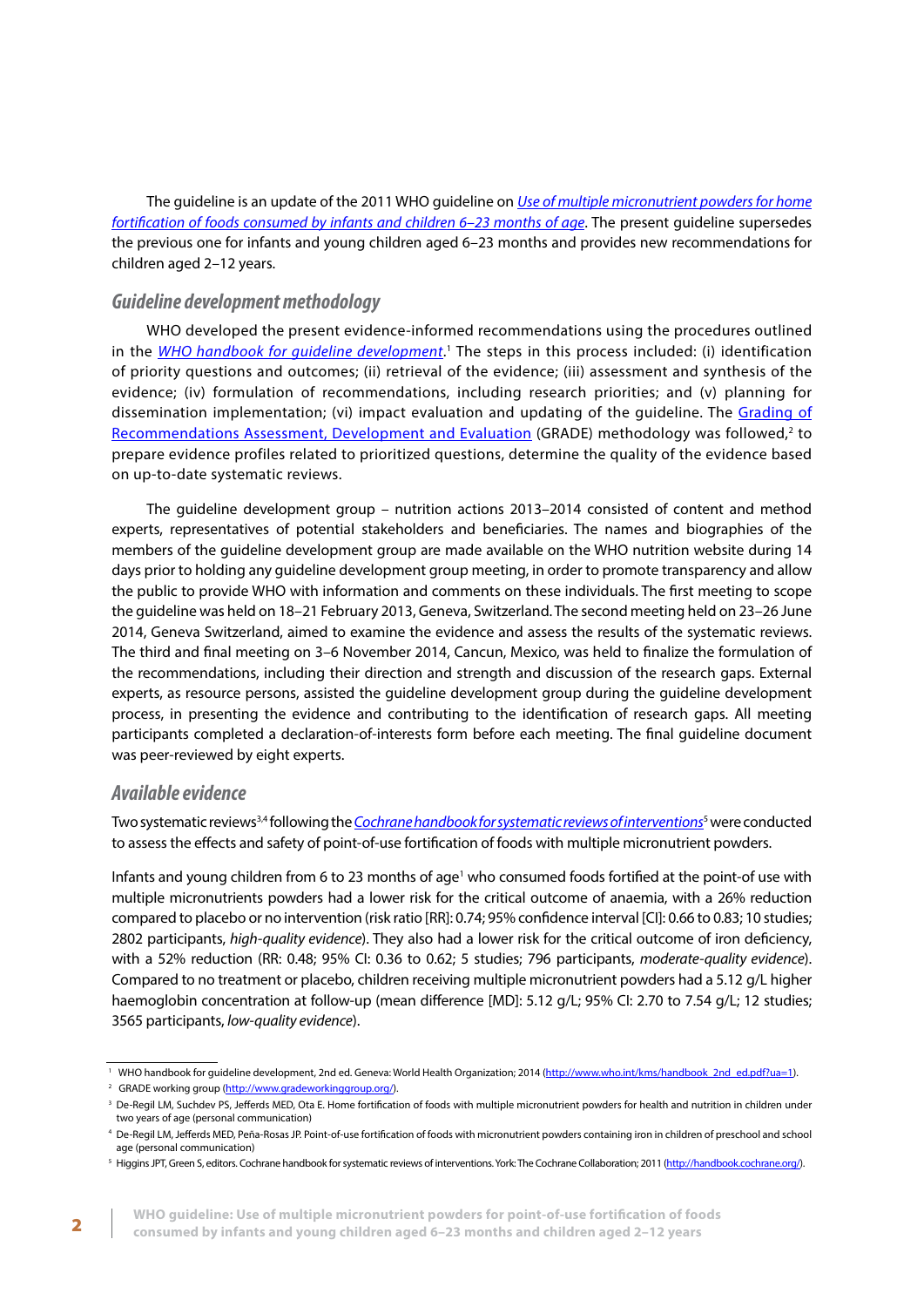<span id="page-10-0"></span>With respect to iron status, compared to no treatment or placebo, children receiving multiple micronutrient powders had an average increase in serum ferritin concentration of 16.47 μg/L at followup (MD: 16.47 μg/L; 95% CI: 3.03 to 29.91 μg/L; 3 studies; 694 participants, *very low-quality evidence*). Regarding weight-for-age *z*-score, the mean difference was minimal (MD: 0.04 in *z*-score; 95% CI: –0.13 to 0.21; 4 studies; 606 participants, *low-quality evidence*). None of the trials reported on the outcome of all-cause mortality.

Children aged 2–12 years receiving iron-containing multiple micronutrient powders for point-of-use fortification of foods were significantly less likely to have anaemia at follow-up than those children receiving no intervention or a placebo (prevalence ratio [PR]: 0.66; 95% CI: 0.49 to 0.88; 10 studies, 2448 participants, *moderate-quality evidence*). These children also had a 3.37 g/L higher haemoglobin concentration at followup (MD: 3.37 g/L; 95% CI: 0.94 to 5.80 g/L; 11 studies; 2746 participants, *low-quality evidence*). Also, children receiving iron-containing multiple micronutrient powders for point-of-use fortification of foods were significantly less likely to have iron deficiency at follow-up than those children receiving no intervention or a placebo (PR: 0.35; 95% CI: 0.27 to 0.47; 5 studies; 1364 participants, *moderate-quality evidence*). With respect to ferritin concentrations, children receiving iron-containing multiple micronutrient powders had, on average, 0.42 μg of ferritin more per litre at follow-up than those children receiving no intervention or a placebo (standardized mean difference [SMD]: 0.42 μg/L; 95% CI: –4.36 to 5.19 μg/L; 3 studies; 1066 participants, *very low-quality evidence*). Regarding all-cause mortality, only one trial reported on this outcome and there were no deaths reported during this trial (MD: 0; 95% CI: –0.03 to 0.03; 1 study; 115 participants, l*ow-quality evidence*). Finally, diarrhoea (three liquid stools or more per day) was reported by two trials and children receiving iron-containing multiple micronutrient powders for point-of-use fortification of foods were as likely to have diarrhoea at follow-up as those children receiving no intervention or a placebo (RR: 0.97; 95% CI: 0.53 to 1.78; 2 studies; 366 participants, *moderate-quality evidence*).

## *Recommendations*

### Recommendation 1

• In populations where anaemia is a public health problem,<sup>1</sup> point-of-use fortification of complementary foods<sup>2</sup> with iron-containing micronutrient powders in infants and young children aged 6–23 months is recommended, to improve iron status and reduce anaemia (s*trong recommendation, moderate-quality evidence*).

Table 1 includes a suggested scheme for point-of-use fortification of complementary foods with ironcontaining micronutrient powders in infants and young children aged 6–23 months.

<sup>&</sup>lt;sup>1</sup> Populations where the prevalence of anaemia in infants and young children under 2 years of age or children under 5 years of age is 20% or higher.

<sup>2</sup> According to the WHO 2003 publication, Complementary feeding: report of the global consultation (http://www.who.int/nutrition/publications/infantfeeding/924154614X/en/), appropriate complementary feeding should start from the age of 6 months, with continued breast feeding up to 2 years or beyond. Further guidance on complementary feeding may assist the implementation of this guideline, including the WHO/Pan American Health Organization do-cument, Guiding principles for complementary feeding of the breastfed child [\(http://www.who.int/nutrition/publications/guiding\\_principles\\_compfee](http://www.who.int/nutrition/publications/guiding_principles_compfeeding_breastfed.pdf)[ding\\_breastfed.pdf\)](http://www.who.int/nutrition/publications/guiding_principles_compfeeding_breastfed.pdf) and the WHO publication, Guiding principles for feeding non-breastfed children 6-24 months of age ([http://www.who.int/maternal\\_](http://www.who.int/maternal_child_adolescent/documents/9241593431/en/) [child\\_adolescent/documents/9241593431/en/\)](http://www.who.int/maternal_child_adolescent/documents/9241593431/en/)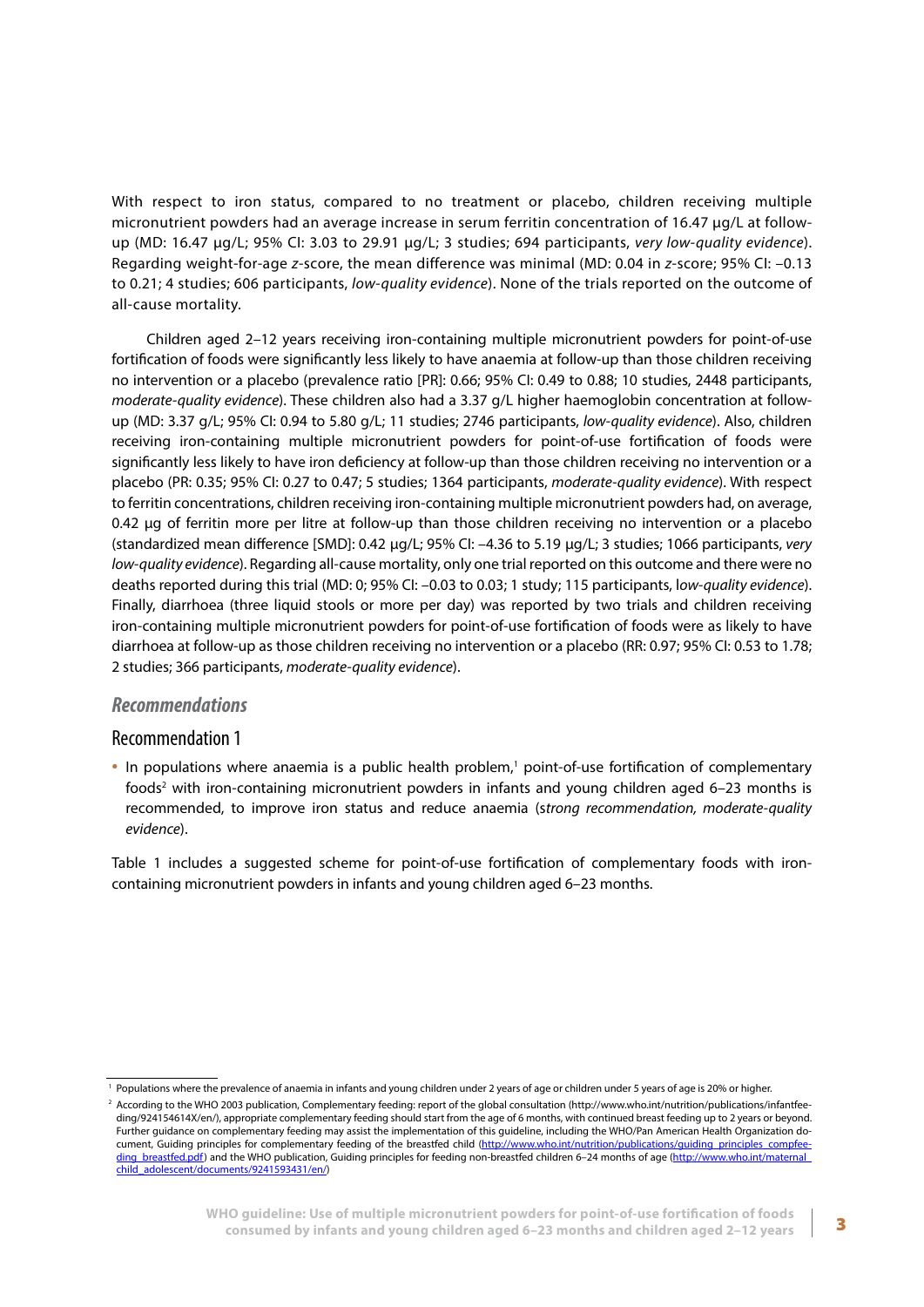<span id="page-11-0"></span>TABLE 1. **Suggested scheme for point-of-use fortification of foods with multiple micronutrient powders consumed by infants and young children aged 6–23 months**

| <b>Scheme for fortification</b> | Target group: infants and young children aged 6-23 months                                                 |
|---------------------------------|-----------------------------------------------------------------------------------------------------------|
| Composition per sachet          | • Iron: 10 to 12.5 mg of elemental iron <sup>a</sup>                                                      |
|                                 | • Vitamin A: 300 µg retinol                                                                               |
|                                 | • Zinc: 5 mg elemental zinc                                                                               |
|                                 | With or without other micronutrients to achieve 100% of the RNI <sup>b,c</sup>                            |
| Regimen                         | Programme target of 90 sachets/doses over a 6-month period                                                |
| Settings                        | Areas where the prevalence of anaemia in children aged under 2 years or<br>under 5 years is 20% or higher |

<sup>a</sup> 12.5 mg of elemental iron equals 37.5 mg of ferrous fumarate or 62.5 mg of ferrous sulfate heptahydrate or equivalent amounts in other iron compounds. In children aged 6–12 months, sodium iron EDTA (NaFeEDTA) is generally not recommended. If NaFeEDTA is selected as a source of iron, the EDTA intake (including other dietary sources) should not exceed 1.9 mg EDTA/kg/day.

**b** Recommended nutrient intake (RNI). Multiple micronutrient powders can be formulated with or without other vitamins and minerals in addition to iron, vitamin A and zinc, to achieve 100% of the RNI,<sup>1</sup> and also taking into consideration the technical and sensory properties.

c Where feasible, likely consumption from other sources, including home diet and fortified foods, should be taken into consideration for establishing the composition of the sachet.

### Recommendation 2

• In populations where anaemia is a public health problem,<sup>2</sup> point-of-use fortification of foods with ironcontaining micronutrient powders in children aged 2–12 years is recommended, to improve iron status and reduce anaemia (*strong recommendation, moderate-quality evidence*).

Table 2 includes a suggested scheme for point-of-use fortification of foods with iron-containing micronutrient powders in children aged 2–12 years.

TABLE 2. **Suggested scheme for point-of-use fortification of foods with iron-containing micronutrient powders in children aged 2–12 years**

| <b>Scheme for fortification</b> | Target group: children aged 2-12 years                                                                                                             |
|---------------------------------|----------------------------------------------------------------------------------------------------------------------------------------------------|
| Composition per sachet          | • Iron: 10 to 12.5 mg of elemental iron for children aged 2-4 years; and 12.5 to 30 mg<br>elemental iron for children aged 5-12 years <sup>a</sup> |
|                                 | • Vitamin A: 300 $\mu$ g retinol                                                                                                                   |
|                                 | • Zinc: 5 mg elemental zinc                                                                                                                        |
|                                 | • With or without other micronutrients to achieve 100% of the RNI <sup>b,c</sup>                                                                   |
| Regimen                         | Programme target of 90 sachets/doses over a 6-month period                                                                                         |
| Settings                        | Areas where the prevalence of anaemia in children under 5 years of age, is 20% or<br>higher                                                        |

a 12.5 mg of elemental iron equals 37.5 mg of ferrous fumarate or 62.5 mg of ferrous sulfate heptahydrate or equivalent amounts in other iron compounds. If sodium iron EDTA (NaFeEDTA) is selected as a source of iron, the dose of elemental iron should be reduced by 3–6 mg due to its higher bioavailability. The appropriate range of NaFeEDTA is an area of research need.

b Recommended nutrient intake (RNI). Multiple micronutrient powders can be formulated with or without other vitamin and minerals in addition to iron, vitamin A and zinc to achieve 100% of the RNI,<sup>3</sup> and also taking into consideration the technical and sensory properties.

c Where feasible, likely consumption from other sources, including home diet and fortified foods, should be taken into consideration for establishing the composition of the sachet.

<sup>1</sup> World Health Organization and Food and Agriculture Organization of the United Nations. Vitamin and mineral requirements in human nutrition, 2nd ed. Geneva: World Health Organization; 2004 [\(http://apps.who.int/iris/bitstream/10665/42716/1/9241546123.pdf?ua=1\)](http://apps.who.int/iris/bitstream/10665/42716/1/9241546123.pdf?ua=1).

<sup>2</sup> Populations where the prevalence of anaemia in school-age children is 20% or higher.

<sup>3</sup> World Health Organization and Food and Agriculture Organization of the United Nations. Vitamin and mineral requirements in human nutrition, 2nd ed. Geneva: World Health Organization; 2004 [\(http://apps.who.int/iris/bitstream/10665/42716/1/9241546123.pdf?ua=1\)](http://apps.who.int/iris/bitstream/10665/42716/1/9241546123.pdf?ua=1).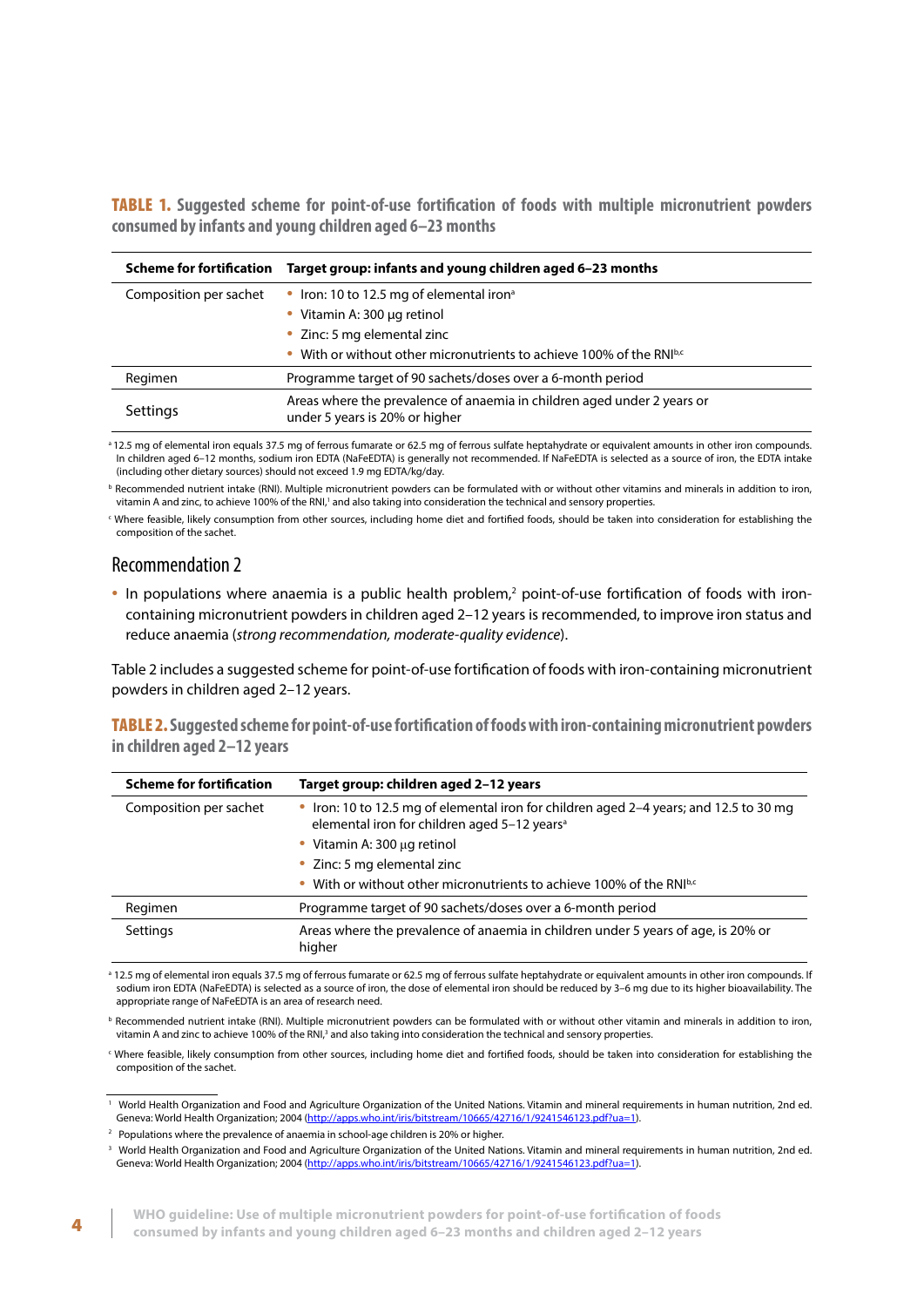## <span id="page-12-0"></span>*Remarks*

The remarks are intended to assist in the implementation of these recommendations in the context of programmes towards improving infant and child health and nutritional status

- The term "home fortification" has been substituted by the term "point-of-use fortification" because the process of fortification occurs not only at home but also at schools, nurseries, refugee camps or other places, where appropriate.
- The use of multiple micronutrient powders is a preventive strategy for implementation at population level without screening for any condition or disease. Children diagnosed with anaemia should be treated appropriately, according to WHO and national quidelines.<sup>1</sup>
- Anaemia is frequently caused by iron deficiency, but other factors may contribute to anaemia, including other micronutrient deficiencies (e.g. folic acid, zinc, vitamins A and  $B_{12}$ ), malaria, soil-transmitted helminths, other infections, and blood disorders (e.g. thalassaemias, sickle cell). The use of multiple micronutrient powders for the age groups indicated in the recommendations should be part of an integrated approach to address anaemia, which should explicitly address inequities in the causes of micronutrient deficiencies (i.e. some population groups are more affected and/or vulnerable to micronutrient deficiencies than other groups when stratifying by, for instance, income level, place of residence or educational level, as well as when taking into account cultural practices, social norms around gender, or stigma suffered by groups that are discriminated against in each specific context).
- $\bullet$  The evidence considered in the systematic reviews<sup>2,3</sup> included trials with intakes of multiple micronutrient powders ranging from 60 to 360 sachets (or doses) in a 12-month period. The recommendation of providing 90 sachets (or doses) was based on the judgment of the members of the guideline development group, considering the quality of the diet in low- and middle-income countries, as well as desirable and undesirable effects of the intervention, values and preferences, and costs. The number of sachets or doses may be adjusted if data on iron status or other micronutrient status of the vulnerable population is known. Implementers should also consider the number of sachets that are provided to the caregiver each time, in order to promote adherence and proper use.
- Countries should have a national strategy for prevention and control of micronutrient malnutrition. The choice of intervention (e.g. point-of-use fortification with multiple micronutrient powders, fortified foods, iron supplements, lipid-based nutrient supplements) should be considered in the context of a national strategy for control and prevention of micronutrient deficiency, including consideration of costs, cost effectiveness, feasibility and acceptability.
- Programmes of point-of-use fortification with micronutrient powders should include a behaviour-change strategy that promotes awareness and correct use of this product, proper and hygienic preparation, feeding of complementary foods for children older than 6 months and a healthy diet for children older than 2 years. Recommended breastfeeding practices, hand washing with soap, prompt attention to fever in malaria settings, and measures to manage diarrhoea should also be included. Further, these programmes should include training for health-care workers or other types of workers to adequately provide nutrition counselling and demonstrate the correct use of multiple micronutrient powders.

<sup>1</sup> Guideline: Daily iron supplementation in infants and children. Geneva: World Health Organization; 2016. ([http://apps.who.int/iris/bitstream/10665/204712/1/9789241549523\\_eng.pdf?ua=1&ua=1](http://apps.who.int/iris/bitstream/10665/204712/1/9789241549523_eng.pdf?ua=1&ua=1))

<sup>&</sup>lt;sup>2</sup> De-Regil LM, Suchdev PS, Jefferds MED, Ota E. Home fortification of foods with multiple micronutrient powders for health and nutrition in children under two years of age (personal communication).

<sup>&</sup>lt;sup>3</sup> De-Regil LM, Jefferds MED, Peña-Rosas JP. Point-of-use fortification of foods with micronutrient powders containing iron in children of preschool and school age (personal communication).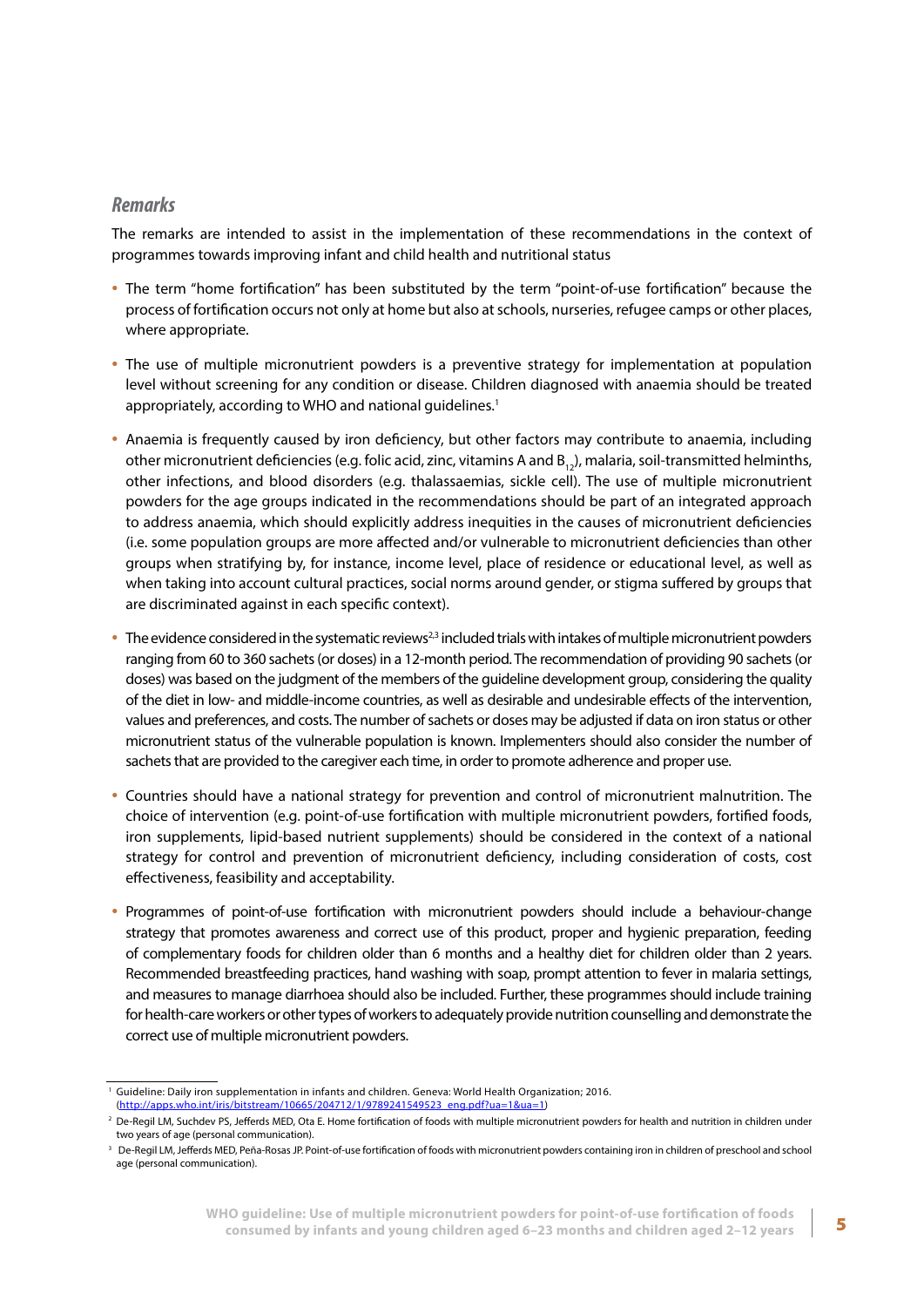- <span id="page-13-0"></span>• In malaria-endemic areas, the provision of iron in any form, including micronutrient powders for pointof-use fortification, should be implemented in conjunction with measures to prevent, diagnose and treat malaria.1 Provision of iron through these interventions should not be made to children who do not have access to malaria-prevention strategies (e.g. provision of insecticide-treated bednets and vector-control programmes), prompt diagnosis of malaria illness, and treatment with effective antimalarial drug therapy.
- If sugar is fortified with vitamin A, vitamin A should be excluded from the multiple micronutrient powders. If other staple foods regularly consumed by children (e.g. oil) are fortified with vitamin A, the risk of inadequate and high intakes of vitamin A should be assessed and the decision to include or exclude vitamin A from the multiple micronutrient powders should be based on that assessment prior to programme implementation, with regular review to permit adjustment of vitamin A as needed. Ideally, any public health nutrition interventions distributing micronutrients (e.g. food fortification and micronutrient supplementation) should be designed and implemented in a coordinated manner.
- High-dose vitamin A supplements are a child-survival intervention in populations at risk of vitamin A deficiency,<sup>2</sup> and do not provide a regular source of vitamin A in the diet. Therefore, multiple micronutrient powders are not a replacement for this programme. The appropriate combination of interventions to address vitamin A and other deficiencies should be based on the local context and articulated in a national micronutrient strategy.
- For comparability, it is important that outcomes are measured and reported using standard definitions where they exist, e.g. diarrhoea, as defined by WHO.

### *Research gaps*

Discussions within the WHO guideline development group – nutrition actions 2013–2014 highlighted the need for further research in the areas listed next.

- Potential short- and long-term functional, developmental, and adverse outcomes of the use of multiple micronutrient powders, particularly for morbidity in various settings, and factors that might modify these effects, such as high rates of infectious diseases, baseline nutritional status, and poor access to and utilization of primary health-care services.
- The lowest effective dose of NaFeEDTA in multiple micronutrient powders and local complementary foods.
- Nutritional improvement of complementary foods in the context of locally accessible and acceptable foods.
- The composition of the sachets of multiple micronutrient powders and the dose, to determine the most effective and cost-effective dose for anaemia reduction and other outcomes.
- Selection of the best combination/number of nutrients included in the multiple micronutrient powders.
- Risks and benefits of daily versus other frequencies of use of multiple micronutrient powders. In this view, it is also important to increase research efforts on identifying the feasibility and ease (or difficulty) of implementing various schemes (e.g. daily, flexible) and factors affecting the acceptability of these schemes.

<sup>1</sup> Guidelines for the treatment of malaria, 3rd ed. Geneva: World Health Organization; 2015 [\(http://apps.who.int/iris/bitstream/10665/162441/1/9789241549127\\_](http://apps.who.int/iris/bitstream/10665/162441/1/9789241549127_eng.pdf?ua=1&ua=1) [eng.pdf?ua=1&ua=1\)](http://apps.who.int/iris/bitstream/10665/162441/1/9789241549127_eng.pdf?ua=1&ua=1).

<sup>2</sup> Vitamin A supplementation for infants and children 6–59 months of age. Geneva: World Health Organization; 2011 [\(http://apps.who.int/iris/bitstre](http://apps.who.int/iris/bitstream/10665/44664/1/9789241501767_eng.pdf?ua=1&ua=1) [am/10665/44664/1/9789241501767\\_eng.pdf?ua=1&ua=1](http://apps.who.int/iris/bitstream/10665/44664/1/9789241501767_eng.pdf?ua=1&ua=1)).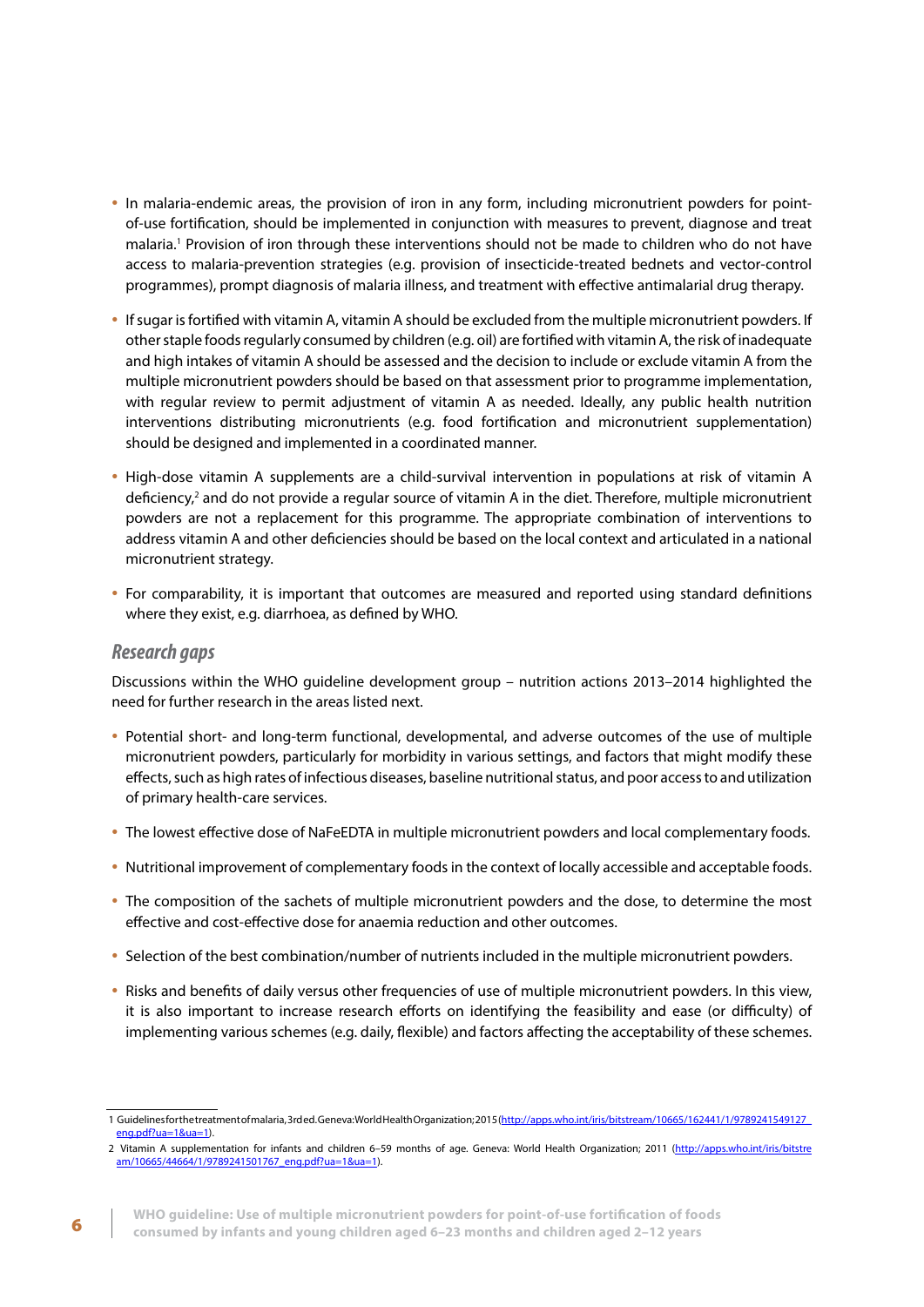- <span id="page-14-0"></span>• Identification of the minimal requirements for formative research, to guide the design of programmes distributing multiple micronutrient powders. Also, further research is needed to understand how such research results should be fully taken into consideration in the development of the behaviour-change intervention strategies. Similarly, research priorities should include focused efforts to identify the minimum behaviour-change intervention strategies that effectively support the adoption and appropriate use of multiple micronutrient powders.
- Identification of the effects of multiple micronutrient powders on outcomes beyond anaemia and iron deficiency, including potential negative effects and factors that modify them (e.g. micronutrient status, functional outcomes, morbidity).
- Assessment of values and preferences regarding the multiple micronutrient powders, from parents, healthcare workers and local subnational authorities where the intervention is implemented. Further, this research should look at the link between values and preferences, acceptability, perceived side-effects and use of multiple micronutrient powders.
- How contexts and cultural factors are taken into account in the design and implementation of interventions.

## *Plans for updating the guideline*

The WHO Secretariat will continue to follow the research development in the area of micronutrient interventions aimed at infants and young children aged 6–23 months and children aged 2–12 years. If the guideline merits an update, or if there are concerns about the validity of the guideline, the Department of Nutrition for Health and Development will coordinate the guideline update, following the formal procedures of the *[WHO handbook for guideline development](http://www.who.int/kms/handbook_2nd_ed.pdf)*. 1

<sup>1</sup> WHO handbook for guideline development, 2nd ed. Geneva: World Health Organization; 2014 ([http://www.who.int/kms/handbook\\_2nd\\_ed.pdf?ua=1](http://www.who.int/kms/handbook_2nd_ed.pdf?ua=1)).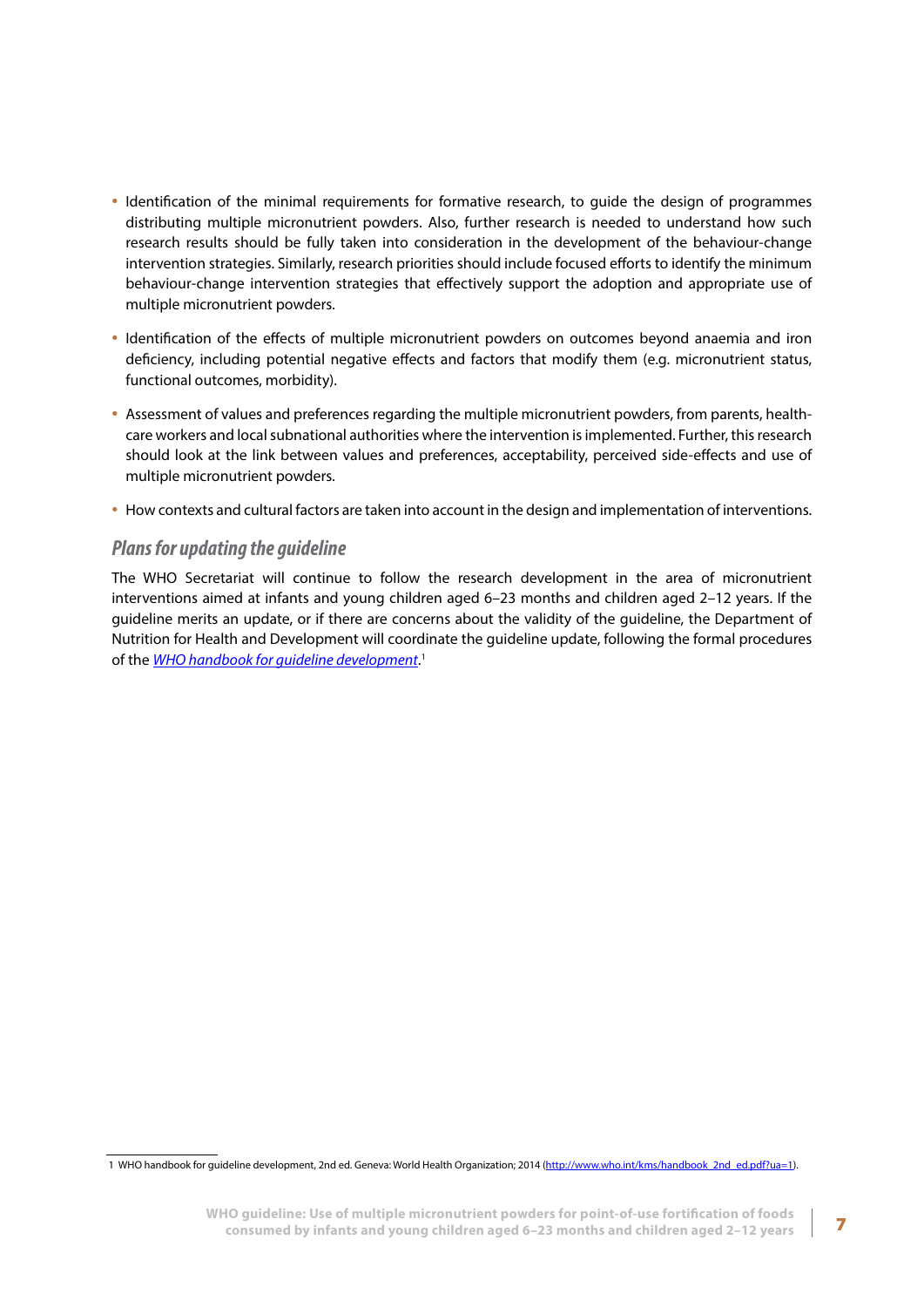## <span id="page-15-0"></span>**WHO GUIDELINE1 : USE OF MULTIPLE MICRONUTRIENT POWDERS FOR POINT-OF-USE FORTIFICATION OF FOODS CONSUMED BY INFANTS AND YOUNG CHILDREN AGED 6–23 MONTHS AND CHILDREN AGED 2–12 YEARS**

## **SCOPE AND PURPOSE**

This guideline provides global, evidence-informed recommendations on the use of multiple micronutrient powders for point-of-use fortification of foods consumed by infants and young children aged 6–23 months and children aged 2–12 years.

Member States have requested guidance from WHO on the effects and safety of the use of multiple micronutrient powders for point-of-use fortification of foods consumed by infants and young children aged 6–23 months and children aged 2–12 years. The guideline is intended to help Member States and their partners in their efforts to make evidence-informed decisions on the appropriate nutrition actions to improve the nutritional status of infants and children aged 6 months to 12 years. It will also support their efforts to achieve the [Sustainable Development Goals](https://sustainabledevelopment.un.org/sdgs) *(1)*, in particular, ending hunger and improving nutrition (SDG 2) and ensuring healthy lives and promoting well-being (SDG 3). It will also help Member States and their efforts to achieve the global targets set by the *[Comprehensive implementation plan on maternal, infant and young child](http://www.who.int/nutrition/publications/CIP_document/en/) [nutrition](http://www.who.int/nutrition/publications/CIP_document/en/)* as endorsed by the Sixty-fifth World Health Assembly *(2)* and the *[Global strategy for women's, children's](http://www.who.int/life-course/publications/global-strategy-2016-2030/en/) [and adolescents' health 2016–2030](http://www.who.int/life-course/publications/global-strategy-2016-2030/en/) (3)*.

The guideline is intended for a wide audience, including governments, nongovernmental organizations, health-care workers, scientists and donors involved in the design and implementation of micronutrient programmes and their integration into national and subnational public health strategies and programmes.

This document presents the key recommendations. Further details of the evidence base supporting the recommendations are provided in [Annex 1](#page-39-0) and [Annex 2](#page-45-0) and in the documents listed in the references.

This guideline is an update of the 2011 WHO guideline on *[Use of multiple micronutrient powders for home](http://apps.who.int/iris/bitstream/10665/44651/1/9789241502047_eng.pdf) [fortification of foods consumed by infants and children 6–23 months of age](http://apps.who.int/iris/bitstream/10665/44651/1/9789241502047_eng.pdf) (4)*. The current guideline updates the evidence on the use of multiple micronutrient powders by infants and young children aged 6–23 months and includes the group of children aged 2–12 years. This document expands the sections on dissemination and updates the summary of evidence used for this guideline, based on the most recent systematic reviews on the topic.

#### **BACKGROUND**

Deficiencies of iron and vitamin A have the largest documented disease burden among micronutrients *(5, 6)*, particularly in low- and middle-income countries. Infants and children are the groups that are most vulnerable to micronutrient malnutrition, given the high vitamin and mineral intake they need to support their rapid growth and adequate development *(7)*. Diets that are predominantly plant based generally provide

<sup>&</sup>lt;sup>1</sup> A World Health Organization (WHO) guideline is any document, whatever its title, containing WHO recommendations about health interventions, whether they be clinical, public health or policy interventions. A recommendation provides information about what policy-makers, health-care providers or patients should do. It implies a choice between different interventions that have an impact on health and that have ramifications for the use of resources. All publications containing WHO recommendations are approved by the WHO guidelines Review Committee.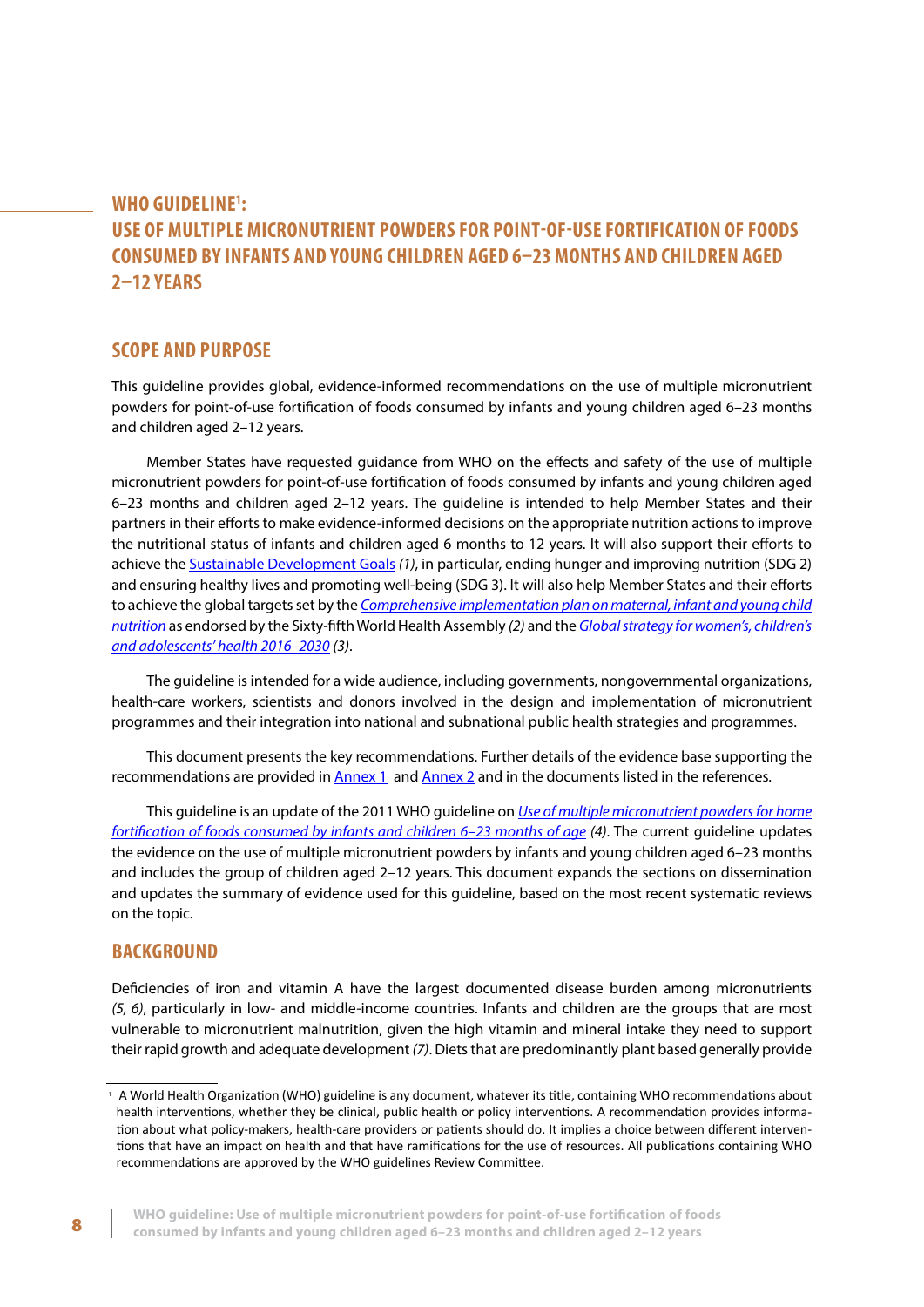insufficient amounts of key micronutrients (particularly vitamin A, zinc and iron) to meet the recommended nutrient intakes. The inclusion of animal-source foods that could meet the nutrient gap increases the cost and may be not affordable for the lowest-income groups *(8, 9)*.

Approximately 300 million children globally had anaemia in 2011 *(10, 11)*. The WHO African, South-East Asia and Eastern Mediterranean Regions have the highest burden of anaemia, with approximately 62%, 54% and 48%, respectively, of children aged 6–59 months suffering from anaemia. Iron deficiency is thought to be the most common cause of anaemia. Iron is a mineral that is necessary to carry oxygen in haemoglobin, and iron deficiency is thought to be the most common cause of anaemia. Iron deficiency can result from inadequate intake or absorption of dietary iron, increased need in periods of growth, or infection by intestinal helminths, such as schistosomiasis or hookworm infestation, in areas endemic to these parasites, among other causes of infection *(12)*.

It is also estimated that 29% of preschool-age children in low- and middle-income countries are affected by vitamin A deficiency are affected by vitamin A deficiency. The highest burden occurs in Saharan Africa and South Asia, with approximately 48% and 44% of children aged 6–59 months being vitamin A deficient *(13).* Vitamin A is required in infants and children to support rapid growth and to combat infections.

To date, no direct estimates of zinc deficiency are available for these age groups, but inadequate intakes of dietary zinc is considered to be fairly common, particularly in Sub-Saharan Africa and South Asia. Multiple vitamin and mineral deficiencies frequently occur simultaneously and their joint effects during the critical period from preconception to 23 months of age may be associated with irreversible physical and cognitive consequences and increased neonatal mortality and morbidity *(14–16)*, leading to lifelong detrimental consequences on health, productivity and economic growth. It has been estimated that nutritional risk factors, including underweight, suboptimal breastfeeding, and vitamin and mineral deficiencies, particularly of vitamin A, iron and zinc, are responsible for 3.9 million deaths (35% of total deaths) and 144 million disabilityadjusted life-years (DALYs; 33% of total DALYs) in children aged less than 5 years *(6)*.

Interventions to prevent and/or treat micronutrient malnutrition typically include exclusive breastfeeding during the first 6 months of life, dietary diversification to include foods with highly absorbable vitamins and minerals, fortification of staple and complementary foods, and provision of supplements *(2)*. Micronutrient interventions, particularly vitamin A and zinc supplementation for children, and fortification of foods with iron and iodine, are considered to be among the most cost-effective global development efforts *(17)*. Despite the well-recognized benefits of micronutrient interventions, implementation bottlenecks and barriers (e.g. poor adherence to dosing regimens, low acceptability, prevailing social norms and values, poor distribution channels, low-skilled health workers, geographical barriers and low availability of resources) may reduce the effectiveness and impact of micronutrient interventions *(18)*.

Interest in alternative ways of providing micronutrients to populations where supplementation has been difficult to implement, or where the target group is difficult to reach through mass fortification, has led to the development of multiple micronutrient powders, which are a mixture of vitamins and minerals in powder form *(19)*. The powders are supplied as small, single-serving packets, the contents of which can be mixed into semi-solid food before consumption *(20)*. Fortification of foods using these micronutrient powders can take place in several settings, such as home or any other place where meals are to be consumed, such as schools, nurseries and refugee camps *(21)*.

The use of multiple micronutrient powders for point-of-use fortification of foods has been suggested as an alternative to mitigate or overcome the constraints associated with supplementation and mass fortification. They are intended to increase the vitamin and mineral intake of infants and young children aged 6 to 23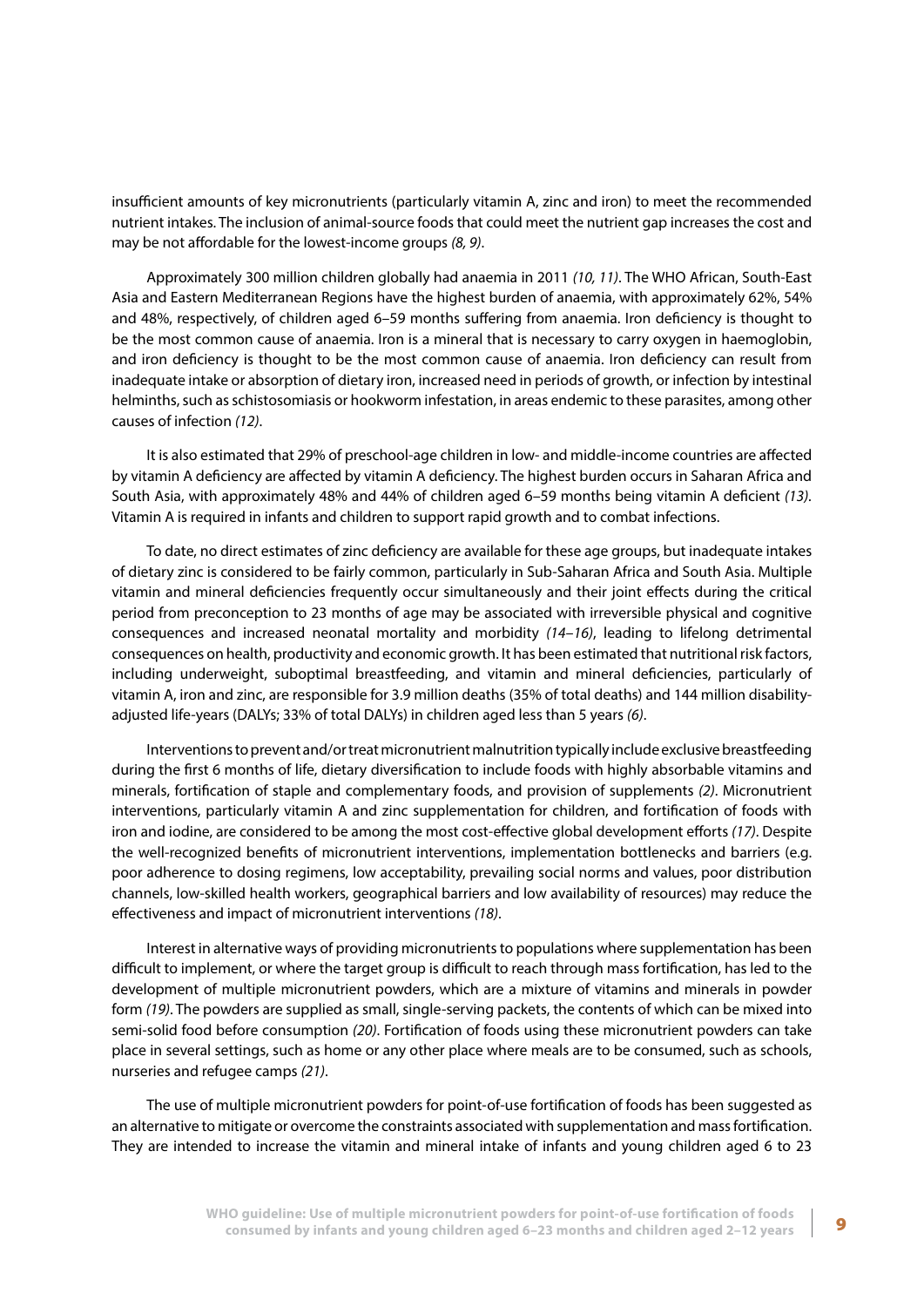<span id="page-17-0"></span>months as well as preschool and school-age children aged 2–12 years. The use of multiple micronutrient powders for point-of-use fortification has been tested and implemented for other population groups such as pregnant women, although WHO guidelines do not recommend the use of multiple micronutrient powders in lieu of the standard iron and folic acid supplementation during pregnancy *(22)*.

Multiple micronutrient powders are not food or a breast-milk substitute and do not mix well with liquids. In line with the existing WHO recommendation, children under the age of 6 months should be exclusively breastfed and then have timely introduction of adequate and safe complementary foods, while continuing breastfeeding up to 2 years of age *(23)*.

Several countries are implementing or planning to implement point-of-use fortification programmes that provide multiple micronutrient powders to infants older than 6 months of age and children up to 12 years of age *(24)*.

Countries should have a national strategy for control and prevention of micronutrient deficiency. For the specific case of prevention and control of iron deficiency, the following are suggested elements to be included in a national strategy: (i) set national goals for anaemia reduction; (ii) coordinate public health programmes distributing iron in the population, i.e. supplementation and food fortification; (iii) promote intersectoral action within, for instance, health, agriculture and education; (iv) engage national and subnational authorities and civil society organizations in the strategy; (v) secure financing for the prevention and control actions; (vi) increase the accessibility of iron-rich foods; and (vi) link research and policy so public health programmes are designed using the best available evidence, and promote availability, acceptability and use of micronutrient supplements and fortified foods where needed.

### **SUMMARY OF EVIDENCE**

Point-of-use fortification with multiple micronutrient powders refers to the addition of powders containing vitamins and minerals to energy-containing foods, at home or in any other place where meals are to be consumed, such as schools, nurseries and refugee camps *(21)*.

Two systematic reviews *(25, 26)* following the *[Cochrane handbook for systematic reviews of interventions](http://handbook.cochrane.org/) (27)* were prepared to assess the effects and safety of point-of-use fortification of foods with multiple micronutrient powders. The systematic review teams can be found in **Annex 3**. The systematic reviews responded to the questions in PICO format, i.e. population, intervention, control and outcomes (see [Annex 4\),](#page-49-0)  which were formulated by the corresponding steering committee and guideline development group. Forest plots for the main comparisons, displaying the effect estimates and confidence intervals for both individual included studies and meta-analyses for some of the critical outcomes in the reviews, are presented in [Annex 1.](#page-39-0)

### *Multiple micronutrient powders in infants and young children aged 6–23 months*

The first systematic review *(25)* was updated to assess the effects and safety of point-of-use fortification of foods with multiple micronutrient powders for infants and young children from 6 to 23 months of age. The review included randomized and quasi-randomized trials with either individual or cluster randomization. The population of interest was infants and young children aged 6–23 months at the start of the intervention, with no specific health problems, although some of the participating children may have been at risk of having highly prevalent diseases such as malaria, HIV, diarrhoea or even undernutrition. The intervention was consumption of foods fortified at the point-of-use with multiple micronutrient powders formulated with at least iron, zinc and vitamin A, for any dose, frequency or duration. The intervention was compared with: (i) no intervention or placebo; (ii) iron-only supplement; (iii) iron and folic acid supplements; and (iv) the same multiple micronutrients as supplements. The critical outcomes measured were anaemia (defined as haemoglobin values lower than 110 g/L, adjusted for altitude where appropriate), iron deficiency (as defined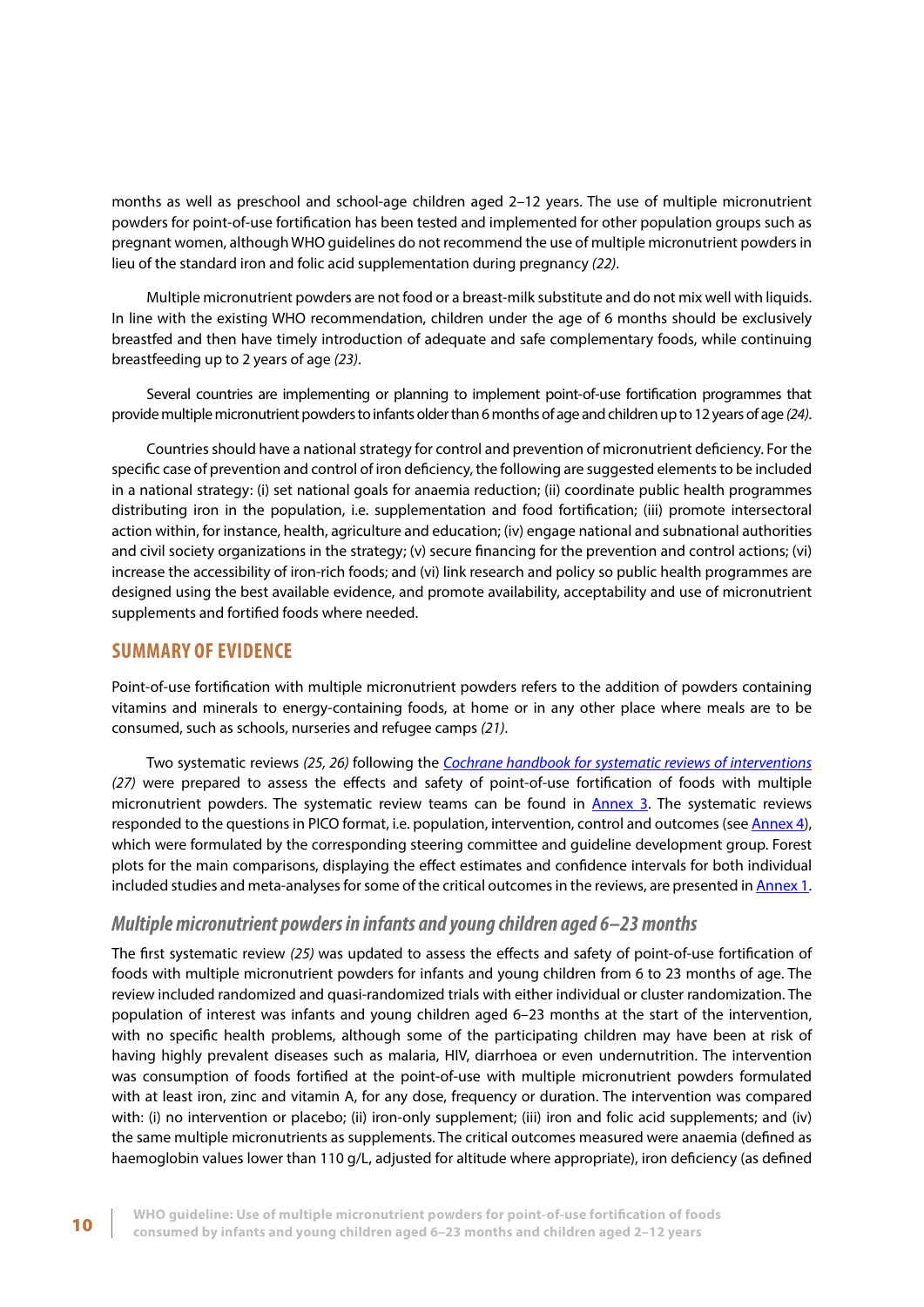by trialists), and haemoglobin concentration (g/L). Additionally, iron status (as defined by trialists) and weightfor-age (*z*-scores) were also measured. For populations in malaria-endemic areas, two additional outcomes were considered: malaria incidence and malaria severity.

A total of 15 trials (28–48)<sup>1</sup> were included, with 12 239 participants in low- and middle-income countries in Asia, Africa and the Americas (Bangladesh, Cambodia, Colombia, Ghana, Haiti, India, Indonesia, Kenya, Kyrgyzstan, Lao People's Democratic Republic and Pakistan). The interventions lasted between 2 and 18 months and the powder formulations contained between 5 and 19 micronutrients. Most of the included trials were assessed as at low risk of bias. Six of the studies were conducted in malaria-endemic areas *(29, 30, 33, 34, 36–38, 40, 42–45)*.

For the first comparison (i.e. multiple micronutrient powders versus no intervention or a placebo), infants and children who consumed foods fortified at the point-of-use with multiple micronutrients powders had a lower risk for the critical outcome of anaemia, with a 26% reduction compared to placebo or no intervention (risk ratio [RR]: 0.74; 95% confidence interval [CI]: 0.66 to 0.83; 10 studies; 2802 participants, *high-quality evidence*). They also had a lower risk for the critical outcome of iron deficiency, with a 52% reduction (RR: 0.48; 95% CI: 0.36 to 0.62; 5 studies; 796 participants, *moderate-quality evidence*). Compared to no treatment or placebo, children receiving multiple micronutrient powders had a 5.12 g/L higher haemoglobin concentration at follow-up (mean difference [MD]: 5.12 g/L; 95% CI: 2.70 g/L to 7.54 g/L; 10 studies; 3565 participants, *lowquality evidence*). With respect to iron status, compared to no treatment or placebo, children receiving multiple micronutrient powders had on average 16.47 μg of ferritin more per litre at follow-up (MD: 16.47 μg/L; 95% CI: 3.03 μg/L to 29.91 μg/L; 3 studies; 694 participants, *very low-quality evidence*). Regarding weight-for-age *z*-score, the mean difference was minimal (MD: 0.04 in *z*-score; 95% CI: –0.13 to 0.21; 4 studies; 606 participants, *low-quality evidence*). None of the trials reported on the outcome of all-cause mortality.

Although six studies *(29, 30, 32, 33, 36, 37, 42, 43, 45)* were conducted in settings considered as malariaendemic, only one study *(29, 30)* reported results related to malaria and found that there was no difference in the presence of positive malaria smears between the groups (RR 0.24; 95% CI 0.05 to 1.12; 194 children).

The quality of the evidence was assessed using the Grading of Recommendations Assessment, Development and Evaluation [\(GRADE\)](http://www.gradeworkinggroup.org/) methodology *(49–51)*. The GRADE summary of findings table can be found in [Annex 2A.](#page-45-0)

For the second comparison (i.e. multiple micronutrient powders versus iron-only supplement), the trials reported only anaemia (RR: 0.89; 95% CI: 0.58 to 1.39; 1 study; 145 participants, *low-quality evidence*) and haemoglobin concentration (MD: –2.81 g/L; 95% CI: –10.84 g/L to 5.22 g/L; 2 studies; 278 participants, *very low-quality evidence*). The GRADE summary of findings table can be found in **Annex 2B**.

No studies compared provision of multiple micronutrient powders versus iron and folic acid supplements. Likewise, no studies compared provision of multiple micronutrient powders versus multiple vitamin and mineral supplements.

In general, the use of multiple micronutrient powders was well accepted by the study participants; however, acceptance of the intervention did not always translate into better adherence. In fact, adherence to the intervention varied among studies and high adherence was more likely when the product was provided on an intermittent basis, probably because this regime creates less pressure and anxiety on caregivers (please see section "Dissemination and implementation" for considerations on adherence).

<sup>&</sup>lt;sup>1</sup> These 21 references list the published articles for the 18 trials included in the first systematic review.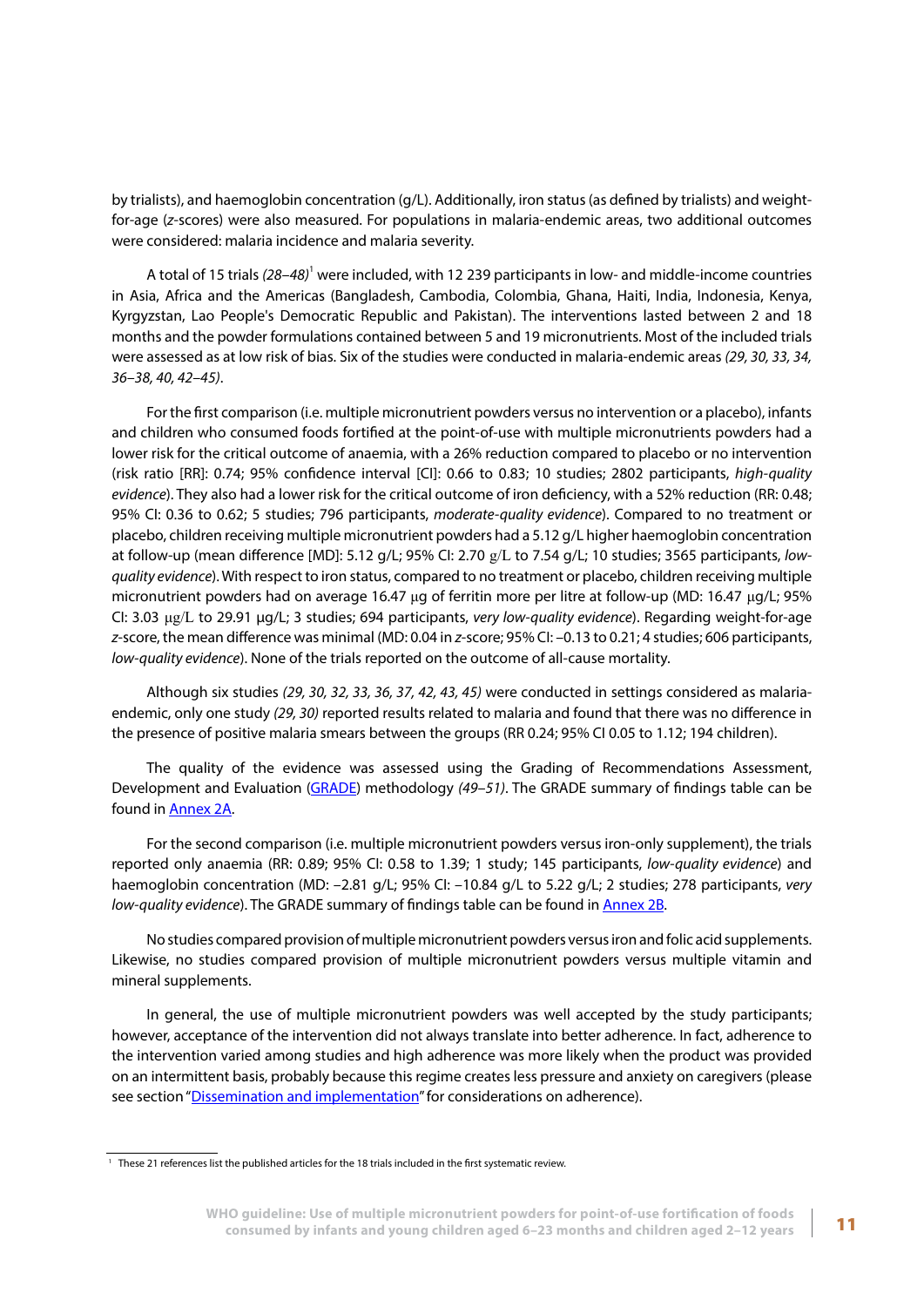<span id="page-19-0"></span>In conclusion, the use of multiple micronutrient powders for point-of-use fortification of foods is an effective intervention to reduce anaemia and iron deficiency in infants and young children aged 6–23 months. The intervention is equally efficacious in settings with different prevalence rates of anaemia and malaria endemicity versus areas with sporadic malarial cases, and regardless of the duration of the intervention (2 to 18 months).

## *Multiple micronutrient powders in children aged 2–12 years*

The second systematic review *(26)* was conducted to assess the effects and safety of point-of-use fortification of foods with multiple micronutrient powders for children from 2 to 12 years of age (i.e. preschool and schoolage children). The review included randomized and quasi-randomized trials with either individual or cluster randomization. The population of interest was children aged 2 to 12 years at the start of the intervention, with no specific health problems, although some of the participating children may have been at risk of suffering from anaemia or iron deficiency at baseline, owing to the high prevalence of these conditions in the settings where the trials took place. The intervention was consumption of foods fortified at the point of use with multiple micronutrient powders formulated with at least iron, for any dose, frequency or duration. The intervention was compared with: (i) no intervention or placebo, (ii) iron-only supplement, (iii) iron and folic acid supplements, and (iv) the same multiple micronutrients as supplements. The critical outcomes measured were anaemia (defined as haemoglobin lower than 110 g/L for children aged 24 to 59 months and lower than 115 g/L for children aged 5 to 11.9 years, adjusted by altitude where appropriate), haemoglobin (g/L), iron deficiency (as defined by using ferritin concentrations of less than 15 μg/L), ferritin (μg/L), all-cause mortality (number of deaths during the trial) and diarrhoea (three liquid stools or more per day). Subgroup analyses included malaria status.

A total of 12 trials (36-38, 40-43, 52-60)<sup>1</sup> were included, with 5720 participants in low- and middleincome countries in Asia, Africa and the Americas (China, Honduras, India, Indonesia, Kenya, Kyrgyz Republic, Lao People's Democratic Republic, South Africa). Five trials included participants aged with less than 5 years only, four included only children aged 5 years or older, and three trials included children both younger and older than 5 years. The interventions lasted between 2 and 12 months and the powder formulations contained between 2 and 18 micronutrients. The settings included schools, feeding centres and communities. Most of the included trials were assessed as being at low risk of bias.

For the first comparison (i.e. multiple micronutrient powders versus no intervention or a placebo), children receiving iron-containing multiple micronutrient powders for point-of-use fortification of foods were significantly less likely to have anaemia at follow-up than those children receiving no intervention or a placebo (prevalence ratio [PR]: 0.66; 95% CI: 0.49 to 0.88; 10 studies, 2448 participants, *moderate-quality evidence*). These children also had a 3.37 g/L higher haemoglobin concentration at follow-up (MD: 3.37 g/L; 95% CI: 0.94 to 5.80 g/L; 11 studies; 2746 participants, *low-quality evidence*). Also, children receiving iron-containing multiple micronutrient powders for pointof-use fortification of foods were significantly less likely to have iron deficiency at follow-up than those children receiving no intervention or a placebo (PR: 0.35; 95% CI: 0.27 to 0.47; 5 studies; 1364 participants, *moderate-quality evidence*). With respect to ferritin concentrations, children receiving iron-containing multiple micronutrient powders had, on average, 0.42 μg of ferritin more per litre at follow-up than those children receiving no intervention or a placebo (standardized mean difference [SMD]: 0.42 μg/L; 95% CI: –4.36 μg/L to 5.19 μg/L; 3 studies; 1066 participants, *very low-quality evidence*). Regarding all-cause mortality, only one trial reported on this outcome and there were no deaths reported during this trial (MD: 0; 95% CI: –0.03 to 0.03; 1 study; 115 participants, l*ow-quality evidence*). Finally, diarrhoea (three liquid stools or more per day) was reported by two trials and children receiving iron-containing multiple micronutrient powders for point-of-use fortification of foods were as likely to have diarrhoea at follow-up as those children receiving no intervention or a placebo (RR: 0.97; 95% CI: 0.53 to 1.78; two studies; 366 participants, *moderate-quality evidence*).

<sup>&</sup>lt;sup>1</sup> These 16 references list the published articles for the 12 trials included in the second systematic review.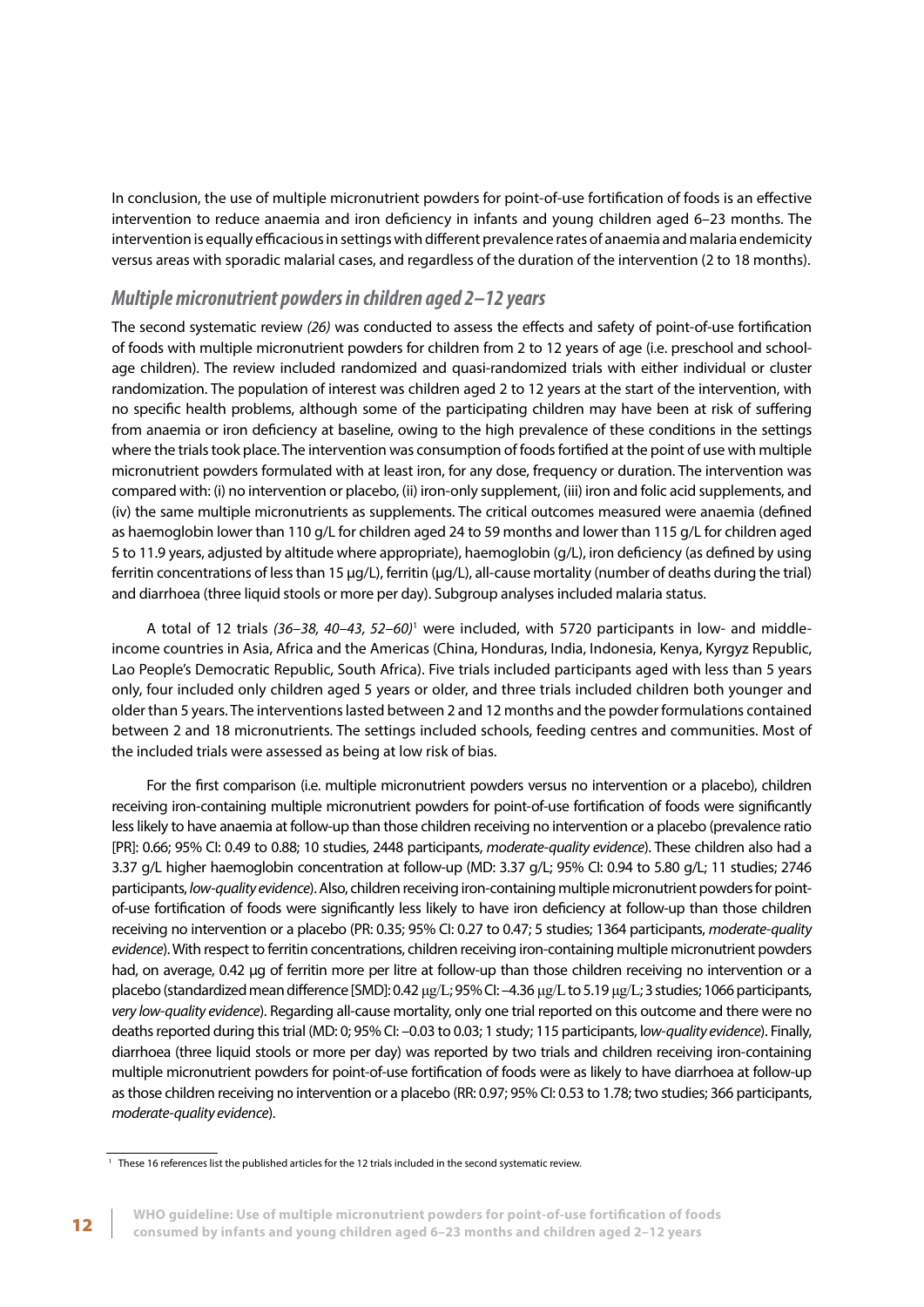<span id="page-20-0"></span>The quality of the evidence was assessed using the [GRADE](http://www.gradeworkinggroup.org/) methodology *(49–51)*. The GRADE summary of findings table can be found in  $\frac{\text{Annex } 2C}{\text{Nonex}}$ . No trial reported on the three other comparisons.

Only one trial *(53)* reported on adherence; the analysis suggested that children receiving iron-containing multiple micronutrient powders for point-of-use fortification of foods were as likely to adhere to the intervention as those children receiving no intervention or a placebo (RR 1.00; 95% CI: 0.87 to 1.16; 1 study; 131 participants). Acceptability was not consistently considered in the trials and therefore could not be assessed in this review.

In conclusion, the use of iron-containing micronutrient powders for point-of-use fortification of foods can help control anaemia and iron deficiency in preschool and school-age children (i.e. 2–12 years of age).

#### **RECOMMENDATIONS**

#### *Recommendation 1*

• In populations where anaemia is a public health problem,<sup>1</sup> point-of-use fortification of complementary foods<sup>2</sup> with iron-containing micronutrient powders in infants and young children aged 6–23 months is recommended, to improve iron status and reduce anaemia. (s*trong recommendation, moderate quality evidence*)

Table 1 includes a suggested scheme for point-of-use fortification of complementary foods with iron containing micronutrient powders in children aged 6–23 months.

TABLE 1. **Suggested scheme for point-of-use fortification of foods with multiple micronutrient powders consumed by infants and young children aged 6–23 months**

| <b>Scheme for fortification</b> | Target group: infants and young children aged 6-23 months                                                 |
|---------------------------------|-----------------------------------------------------------------------------------------------------------|
| Composition per sachet          | • Iron: 10 to 12.5 mg of elemental irona                                                                  |
|                                 | • Vitamin A: 300 µg retinol                                                                               |
|                                 | • Zinc: 5 mg elemental zinc                                                                               |
|                                 | With or without other micronutrients to achieve 100% of the RNI <sup>b,c</sup><br>$\bullet$               |
| Regimen                         | Programme target of 90 sachets/doses over a 6-month period                                                |
| Settings                        | Areas where the prevalence of anaemia in children aged under 2 years or under 5 years<br>is 20% or higher |

<sup>a</sup> 12.5 mg of elemental iron equals 37.5 mg of ferrous fumarate or 62.5 mg of ferrous sulfate heptahydrate or equivalent amounts in other iron compounds. In children aged 6–12 months, sodium iron EDTA (NaFeEDTA) is generally not recommended. If NaFeEDTA is selected as a source of iron, the EDTA intake (including other dietary sources) should not exceed 1.9 mg EDTA/kg/day.

b Recommended nutrient intake (RNI). Multiple micronutrient powders can be formulated with or without other vitamin and minerals in addition to iron, vitamin A and zinc to achieve 100% of the RNI *(61)*, and also taking into consideration the technical and sensory properties.

c Where feasible, likely consumption from other sources, including home diet and fortified foods, should be taken into consideration for establishing the composition of the sachet.

<sup>&</sup>lt;sup>1</sup> Populations where the prevalence of anaemia in infants and young children under 2 years of age or children under 5 years of age is 20% or higher.

<sup>&</sup>lt;sup>2</sup> According to the WHO publication, Complementary feeding: report of the global consultation (62), appropriate complementary feedings should start from the age of 6 months, with continued breast feeding up to 2 years or beyond. Further guidance on complementary feeding may assist the implementation of this guideline, including the WHO/Pan American Health organization publication, Guiding principles for complementary feeding of the breastfed child (8) and the WHO publication, Guiding principles for feeding non-breastfed children 6–24 months of age (9).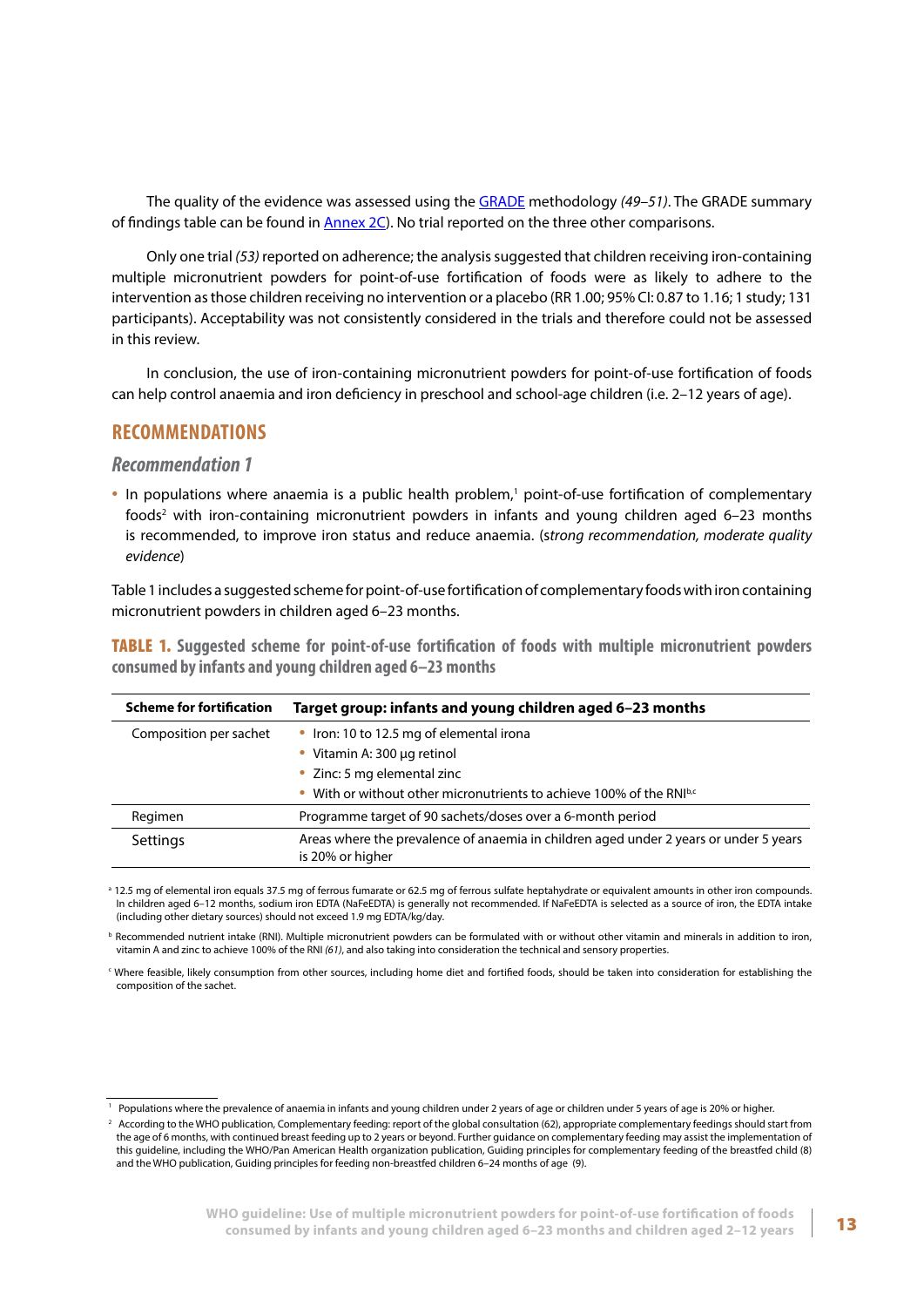## <span id="page-21-0"></span>*Recommendation 2*

. In populations where anaemia is a public health problem,<sup>1</sup> point-of-use fortification of foods with ironcontaining micronutrient powders in children aged 2–12 years is recommended, to improve iron status and reduce anaemia. (*strong recommendation, moderate-quality evidence*)

Table 2 includes a suggested scheme for point-of-use fortification of foods with iron-containing micronutrient powders in children aged 2–12 years.

TABLE 2. **Suggested scheme for point-of-use fortification of foods with iron-containing micronutrient powders in children aged 2–12 years**

| <b>Scheme for fortification</b> | Target group: children 2-12 years of age                                                                                                           |
|---------------------------------|----------------------------------------------------------------------------------------------------------------------------------------------------|
| Composition per sachet          | • Iron: 10 to 12.5 mg of elemental iron for children aged 2–4 years; and 12.5 to 30 mg<br>elemental iron for children aged 5-12 years <sup>a</sup> |
|                                 | • Vitamin A: 300 µg retinol                                                                                                                        |
|                                 | • Zinc: 5 mg elemental zinc                                                                                                                        |
|                                 | With or without other micronutrients to achieve 100% of the RNI <sup>b,c</sup>                                                                     |
| Regimen                         | Programme target of 90 sachets/doses over a 6-month period                                                                                         |
| Settings                        | Areas where the prevalence of anaemia in children aged under 5 years is 20% or<br>higher                                                           |

<sup>a</sup> 12.5 mg of elemental iron equals 37.5 mg of ferrous fumarate or 62.5 mg of ferrous sulfate heptahydrate or equivalent amounts in other iron compounds. If sodium iron EDTA (NaFeEDTA) is selected as a source of iron, the dose of elemental iron should be reduced by 3–6 mg due to its higher bioavailability. The appropriate range of NaFeEDTA is an area of research need.

**b** Recommended nutrient intake (RNI). Multiple micronutrient powders can be formulated with or without other vitamin and minerals in addition to iron, vitamin A and zinc to achieve 100% of the RNI *(61)*, and also taking into consideration the technical and sensory properties.

c Where feasible, likely consumption from other sources, including home diet and fortified foods, should be taken into consideration for establishing the composition of the sachet.

## **REMARKS**

This section presents the remarks of the guideline development group with respect to the implementation of the recommendation. The remarks are intended to assist in the implementation of these recommendations in the context of programmes towards improving infant and child health and nutrition status.

- The term "home fortification" has been substituted by the term "point-of-use fortification" because the process of fortification occurs not only at home but also at schools, nurseries, refugee camps or other places, where appropriate.
- The use of multiple micronutrient powders is a preventive strategy for implementation at population level without screening. Children diagnosed with anaemia should be treated appropriately, according to WHO and national guidelines *(63)*.
- Anaemia is frequently caused by iron deficiency, but other factors may contribute to anaemia, including other micronutrient deficiencies (e.g. folic acid, zinc, vitamins A and  $B_{12}$ ), malaria, soil-transmitted helminths, other infections, and blood disorders (e.g. thalassaemias, sickle cell). The use of multiple micronutrient powders for the age groups indicated in the recommendations should be part of an integrated approach to address anaemia which should explicitly address inequities in the causes of micronutrient deficiencies (i.e. some population groups are more affected and/or vulnerable to micronutrient deficiencies than other

<sup>&</sup>lt;sup>1</sup> Populations where the prevalence of anaemia in school-age children is 20% or higher.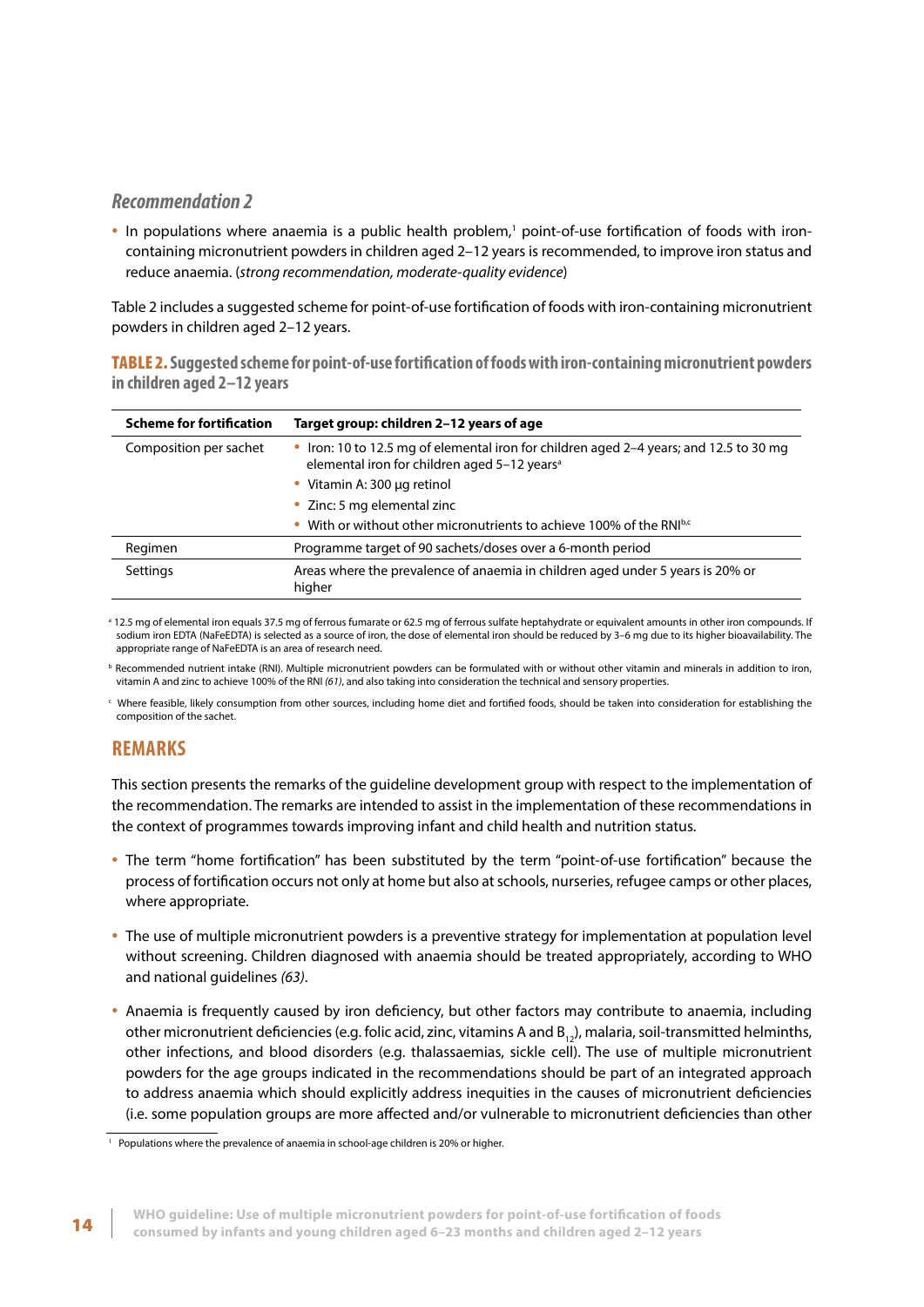groups when stratifying by, for instance, income level, place of residence or educational level, as well as when taking into account cultural practices, social norms around gender, or stigma suffered by groups that are discriminated against in each specific context).

- The evidence considered in the systematic reviews *(25, 26)* included trials with intakes of multiple micronutrient powders ranging from 60 to 360 sachets (or doses) in a 12-month period. The recommendation of providing 90 sachets (or doses) was based on the judgment of the members of the guideline development group, considering the quality of the diet in low- and middle-income countries, as well as desirable and undesirable effects of the intervention, values and preferences, and costs. The number of sachets or doses may be adjusted if data on iron status or other micronutrient status of the vulnerable population are known. Implementers should also consider the number of sachets that are provided to the caretaker each time, in order to promote adherence and proper use.
- Countries should have a national strategy for prevention and control of micronutrient malnutrition. The choice of intervention (e.g. point-of-use fortification with multiple micronutrient powders, fortified foods, iron supplements, lipid-based nutrient supplements) should be considered in the context of a national strategy for control and prevention of micronutrient deficiency, including consideration of costs, cost effectiveness, feasibility and acceptability.
- Programmes of point-of-use fortification with micronutrient powders should include a behaviour-change strategy that promotes awareness and correct use of this product, proper and hygienic preparation, feeding of complementary foods for children older than 6 months and a healthy diet for children older than 2 years of age. Recommended breastfeeding practices, hand washing with soap, prompt attention to fever in malaria settings, and measures to manage diarrhoea should also be included. Further, these programmes should include training for health-care workers on how to adequately provide nutrition counselling and demonstrate the correct use of multiple micronutrient powders.
- In malaria-endemic areas, the provision of iron in any form, including micronutrient powders for pointof-use fortification, should be implemented in conjunction with measures to prevent, diagnose and treat malaria *(64)*. Provision of iron through these interventions should not be made to children who do not have access to malaria-prevention strategies (e.g. provision of insecticide-treated bednets and vector-control programmes), prompt diagnosis of malaria illness, and treatment with effective antimalarial drug therapy.
- If sugar is fortified with vitamin A, vitamin A should be excluded from the multiple micronutrient powders. If other staple foods regularly consumed by children (e.g. oil) are fortified with vitamin A, the risk of inadequate and high intakes of vitamin A should be assessed and the decision to include or exclude vitamin A from the multiple micronutrient powders should be based on that assessment prior to programme implementation, with regular review to permit adjustment of vitamin A as needed. Ideally, any public health nutrition interventions distributing micronutrients (e.g. food fortification and micronutrient supplementation) should be designed and implemented in a coordinated manner
- High-dose vitamin A supplements are a child-survival intervention in populations at risk of vitamin A deficiency *(65)*, and do not provide a regular source of vitamin A in the diet. Therefore, multiple micronutrient powders are not a replacement for this programme. The appropriate combination of interventions to address vitamin A and other deficiencies should be based on the local context and articulated in a national micronutrient strategy.
- For comparability, it is important that outcomes are measured and reported using standard definitions where they exist, e.g. diarrhoea, as defined by WHO *(66, 67)*.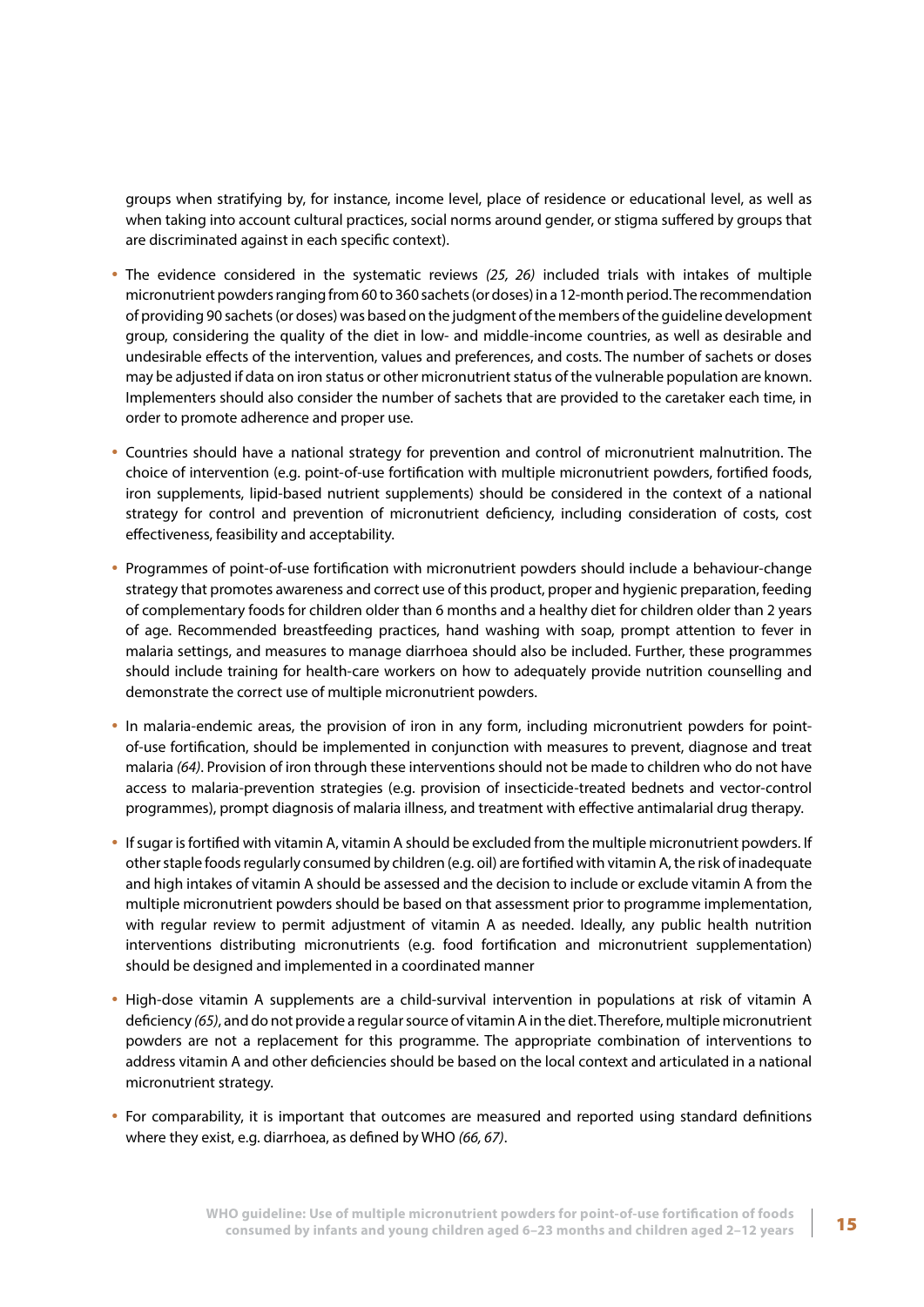## <span id="page-23-0"></span>**RESEARCH GAPS**

Discussions within the WHO guideline development group – nutrition actions 2013–2014 highlighted the need for further research in the areas listed next.

- Potential short- and long-term functional, developmental, and adverse outcomes of the use of multiple micronutrient powders, particularly for morbidity in various settings, and factors that might modify these effects, such as high rates of infectious diseases, baseline nutritional status, and poor access to and utilization of primary health-care services.
- The lowest effective dose of NaFeEDTA in multiple micronutrient powders and local complementary foods.
- Nutritional improvement of complementary foods in the context of locally accessible and acceptable foods.
- The composition of the sachets of multiple micronutrient powders and the dose, to determine the most effective and cost-effective dose for anaemia reduction and other outcomes.
- Selection of the best combination/number of nutrients included in the multiple micronutrient powders.
- The risks and benefits of daily versus other frequencies of use of multiple micronutrient powders. In this view, it is also important to increase research efforts on identifying the feasibility and ease (or difficulty) of implementing various schemes (e.g. daily, flexible) and factors affecting the acceptability of these schemes.
- Identification of the minimal requirements for formative research, to guide that design of programmes distributing multiple micronutrient powders. Also, further research is needed to understand how such research results should be fully taken into consideration in the development of the behaviour-change intervention strategies. Similarly, research priorities should include focused efforts to identify the minimum behaviour-change intervention strategies that effectively support the adoption and appropriate use of multiple micronutrient powders.
- Identification of the effects of multiple micronutrient powders on outcomes beyond anaemia and iron deficiency, including potential negative effects, and factors that modify them (e.g. micronutrient status, functional outcomes, morbidity).
- Assessment of values and preferences regarding the multiple micronutrient powders, from parents, healthcare workers and local subnational authorities where the intervention is implemented. Further, this research should look at the link between values and preferences, acceptability, perceived side-effects and use of multiple micronutrient powders.
- How contexts and cultural factors are taken into account in the design and implementation of interventions.

## **DISSEMINATION AND IMPLEMENTATION**

### *Dissemination of this guideline*

The current guideline will be disseminated through electronic media such as slide presentations and the World Wide Web, either through the WHO Nutrition or the United Nations Standing Committee on Nutrition ([SCN](http://www.unscn.org)) mailing lists *(68)*, social media, the [WHO nutrition web site](http://www.who.int/nutrition) *(69)* or the WHO e-Library of Evidence for Nutrition Actions ([eLENA\)](http://www.who.int/elena/en/) *(70)*. eLENA compiles and displays WHO guidelines related to nutrition, along with complementary documents such as systematic reviews and other evidence that informed the guidelines; biological and behavioural rationales; and additional resources produced by Member States and global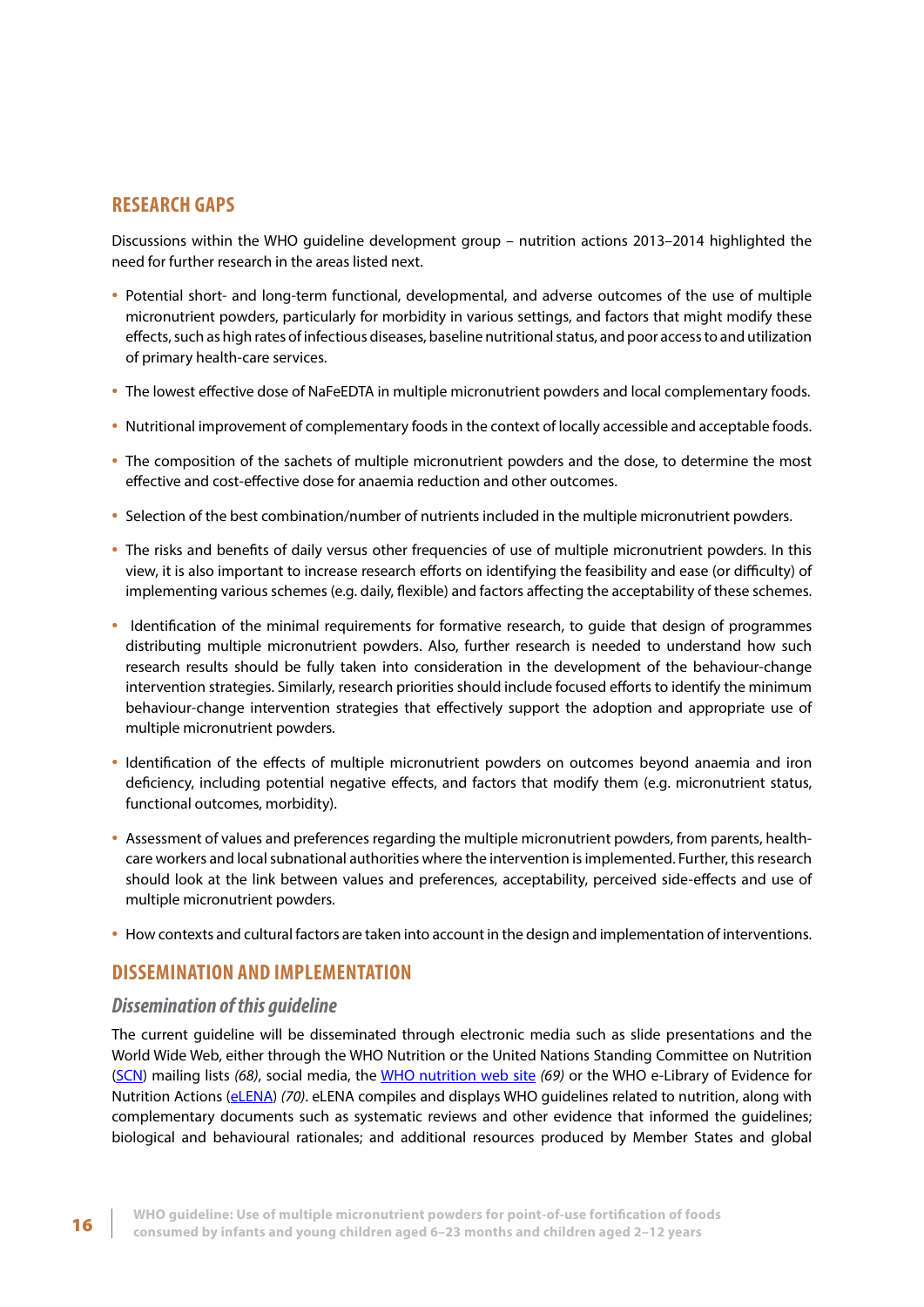<span id="page-24-0"></span>partners. In addition, the guideline will be disseminated through a broad network of international partners, including WHO country and regional offices, ministries of health, WHO collaborating centres, universities, other United Nations agencies and nongovernmental organizations. It will also be published in the [WHO](http://apps.who.int/rhl/en/index.html) [Reproductive Health Library](http://apps.who.int/rhl/en/index.html) *(71)*. Further, the WHO Department of Nutrition for Health and Development disseminates guidelines through coordinated work with the six WHO regional offices, through training workshops for health workers at national and regional level, as well as through dissemination through scientific fora at national and international levels.

## *Equity, human rights and implementation considerations*

This guideline provides Member States with evidence-informed recommendations on the effects and safety of the use of multiple micronutrient powders for point-of-use fortification of foods consumed by infants and young children aged 6–23 months and children aged 2–12 years. It is intended to help Member States make informed decisions on what interventions are best suited to their context, needs, resources and ongoing programmes. Currently, Member States already run public health programmes aimed at preventing anaemia and iron deficiency in the age groups of concern in this guideline (i.e. 6–23 months and 2–12 years). If Member States decide to adopt the recommendations contained in this guideline at either the national or subnational level, they must assess the policy implications concerning this decision. The following are illustrative implications, termed as implementation considerations, which Member States can appraise when considering the use of multiple micronutrient powders for point-of-use fortification of foods consumed by infants and young children aged 6–23 months and children aged 2–12 years.

The adoption and adaptation of these recommendations should be framed under the existing national strategy on prevention and control of micronutrient deficiencies. The choice of intervention to prevent micronutrient deficiencies (e.g. point-of-use fortification with multiple micronutrient powders, fortified foods, iron supplements, lipid-based nutrient supplements) should be considered in the context of that strategy, including consideration of costs, feasibility and acceptability among the different stakeholder (e.g. decisionmakers, programme managers, school system if needed, health centres, children and their caregivers). It is also important to assess baseline caregivers' awareness and knowledge of multiple micronutrient powders for point-of-use fortification of foods, before implementation, in order to identify potential misconceptions and prevent misuse of multiple micronutrient powders *(72)*. Behaviour-change communication strategies should take into account that multiple micronutrient powders are a product and individuals may take some time to adopt the use of such products in their daily lives. Household visits are likely to support the reinforcement of accurate information and messages regarding the use of multiple micronutrient powders, and clarify questions about preparation and perceived side-effects, which in turn promote acceptability and adherence. A robust baseline survey or database on the prevalence of micronutrient deficiencies across the population is the optimal foundation for any programme, along with sound data on dietary intake. Data should be disaggregated as much as possible, in order to identify health inequities across population groups, which is also needed for monitoring. WHO has developed guidance on health equity in order to support Member States in this respect: the WHO *[Handbook on health inequality monitoring: with a special focus on low- and](http://apps.who.int/iris/bitstream/10665/85345/1/9789241548632_eng.pdf?ua=1) [middle-income countries](http://apps.who.int/iris/bitstream/10665/85345/1/9789241548632_eng.pdf?ua=1) (73)* and the WHO [Health Equity Assessment Toolkit](http://www.who.int/gho/health_equity/assessment_toolkit/en/) (HEAT) *(74)* will assist them in the assessment of within-country health inequalities and can inform Member States adopting this guideline in the process of adaptation. Further reference on how to embrace a human rights-based approach during the implementation of this guideline, and protect the rights of children, can be found in the report from the United Nations Human Rights Council *[Technical guidance on the application of a human rights-based approach](http://www.ohchr.org/EN/Issues/Children/TechnicalGuidance/Pages/TechnicalGuidanceIndex.aspx) [to the implementation of policies and programmes to reduce and eliminate preventable mortality and morbidity](http://www.ohchr.org/EN/Issues/Children/TechnicalGuidance/Pages/TechnicalGuidanceIndex.aspx) [of children under 5 years of age](http://www.ohchr.org/EN/Issues/Children/TechnicalGuidance/Pages/TechnicalGuidanceIndex.aspx) (75)* and in the United Nations Children's Fund publication *[Gender influences on](https://www.unicef.org/gender/files/Gender_Influences_on_Child_Survival_a_Narrative_review.pdf) [child survival, health and nutrition: a narrative review](https://www.unicef.org/gender/files/Gender_Influences_on_Child_Survival_a_Narrative_review.pdf) (76)*.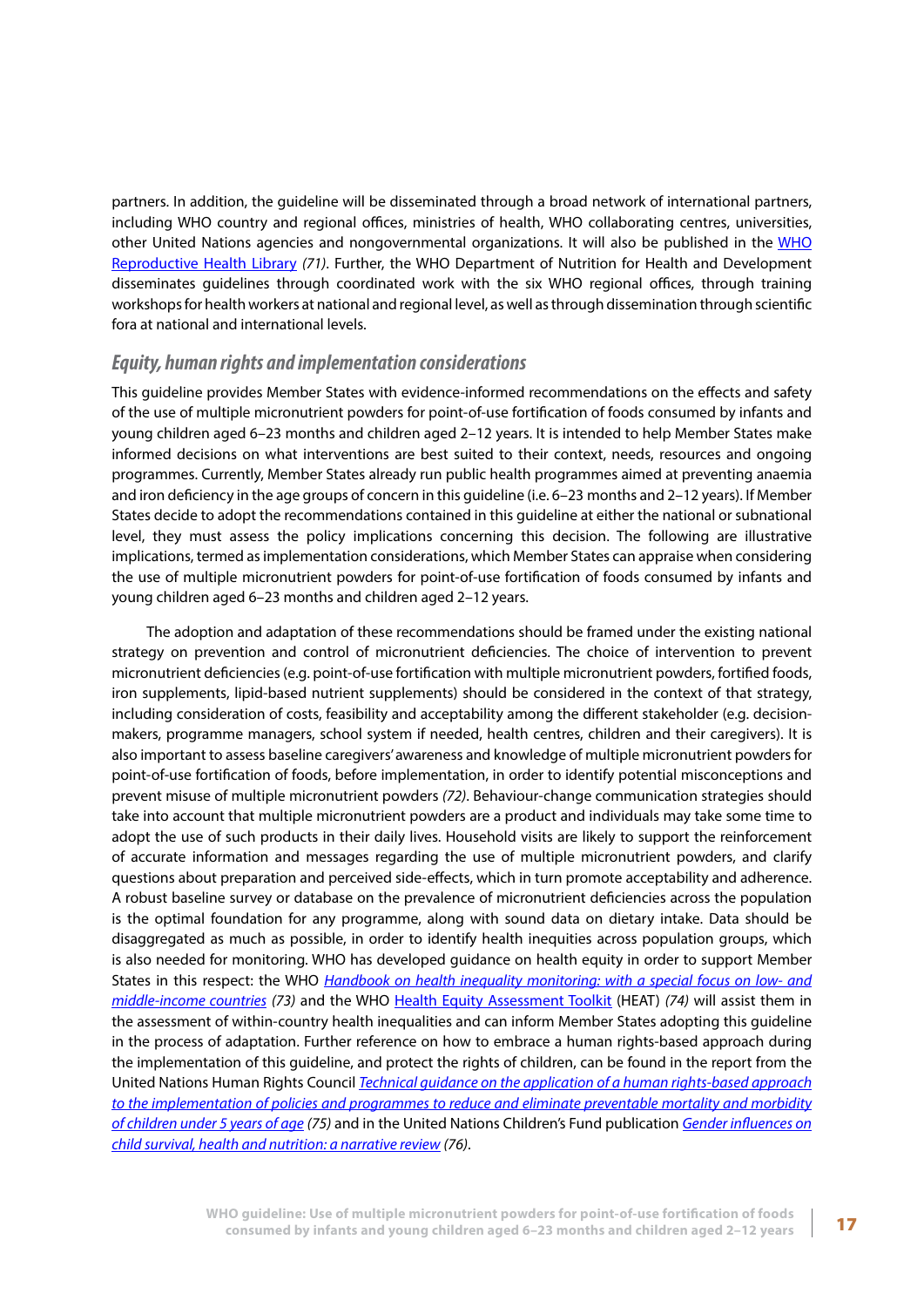This guideline can be adapted to the specific national or subnational context of the Member States, as long as the suggested scheme for point-of-use fortification with multiple micronutrient powders of foods for these two age groups (see [Table 1](#page-20-0) and [Table 2](#page-21-0) in the Recommendations section) is followed and the expected effect of the intervention is met by the actions being implemented. Policy-makers and programme managers may consider appropriate measures to guarantee that the intervention is implemented as it was designed, and to measure the fidelity to monitoring purposes.

Likewise, during pre-implementation stages a careful analysis of the suppliers, cost and resource implications is recommended.<sup>1</sup> Ideally, accurate and high-quality data on the prevalence of micronutrient deficiencies in the target population groups should be used for cost estimates, as this will inform he decision on how many micronutrients are needed in the powder formulation, $<sup>2</sup>$  how many sachets are to be given during</sup> what period of time to the target groups, and what distribution strategy and platform (e.g. schools, health centres) is best suited to meet the expected programme results and health outcomes. Careful identification of the strategy to reach the target populations and the required distribution channels is also recommended, in order to ensure an uninterrupted supply. In low-resource settings where such accurate information is not up to date, the use of multiple micronutrient powders for point-of-use fortification is also feasible, provided that adequate planning and implementation strategies are observed, as suggested in the following points. In this case, policy-makers may consider actions that allow for this information to be gathered and developed into robust data over the course of implementation.

Further, appropriate and updated regulations should be in place for the adoption of multiple micronutrient powders for point-of-use fortification as the intervention. Member States may need to examine their regulatory framework, if necessary, and also make sure that, if the intervention is adopted, the product is available in the local language(s), and provide appropriate information and education campaigns or training to health workers and other staff (e.g. school staff) involved in the implementation. Such actions should be accessible and culturally adapted *(78)*, to increase the likelihood of acceptability and adherence, and to observe the existing human rights standards on the right to health *(79)*.

Although sachets of multiple micronutrient powders are lightweight and relatively simple to store, transport and distribute for end-users, appropriate measures for stocking and management of supplies and waste disposal of used sachets need to be considered by policy-makers and authorities in charge of the programme, in order to avoid deterioration of the sachets and affect the environment..

The use of multiple micronutrient powders for point-of use fortification must be coordinated with other, if existing, public health nutrition programmes distributing micronutrients in the populations of concern, as well as with other nutrition-specific and nutrition-sensitive interventions *(23)*. Further, intersectoral action and coordination is also suggested, as this intervention may be implemented through the school system, other platforms or development organizations. Using other platforms in addition to the health system may contribute to expanding coverage rates *(80)*.

For technical considerations, tools and guides on how to develop appropriate and sound implementation strategies for this intervention, Member States and their partners may examine the [Implementation](http://www.who.int/tdr/publications/topics/ir-toolkit/en/) [research toolkit](http://www.who.int/tdr/publications/topics/ir-toolkit/en/) *(81)* developed by the WHO-hosted Special Programme for Research and training in Tropical Diseases (TDR) programme, as well as the practical guide available for this matter *(82)*. Additionally, the Home Fortification Technical Advisory Group ([HF-TAG](http://www.hftag.org/)) *(83)* has developed several programme-oriented tools on multiple micronutrient powders for point-of-use fortification, which are also accessible for WHO

Based on the current prices, the product cost of one child receiving 180 sachets of multiple micronutrient powders in one year (i.e. two cycles according to the current recommendation) is US\$ 4.50 (77). The programming costs are likely to vary according to each setting; however, estimates based on programmes in Kenya and Rwanda suggest an addition of US\$ 4.00 to US\$ 5.00 per child per year (77). The primary cost of this intervention is packaging.

<sup>&</sup>lt;sup>2</sup> Multiple micronutrient powders are usually formulated in sachets of 15 micronutrients; however, specific information may available if needed.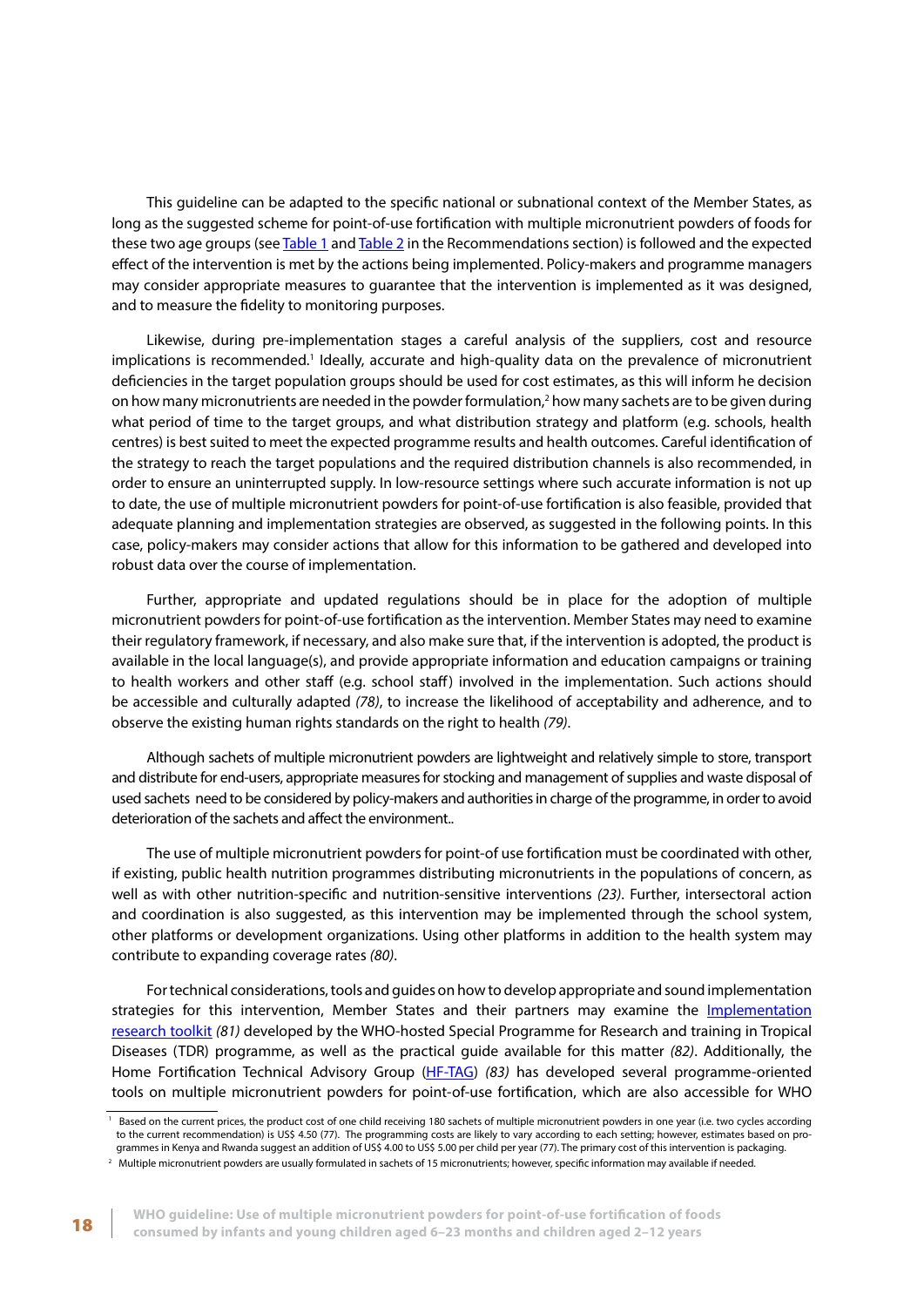<span id="page-26-0"></span>Member States and partners to use when implementing this intervention: a *[HF-TAG manual on micronutrient](ttps://www.dsm.com/content/dam/dsm/nip/en_US/documents/HF-TAG%20MNP%20Composition%20Manual.pdf) [powder \(MNP\) composition](ttps://www.dsm.com/content/dam/dsm/nip/en_US/documents/HF-TAG%20MNP%20Composition%20Manual.pdf) (84)*, *[A manual for developing and implementing monitoring systems for home](http://www.hftag.org/assets/downloads/hftag/HF-TAG%20Monitoring%20Manual%2014%20AUG%202013.pdf) [fortification interventions](http://www.hftag.org/assets/downloads/hftag/HF-TAG%20Monitoring%20Manual%2014%20AUG%202013.pdf) (85)*, a *[Toolkit: program planning, policy, program management, procurement, supply](http://www.hftag.org/downloads.asp?s=hftag) [and distribution, behavior change interventions and monitoring](http://www.hftag.org/downloads.asp?s=hftag) (86)*, *[Planning for program implementation of](http://www.hftag.org/assets/downloads/hftag/HF-TAG%20Planning%20for%20Implementation%20Manual%20May%202015.pdf) [home fortification with miconutrient powders \(MNP\): a step-by-step manual](http://www.hftag.org/assets/downloads/hftag/HF-TAG%20Planning%20for%20Implementation%20Manual%20May%202015.pdf) (87)* and *[HF-TAG quality manual on](http://www.hftag.org/assets/downloads/hftag/HF-TAG%20Quality%20Manual%20on%20Micronutrient%20Powders%20%97%20A%20Guiding%20Document.pdf) [micronutrient powders – a guiding document](http://www.hftag.org/assets/downloads/hftag/HF-TAG%20Quality%20Manual%20on%20Micronutrient%20Powders%20%97%20A%20Guiding%20Document.pdf) (88)*, which was produced in collaboration with the United Nations Industrial Development Organization.

Ideally, interventions with multiple micronutrient powders for point-of-use fortification should be implemented as part of the national infant and young child feeding programme and of a children's health and nutrition programme. These programmes may commence as a pilot and scale up as learning and resources allow *(4)*. If Member States decide to scale up a programme on multiple micronutrient powders for point-of-use fortification, a thorough and carefully-planned strategy for scale-up must be developed. The WHO *[Nine steps for developing a scaling-up strategy](http://apps.who.int/iris/bitstream/10665/44432/1/9789241500319_eng.pdf) (89)* may be useful for this effort, as well as the aforementioned materials from [HF-TAG](http://www.hftag.org/) *(83)*.

## *Ethical considerations*

Ethics refers to standards of what is right or wrong and fair or unfair, which can advise people on what to do and not do in terms of rights, obligations and benefits to society and individuals. Ethics is central to science, research, policy-making and implementation. Every field of human action, including public health nutrition, is subject to facing ethical challenges.

The delivery of micronutrients to infants and children with micronutrient deficiencies must be informed by the right to health of children and the duty-bearers should take into account the corresponding human rights instruments when designing the intervention and also during the intervention.

For this reason, an assessment of the ethical implications of implementing this intervention is pertinent in malaria-endemic settings, owing to the possible interactions and potential adverse effects of increased iron intake by children affected by malaria. Children who live in malaria-endemic settings should indeed receive adequate iron. However, the provision of iron-containing micronutrient powders should be done in conjunction with public health measures to prevent, diagnose and treat malaria. Otherwise, a nutrition programme working in isolation and not coordinated with a malaria-prevention and treatment programme may lead to unintentional harm, absence of benefit and increased health inequities.

Coordination with public health measures to prevent, diagnose and treat malaria is not just a sound implementation decision, but also an ethics-informed decision. Such coordination should comprise appropriate training for health workers in public health nutrition, so they are knowledgeable of the particular requirements of an iron-supplementation programme for infants and children that should be observed in malaria-endemic areas. If needed, such training should also be provided to education staff co-working in the implementation of this intervention in school-age children and educational settings.

These considerations by no means imply that iron-containing multiple micronutrient powders should not be provided to children in malaria-endemic settings. On the contrary, children in these settings should receive iron supplementation, inasmuch as they suffer greater vulnerability to ill health, including malnutrition. It requires, however, that appropriate coordination between nutrition and malaria programmes is in place, so the intervention can actually produce health benefits.

With respect to the monitoring system (see next subsection), it is recommended that existing regulations and norms on ethical rules and procedures are observed when collecting information from human subjects. This is recommended at early stages of programme implementation, and also for small-scale projects carried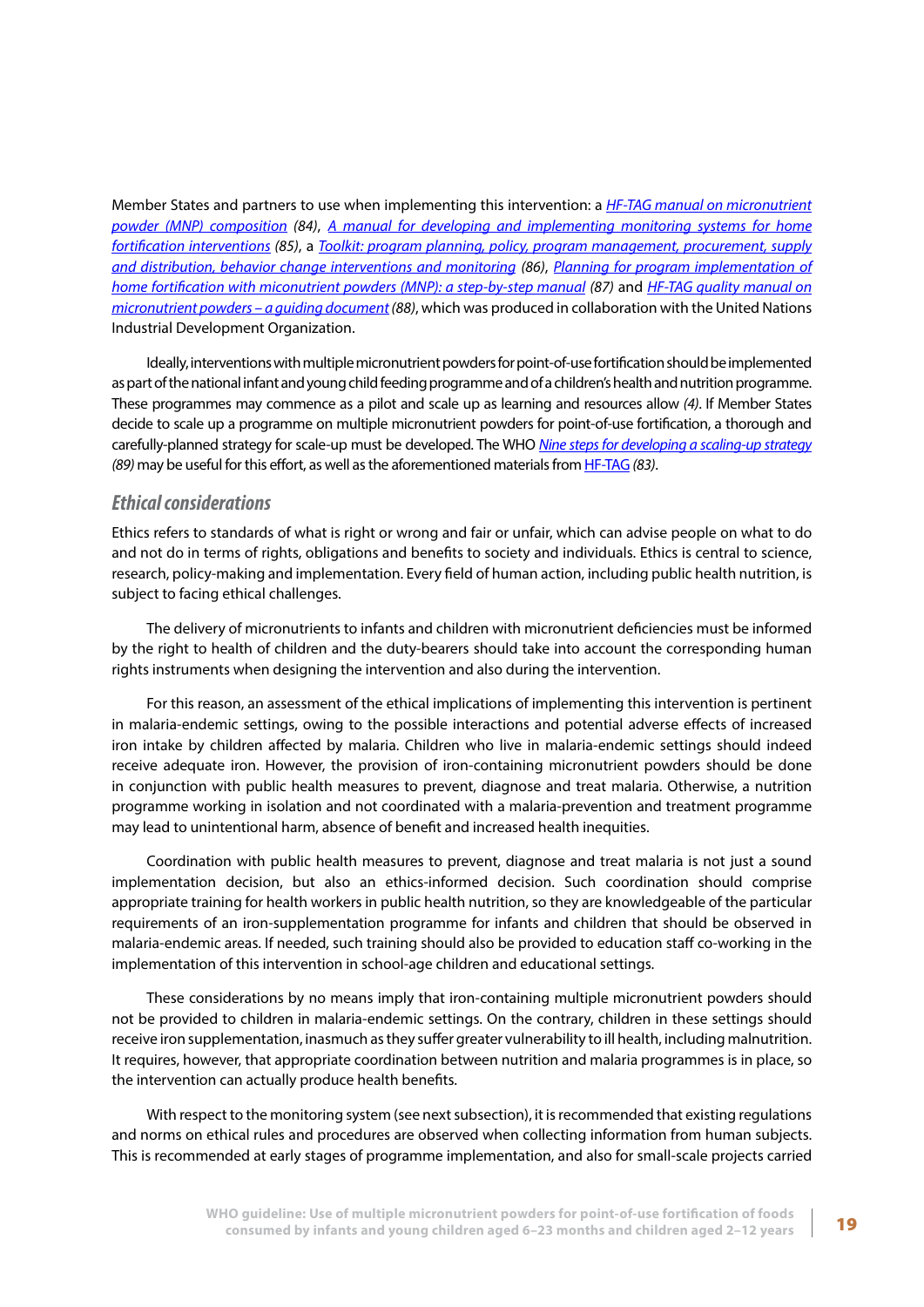<span id="page-27-0"></span>out by development organizations. The procedures for ethical assessment and approval vary from country to country, in order that appropriate understanding of these issues will support implementation and monitoring.

### *Monitoring and evaluation*

A specific manual for setting up a monitoring system for multiple micronutrient powders has been developed by [HF-TAG](http://www.hftag.org/) *(83, 85)*.

A plan for monitoring and evaluation with appropriate indicators, including disaggregated data for health-equity monitoring, is encouraged at all stages. The impact of this guideline can be evaluated within countries (i.e. monitoring and evaluation of the programmes implemented at national or regional scale) and across countries (i.e. adoption and adaptation of the guideline globally). The WHO Department of Nutrition for Health and Development, Evidence and Programme Guidance Unit, jointly with the United States Centers for Disease Control and Prevention (CDC) International Micronutrient Malnutrition Prevention and Control (IMMPaCt) programme, and with input from international partners, has developed a generic logic model for micronutrient interventions in public health *(90)*, to depict the plausible relationships between inputs and the [Sustainable Development Goals](https://sustainabledevelopment.un.org/?menu=1300) *(1)*, by applying the micronutrient programme evaluation theory. Member States can adjust the model and use it in combination with appropriate indicators, for designing, implementing, monitoring and evaluating the successful escalation of nutrition actions in public health programmes. Additionally, the WHO/CDC *[eCatalogue of indicators for micronutrient programmes](https://extranet.who.int/indcat/) (91)*, which utilizes the logic model, has been developed as a user-friendly and non-comprehensive web resource for those actively engaged in providing technical assistance in monitoring, evaluation and surveillance of public health programmes implementing micronutrient interventions. The eCatalogue will serve as a repository of indicators to monitor and evaluate micronutrient interventions. While it does not provide guidance for designing or implementing a monitoring or evaluation system in public health, some key indicators may include useful references for that purpose.

Since 1991, WHO has hosted the Vitamin and Mineral Nutrition Information Service ([VMNIS](http://www.who.int/vmnis/en/)) micronutrients database *(92)*. Part of WHO's mandate is to assess the micronutrient status of populations, monitor and evaluate the impact of strategies for the prevention and control of micronutrient malnutrition, and track related trends over time. The Evidence and Programme Guidance Unit of the Department of Nutrition for Health and Development manages the VMNIS micronutrient database, through a network of regional and country offices, and in close collaboration with national health authorities.

For evaluation at the global level, the WHO Department of Nutrition for Health and Development has developed a centralized platform for sharing information on nutrition actions in public health practice implemented around the world. By sharing programmatic details, specific country adaptations and lessons learnt, this platform will provide examples of how guidelines are being translated into actions. The [Global](https://extranet.who.int/nutrition/gina/) [database on the Implementation of Nutrition Action \(GINA\)](https://extranet.who.int/nutrition/gina/) *(93)* provides valuable information on the implementation of numerous nutrition policies and interventions. The use of GINA has grown steadily since its launch in November 2012.

An efficient system for the routine collection of relevant data, including relevant determinants of health, therapeutic adherence, and measures of programme performance, is critical to ensure programmes distributing micronutrients are effective and sustained, and drivers to the achievement of the right to health for all population groups. Monitoring differences across groups in terms of accessibility, availability, acceptability and the quality of the interventions contributes to the design of better public health programmes. The creation of indicators for monitoring can be informed by the approaches of social determinants of health *(94)*, so inequities can be identified and tackled. It is particularly important to design sound implementation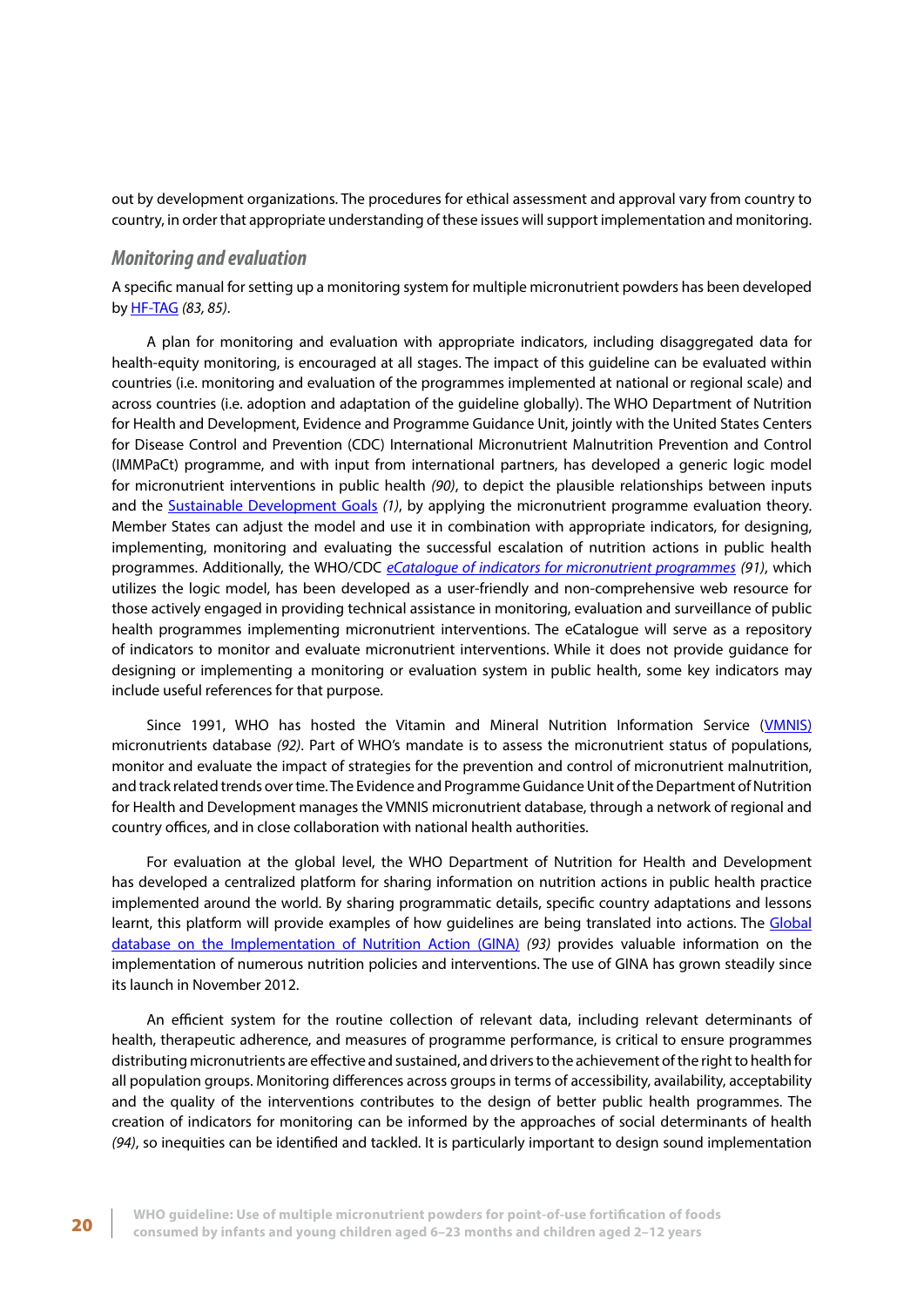<span id="page-28-0"></span>strategies to serve as the base for scaling up efforts. Appropriate monitoring requires suitable data, so efforts to collect and organize information on the implementation are also fundamental.

Further, ethical considerations for the monitoring system are provided in the previous section.

## **GUIDELINE DEVELOPMENT PROCESS**

This guideline was developed in accordance with the WHO evidence-informed guideline development procedures, as outlined in the *[WHO handbook for guideline development](http://www.who.int/kms/handbook_2nd_ed.pdf) (95)*.

#### *Advisory groups*

The WHO Steering Committee For Nutrition Guidelines Development (see [Annex 6\)](#page-51-0), led by the Department of Nutrition for Health and Development, was established in 2009 with representatives from all WHO departments with an interest in the provision of scientific nutrition advice, including the Department of Maternal, Neonatal, Child and Adolescent Health and Development and the Department of Reproductive Health and Research. The WHO Steering Committee for Nutrition Guidelines Development meets twice yearly and both guided and provided overall supervision of the guideline development process.

The guideline development group, called Guideline development group – nutrition actions, was established for the biennium 2013–2014 (see [Annex 7](#page-53-0)). Its role was to advise WHO on the choice of important outcomes for decision-making and in the interpretation of the evidence and formulation of the recommendation. The group included experts from various *[WHO expert advisory panels](http://www.who.int/rpc/expert_panels/Factsheet_EAP2010.pdf) (96)* and those identified through open calls for specialists, taking into consideration a balanced mix of sex, multiple disciplinary areas of expertise, and representation from all WHO regions. Efforts were made to include content experts, methodologists, representatives of potential stakeholders (such as managers and other health professionals involved in the health-care process), and technical staff from ministries of health from Member States. Representatives of commercial organizations are not allowed to be members of a WHO guideline development group. The names and biographies of the members of the guideline development group were available on the WHO nutrition website during 14 days prior to holding any guideline development meeting, in order to promote transparency and allow the public to provide WHO with information and comments on these individuals.

An external group of resource experts was also formed (see [Annex 9\),](#page-56-0) in order to assist the guideline development group – nutrition actions 2013–2014 in the assessment of the evidence, the identification of research priorities and programme considerations. Members of the external group of resource experts did not participate in or vote for final formulation of the recommendation.

The final draft guideline was peer-reviewed by eight experts who provided technical feedback. These peer-reviewers were identified through various expert panels within and outside WHO (see [Annex 9\).](#page-56-0) Peerreviewers received a finalized version of the guideline and were requested to comment or suggest changes restricted to errors of fact, clarifications, or considerations related to implementation, adaptation and the conditions in which the recommendation apply. External peer-reviewers are not involved in the guideline development process *(95)* and are only asked to provide comments on the final draft guideline. Their role is to identify any errors or missing data and to comment on clarity, setting-specific issues and implications for implementation – not to change the recommendations formulated by the guideline development group. Reviews from such individuals or organizations on a draft guideline may be helpful in anticipating and dealing with controversy, improving the clarity of the final document and promoting engagement with all stakeholders. Peer-reviewers acting in their individual capacity need to complete a declaration-of interests form, while reviewers representing organizations do not need to complete this form.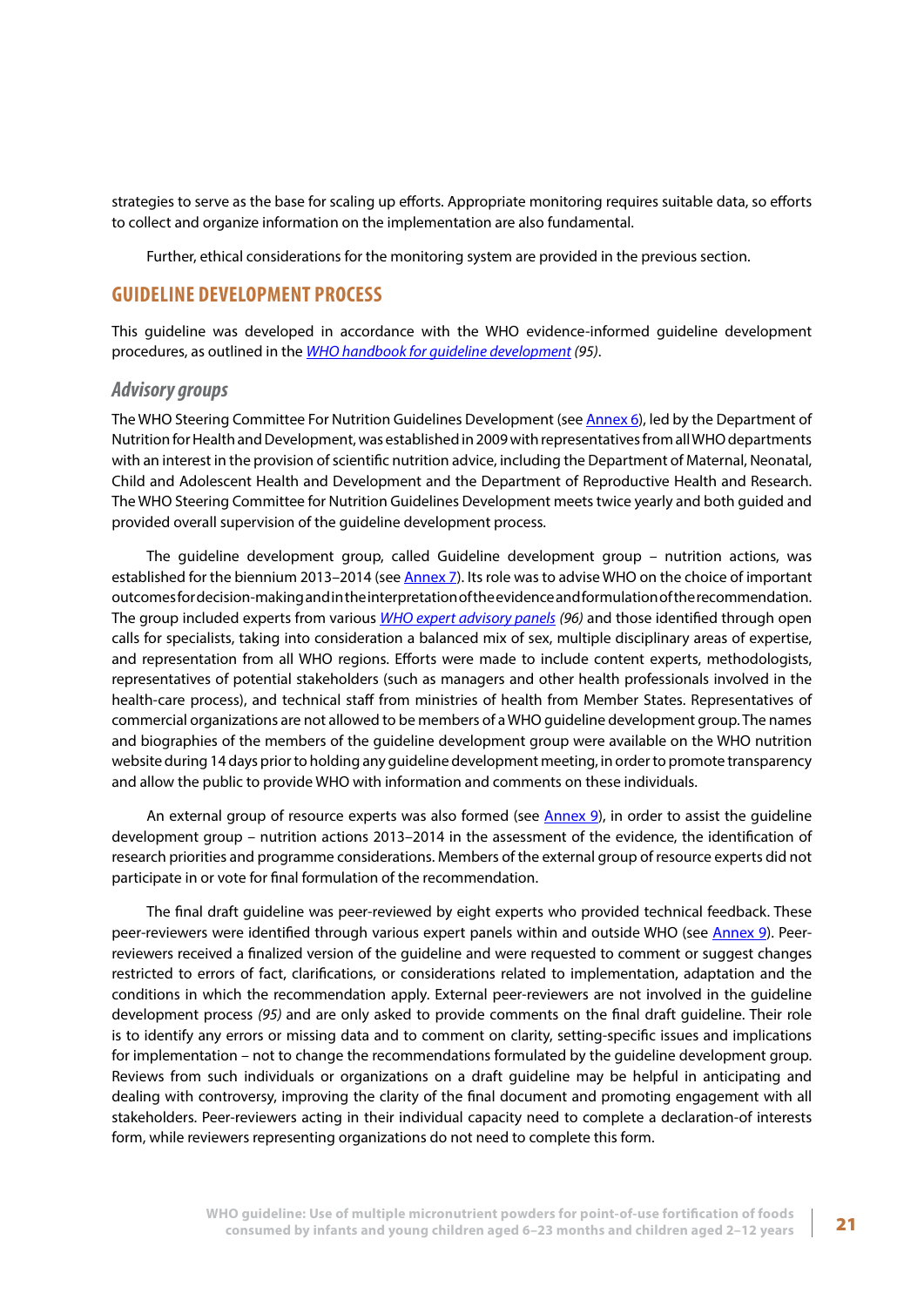<span id="page-29-0"></span>The names and affiliations of peer-reviewers are provided here as an acknowledgement and by no means indicate their endorsement of the recommendations in this guideline. The acknowledgement of the peer-reviewers does not necessarily represent the views, decisions or policies of the institutions with which they are affiliated. This document is a WHO guideline and, after executive clearance, represents the decisions, policy or views of WHO. If guideline users and readers wish to assess the methodological rigour for developing this global guideline, the Appraisal of Guidelines, Research and Evaluation II [\(AGREE II\)](http://www.nccmt.ca/registry/view/eng/100.html) Instrument *(97)* can be used for this purpose.

## *Scope of the guideline*

An initial set of questions (and the components of the questions) to be addressed in the guidelines was the critical starting point for formulating the recommendation. The questions were drafted by technical staff at the Evidence and Programme Guidance Unit, Department of Nutrition for Health and Development, based on policy and programme guidance needs of Member States and their partners. The population, intervention, control, outcomes (PICO) format was used (see [Annex 4\)](#page-49-0). The questions were discussed and reviewed by the WHO Steering Committee for Nutrition Guidelines Development.

A meeting of the guideline development group – nutrition actions 2013–2014 was held on 18–21 February, 2013, in Geneva, Switzerland, to scope the guideline and rank the critical outcomes and populations of interest for the recommendation on the use of multiple micronutrient powders for point-of-use fortification of foods consumed by infants and young children aged 6–23 months and children aged 2–12 years. The guideline development group discussed the relevance of the questions and modified them as needed. The group scored the relative importance of each outcome from 1 to 9 (where 7–9 indicated that the outcome was critical for a decision, 4–6 indicated that it was important and 1–3 indicated that it was not important). The final key questions on the use of multiple micronutrient powders, along with the outcomes that were identified as critical and important for decision-making, are listed in PICO format in Annex 4.

A second meeting of the guideline development group – nutrition actions 2013–2014 was held on 23– 26 June 2014, in Geneva, Switzerland, to review programmatic experiences, a presentation on the preliminary results of the two systematic reviews, implementation considerations and research gaps.

A third meeting of the guideline development group – nutrition actions 2013–2014 was held on 3–6 November 2014, in Cancun, Mexico. In this meeting, the members of the guideline development group were able to agree on the recommendation and its remarks, as well as on research priorities.

## *Evidence appraisal and decision-making*

Two systematic reviews *(25, 26)*were used to summarize and appraise the evidence using the *[Cochrane handbook](http://handbook.cochrane.org/) [for systematic reviews of interventions](http://handbook.cochrane.org/)(27)* for randomized controlled trials and observational studies. This systematic review matched the PICO questions appropriately. Evidence profiles were prepared according to the [GRADE](http://www.gradeworkinggroup.org/) approach to assess the overall quality of the evidence *(49–51)*. GRADE considers: the study design; the limitations of the studies in terms of their conduct and analysis; the consistency of the results across the available studies; the directness (or applicability and external validity) of the evidence with respect to the populations, interventions and settings where the proposed intervention may be used; and the precision of the summary estimate of the effect.

Both the systematic reviews *(25, 26)* and the GRADE evidence profiles for each of the critical outcomes were used for drafting this guideline. The draft recommendations were discussed by the WHO Steering Committee for Nutrition Guidelines Development and with the guideline development group, at a meeting held on 3–6 November 2014 in Cancun, Mexico.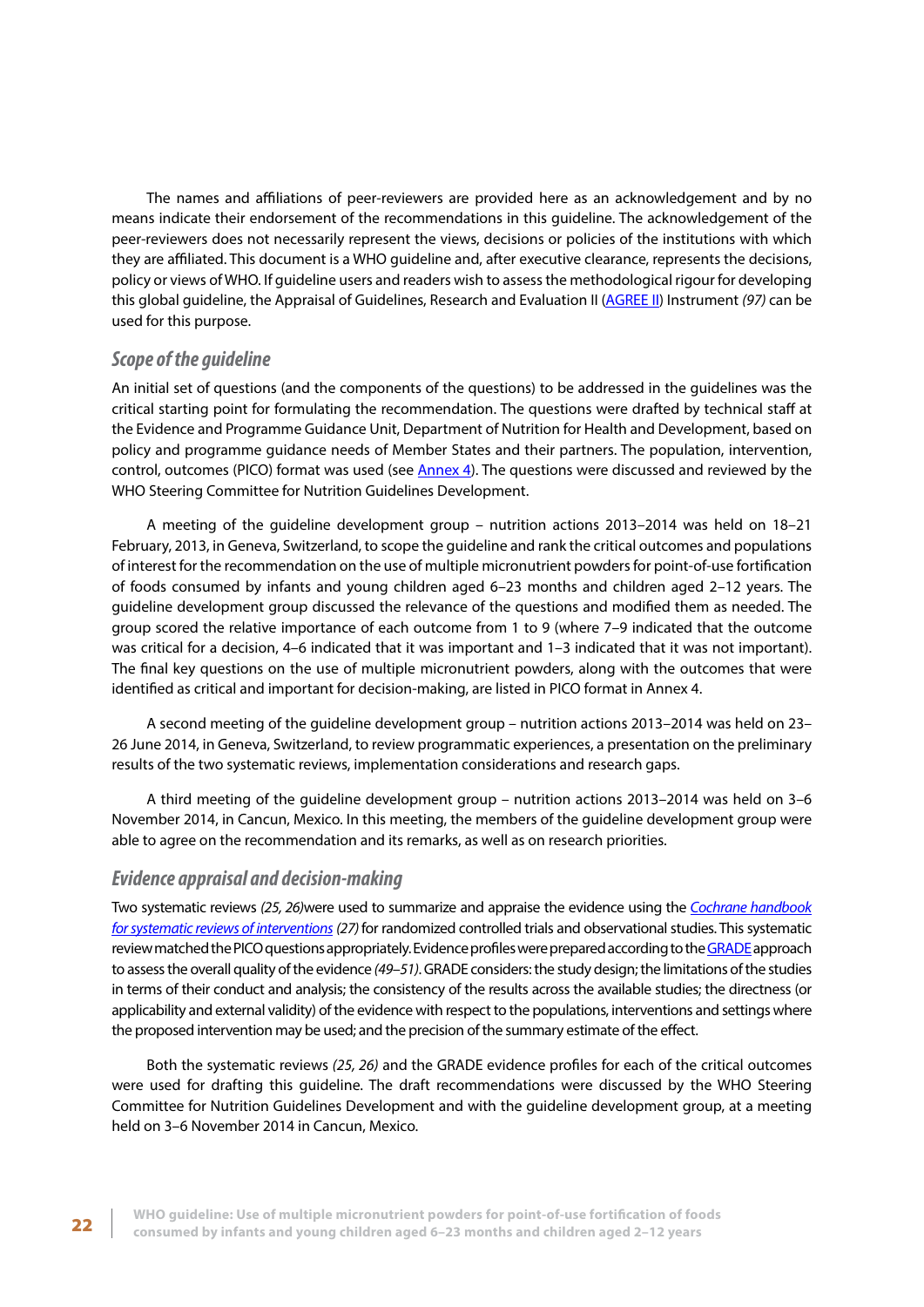<span id="page-30-0"></span>The procedures for decision-making were established at the beginning of the meetings, including a minimal set of rules for agreement and decision-making documentation. The members of the guideline development group secretly noted the direction and strength of the recommendations, using a form designed for this purpose, which also included a section for documenting their views on (i) the desirable and undesirable effects of the intervention; (ii) the quality of the available evidence; (iii) values and preferences related to the intervention in different settings; and (iv) the cost of options available to health-care workers in different settings (see [Annex 5\).](#page-50-0) These aspects were discussed openly in the meeting, followed by notation of each member's primary considerations in these areas on individual forms. Each member used one form, if not advised otherwise after managing any potential conflict of interests. Abstentions were not allowed. The process was improved with the availability of a predefined link to an online form, which used survey software. Subsequent deliberations among the members of the guideline development group were of private character, i.e. only members of the guideline development group were allowed to be present during these deliberations and the external resource people had to leave the room. The WHO Secretariat collected the forms and disclosed a summary of the results to the guideline development group. If there was no unanimous consensus (primary decision rule), more time was given for deliberations and a second round of online voting took place. If no unanimous agreement was reached, a two-thirds vote of the guideline development group members present was required for the approval of the proposed recommendations (secondary decision rule). Divergent opinions could be recorded in the guideline. The results from voting forms are kept on file by WHO for 5 years. Although there was no unanimous consensus, more than 75% of the voting members of the guideline development group decided each of the recommendations were strong.

WHO staff present at the meeting, as well as other external technical experts involved in the collection and grading of the evidence, were not allowed to participate in the decision-making process. Two co-chairs with expertise in managing group processes and interpreting evidence were nominated at the opening of the consultation, and the nomination was approved by the guideline development group. Members of the WHO Secretariat were available at all times to help guide the overall meeting process, but did not vote and did not have veto power.

## **MANAGEMENT OF CONFLICTS OF INTEREST**

According to the rules in the WHO *[Basic documents](http://apps.who.int/gb/bd/) (98)* and the processes recommended in the *[WHO](http://www.who.int/kms/handbook_2nd_ed.pdf) [handbook for guideline development](http://www.who.int/kms/handbook_2nd_ed.pdf) (95)*, all experts participating in WHO meetings must declare any interest relevant to the meeting prior to their participation. The conflicts-of-interest statements for all guideline group members were reviewed by the responsible technical officer and the relevant departments before finalization of the group composition and invitation to attend a guideline group meeting. All guideline group members and participants of the guideline development meetings submitted a declaration-of-interests form, along with their curriculum vitae, before each meeting. Participants of the guideline development group meetings participated in their individual capacity and not as institutional representatives. In addition, they verbally declared potential conflicts of interest at the beginning of each meeting. The procedures for management of conflicts of interests strictly followed the *[Declaration of interests](http://www.who.int/occupational_health/declaration_of_interest.pdf) for WHO experts (99)*. The interests declared by members of the guideline group are summarized next.<sup>1</sup>

<sup>&</sup>lt;sup>1</sup> A conflict-of-interest analysis must be performed whenever WHO relies on the independent advice of an expert in order to take a decision or to provide recommendations to Member States or other stakeholders. The term "conflict of interest" means any interest declared by an expert that may affect or be reasonably perceived to affect the expert's objectivity and independence in providing advice to WHO. WHO's conflict-of-interest rules are designed to avoid potentially compromising situations that could undermine or otherwise affect the work of the expert, the committee or the activity in which the expert is involved, or WHO as a whole. Consequently, the scope of the inquiry is any interest that could reasonably be perceived to affect the functions that the expert is performing.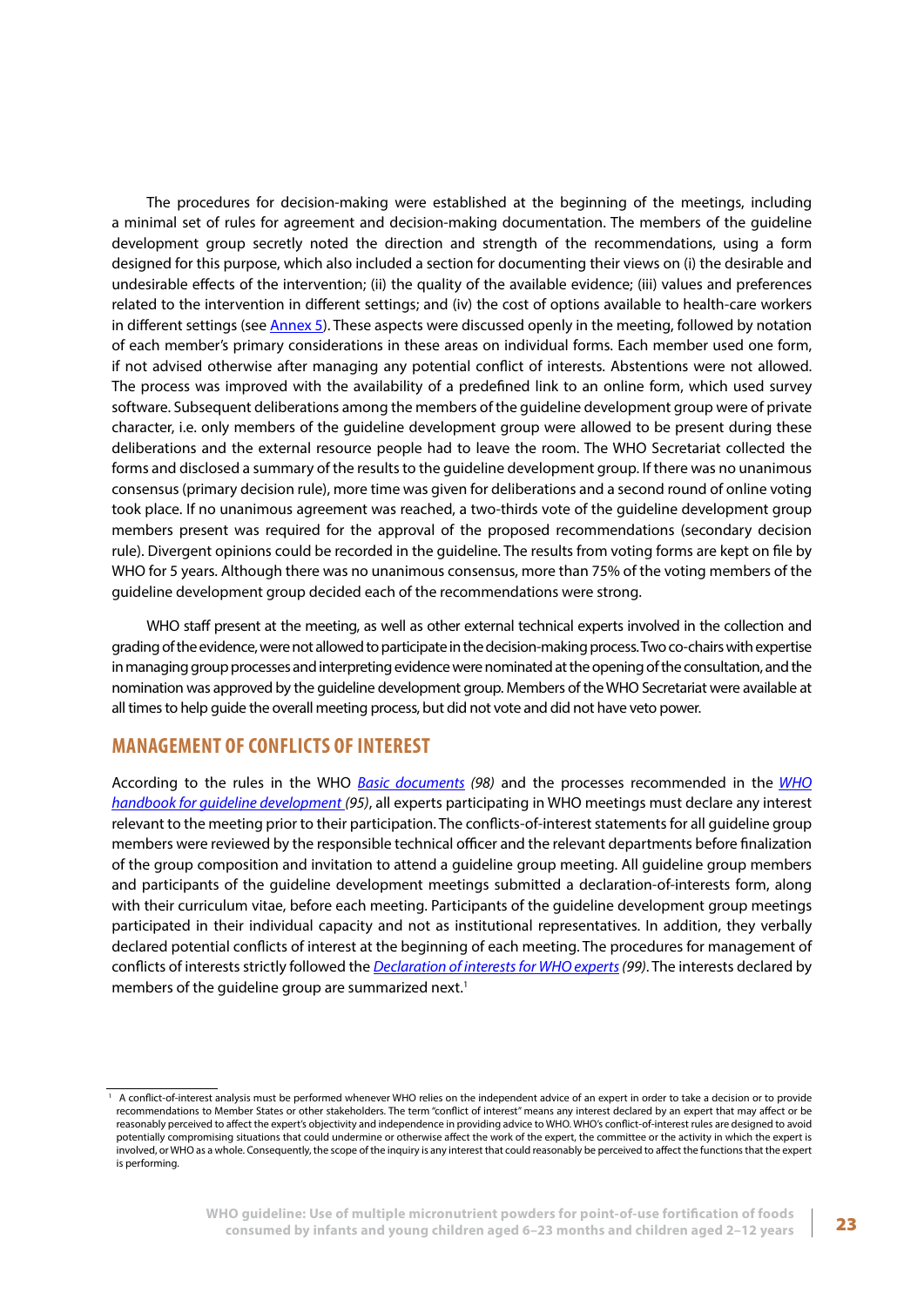**Dr Mary Chea** is employed by the National Maternal and Child Health Centre, Ministry of Health of Cambodia. Dr Chea declared having carried out research and work on projects related to multiple micronutrient powders. First, she has carried out operational research for the Good Food for Children Project, which compared infant and young child feeding education and Sprinkles for infants and young children in poor settings in Svay Rieng District, Svay Rieng Province, Cambodia. Second, she has coordinated, managed and implemented the Good Food for Children Study (Sprinkle Project) for the whole project period (2007–2010). It was agreed that she could participate fully in the deliberations and decision-making on this recommendation.

**Dr Luz Maria De-Regil** declared that her present employer is an international nongovernmental organization devoted to the improvement of micronutrient status among infants, children and women. These activities are primarily financed by the government of Canada. The Micronutrient Initiative is a leading organization working exclusively to eliminate vitamin and mineral deficiencies in the world's most vulnerable populations, including work on and support for multiple micronutrient powders. Dr De-Regil declared that she is a coauthor of systematic reviews on: (a) point-of-use fortification of foods with micronutrient powders containing iron in children of preschool and school age; (b) multiple micronutrient powders for point-of-use fortification of foods in pregnant women; and (c) point-of-use fortification of foods with multiple micronutrient powders for health and nutrition in children under 2 years of age. Dr De-Regil also declared that she was involved in the preparation of the guideline on point-of-use fortification with multiple micronutrient powders as a former member of WHO staff. Dr De-Regil was allowed to be a member of the guideline development group and could participate in the deliberations related to recommendations, but recused herself from voting on this recommendation.

**Dr Rukhsana Haider** is employed by the Training and Assistance for Health and Nutrition Foundation, Dhaka, Bangladesh. Dr Haider declared that, at the time of the meeting, she was a member of the Technical Advisory Group for Helen Keller International's Assessment and Research on Child Feeding (ARCH) Project. It was agreed that she could participate fully in the deliberations and decision-making on this recommendation.

**Dr Maria Elena del Socorro Jefferds** is employed by United States Centers for Disease Control and Prevention (CDC). She declared that she was a co-investigator on a CDC-funded study on the effectiveness of micronutrient powers in Kenya and is lead author and co-author of several publications on this topic, including being co-author and editor of a special *Sight and Life* supplement on micronutrient powders published in 2013. She also declared that she participated in a United Nations Children's Fund/CDC workshop on scaling up micronutrient-powder interventions for infants and young children aged 6–23 months. She also declared that she was the coordinator and writer of a monitoring manual for home-fortification interventions, including micronutrient powders, for the Home Fortification Technical Advisory Group; that she was an investigator on the first global assessment of home-fortification interventions and the lead author of the corresponding report and of a related journal article, both published in 2013; and that she is a co-author of a Cochrane systematic review of micronutrient powders intervention in infants and children aged 6–23 months and 2–12 years. She was allowed to participate in the deliberations on recommendations related to multiple micronutrient powders but she recused herself from decision-making (voting) on the recommendations related to the use of multiple micronutrient powders for point-of-use fortification of foods.

**Dr Lynnette Neufeld** declared that her current employer has received funding in the past 4 years for research and programming related to micronutrient powders, but that she is not leading any of these initiatives. She also declared that, in her previous position with a different employer, she was involved in research studies related to micronutrient powders. She declared her membership on the Steering Committee of the Home Fortification Technical Advisory Group. She was allowed to participate in the deliberations on recommendations related to multiple micronutrient powders but she recused herself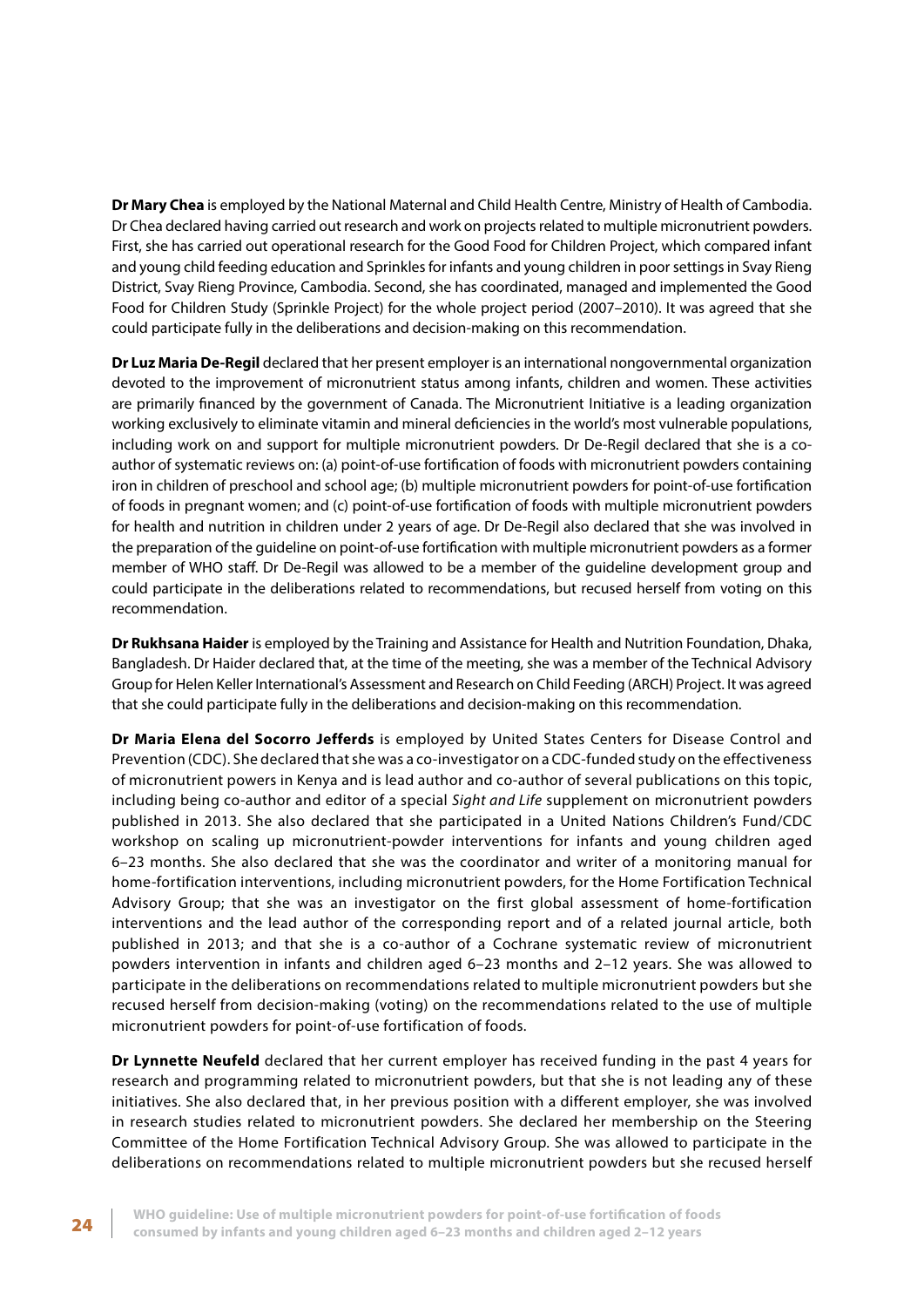<span id="page-32-0"></span>from decision-making (voting) on the recommendations relating to the use of multiple micronutrient powders for point-of-use fortification of foods.

All other members completed and signed a written declaration of interests before the meeting and also made a verbal declaration of their interest during the meeting. It was considered that these interests were not relevant for this guideline on the use of multiple micronutrient powders for point-of-use fortification of foods consumed by infants and young children aged 6–23 months and children aged 2–12 years. External experts also declared their interest but did not participate in the deliberations or decision-making process.

## **PLANS FOR UPDATING THE GUIDELINE**

The WHO Secretariat will continue to follow the research development in the area of micronutrient interventions aimed at infants and young children aged 6–23 months and children aged 2–12 years. If the guideline merits an update, or if there are concerns about the validity of the guideline, the Department of Nutrition for Health and Development will coordinate the guideline update, following the formal procedures of the *[WHO handbook for guideline development](http://www.who.int/kms/handbook_2nd_ed.pdf) (95)*.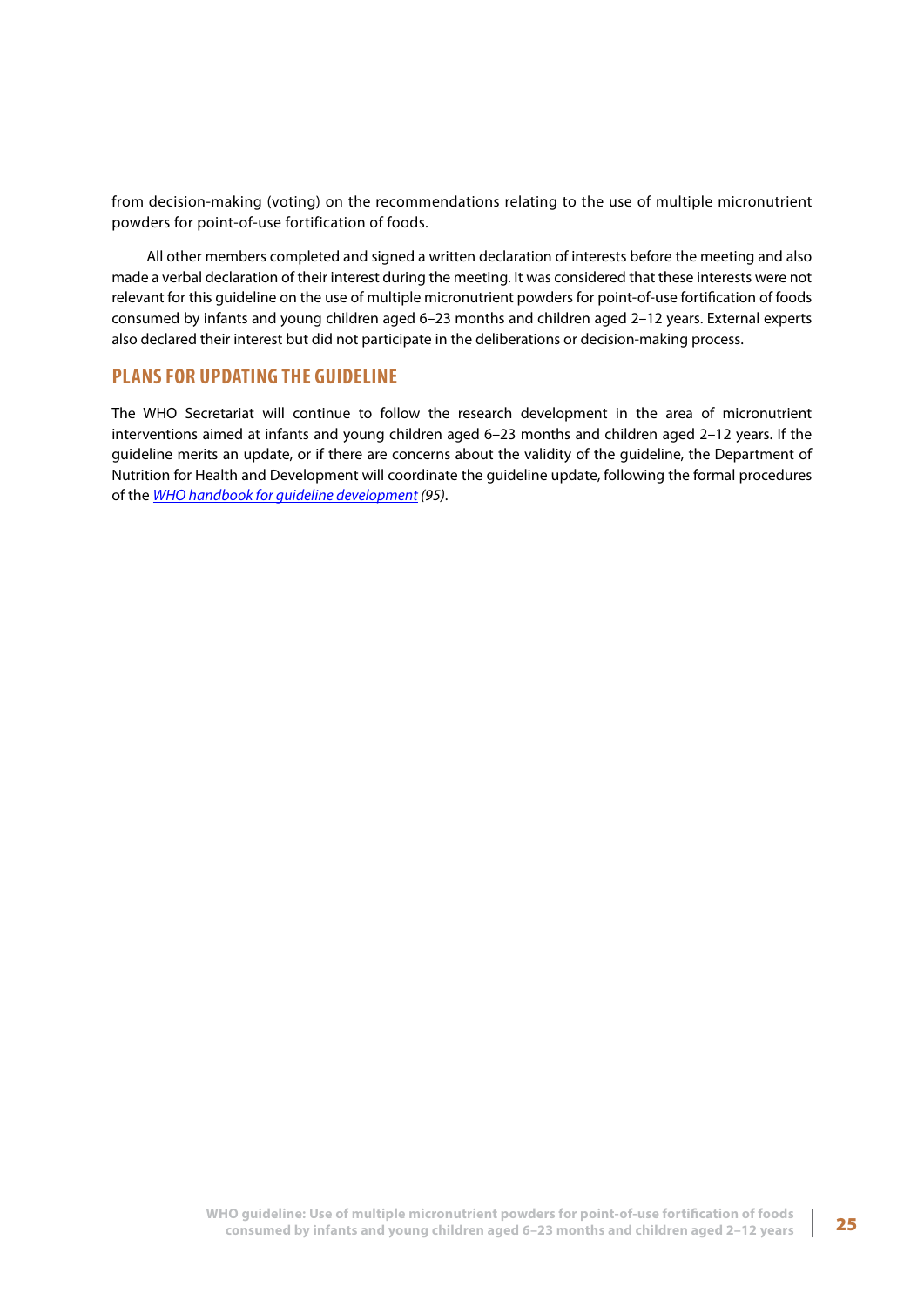## <span id="page-33-0"></span>**REFERENCES**

- 1. United Nations Sustainable Development Knowledge Platform. Sustainable Development Goals (https:// sustainabledevelopment.un.org/sdgs, accessed 1 December 2016).
- 2. Comprehensive implementation plan on maternal, infant and young child nutrition. In: Sixty-fifth World Health Assembly, Geneva, 21–26 May 2012. Resolutions and decisions, annexes. Geneva: World Health Organization;<br>2012:12–13 (WHA65/2012/REC/1: http://apps.who.int/gb/ebwha/pdf files/WHA65-REC1/A65 REC1-en.pdf. 2012:12–13 (WHA65/2012/REC/1; [http://apps.who.int/gb/ebwha/pdf\\_files/WHA65-REC1/A65\\_REC1-en.pdf](http://apps.who.int/gb/ebwha/pdf_files/WHA65-REC1/A65_REC1-en.pdf), accessed 1 December 2016).
- 3. The global strategy for women's, children's and adolescents' health (2016–2023). Survive, thrive transform. Geneva: World Health Organization; 2015 ([http://www.who.int/life-course/partners/global-strategy/global](http://www.who.int/life-course/partners/global-strategy/global-strategy-2016-2030/en/)[strategy-2016-2030/en/,](http://www.who.int/life-course/partners/global-strategy/global-strategy-2016-2030/en/) accessed 1 December 2016).
- 4. Guideline: Use of multiple micronutrient powders for home fortification of foods consumed by infants and children 6-23 months of age. Geneva: World Health Organization; 2011 [\(http://apps.who.int/iris/bitstre](http://apps.who.int/iris/bitstream/10665/44651/1/9789241502047_eng.pdf) [am/10665/44651/1/9789241502047\\_eng.pdf](http://apps.who.int/iris/bitstream/10665/44651/1/9789241502047_eng.pdf), accessed 1 December 2016).
- 5. Black RE, Allen LH, Bhutta ZA, Caulfield LE, de Onis M, Ezzati M et al.; Maternal and Child Undernutrition Study Group. Maternal and child undernutrition: global and regional exposures and health consequences. Lancet. 2008;371(9608):243–60. doi:10.1016/S0140-6736(07)61690-0.
- 6. Global health risk. Mortality and burden of disease attributable to selected major risks [Internet]. Geneva: World Health Organization; 2009 [\(http://www.who.int/healthinfo/global\\_burden\\_disease/GlobalHealthRisks\\_report\\_full.pdf](http://www.who.int/healthinfo/global_burden_disease/GlobalHealthRisks_report_full.pdf), accessed 1 December 2016).
- 7. Dewey KG, Brown KH. Update on technical issues concerning complementary feeding of young children in developing countries and implications for intervention programs. Food Nutr Bull. 2003;24(1):5–28.
- 8. World Health Organization/Pan American Health Organization. Guiding principles for complementary feeding of the breastfed child. Washington, DC: Pan American Health Organization; 2003 [\(http://www.who.int/nutrition/](http://www.who.int/nutrition/publications/guiding_principles_compfeeding_breastfed.pdf) [publications/guiding\\_principles\\_compfeeding\\_breastfed.pdf,](http://www.who.int/nutrition/publications/guiding_principles_compfeeding_breastfed.pdf) accessed 1 December 2016).
- 9. Guiding principles for feeding non-breastfed children 6–24 months of age. Geneva: World Health Organization; 2005 (<http://apps.who.int/iris/bitstream/10665/43281/1/9241593431.pdf?ua=1&ua=1>, accessed 1 December 2016).
- 10. The global prevalence of anaemia in 2011. Geneva: World Health Organization; 2015 [\(http://apps.who.int/iris/bitstre](http://apps.who.int/iris/bitstream/10665/177094/1/9789241564960_eng.pdf?ua=1&ua=1) [am/10665/177094/1/9789241564960\\_eng.pdf?ua=1&ua=1,](http://apps.who.int/iris/bitstream/10665/177094/1/9789241564960_eng.pdf?ua=1&ua=1) accessed 1 December 2016).
- 11. Stevens GA, Finucane MM, De-Regil LM, Paciorek CJ, Flaxman SR, Branca F et al. Global, regional, and national trends in haemoglobin concentration and prevalence of total and severe anaemia in children and pregnant and non-pregnant women for 1995–2011: a systematic analysis of population-representative data. Lancet Glob Health. 2013;1(1):e16– 25. doi:10.1016/S2214-109X(13)70001-9.
- 12. Cardoso MA, Scopel KKG, Muniz PT, Villamor E, Ferreira MU. Underlying factors associated with anemia in amazonian children: a population-based, cross-sectional study. PLoS One. 2012;7(5):e36341. doi:10.1371/journal.pone.0036341.
- 13. Stevens GA, Bennett JE, Hennocq Q, Lu Y, De-Regil LM, Rogers L et al. Trends and mortality effects of vitamin A deficiency in children in 138 low-income and middle-income countries between 1991 and 2013: a pooled analysis of population-based surveys. Lancet Glob Health. 2015;3:e528-36. doi: 10.1016/S2214-109X(15)00039-X. ([http://www.](http://www.thelancet.com/journals/langlo/article/PIIS2214-109X(15)00039-X/abstract) [thelancet.com/journals/langlo/article/PIIS2214-109X\(15\)00039-X/abstract](http://www.thelancet.com/journals/langlo/article/PIIS2214-109X(15)00039-X/abstract), accessed 1 December 2016).
- 14. Lozoff B. Iron deficiency and child development. Food Nutr Bull. 2007;28(4 Suppl.):S560–71.
- 15. Sanghvi T, Ross J, Heymann H. Why is reducing vitamin and mineral deficiencies critical for development? The links between VMDs and survival, health, education, and productivity. Food Nutr Bull. 2007;28(1 Suppl.):S167–73.
- 16. Iron deficiency anaemia: assessment, prevention and control. A guide for programme managers. Geneva: World Health Organization; 2001 (WHO/NHD/01.3; [www.who.int/iris/bitstream/10665/66914/http://apps.who.int//iris/](http://www.who.int/iris/bitstream/10665/66914/http://apps.who.int//iris/bitstream/10665/66914/1/WHO_NHD_01.) [bitstream/10665/66914/1/WHO\\_NHD\\_01.3.pdf?ua=1,](http://www.who.int/iris/bitstream/10665/66914/http://apps.who.int//iris/bitstream/10665/66914/1/WHO_NHD_01.) accessed 1 December 2016).
- 17. Horton S, Shekar M, McDonald C, Mahal A, Brooks JK. Scaling up nutrition: what will it cost? Washington, DC: World Bank; 2010 ([http://siteresources.worldbank.org/HEALTHNUTRITIONANDPOPULATION/Resources/Peer-Reviewed-](http://siteresources.worldbank.org/HEALTHNUTRITIONANDPOPULATION/Resources/Peer-Reviewed-Publications)[Publications/ScalingUpNutrition.pdf](http://siteresources.worldbank.org/HEALTHNUTRITIONANDPOPULATION/Resources/Peer-Reviewed-Publications), accessed 1 December 2016).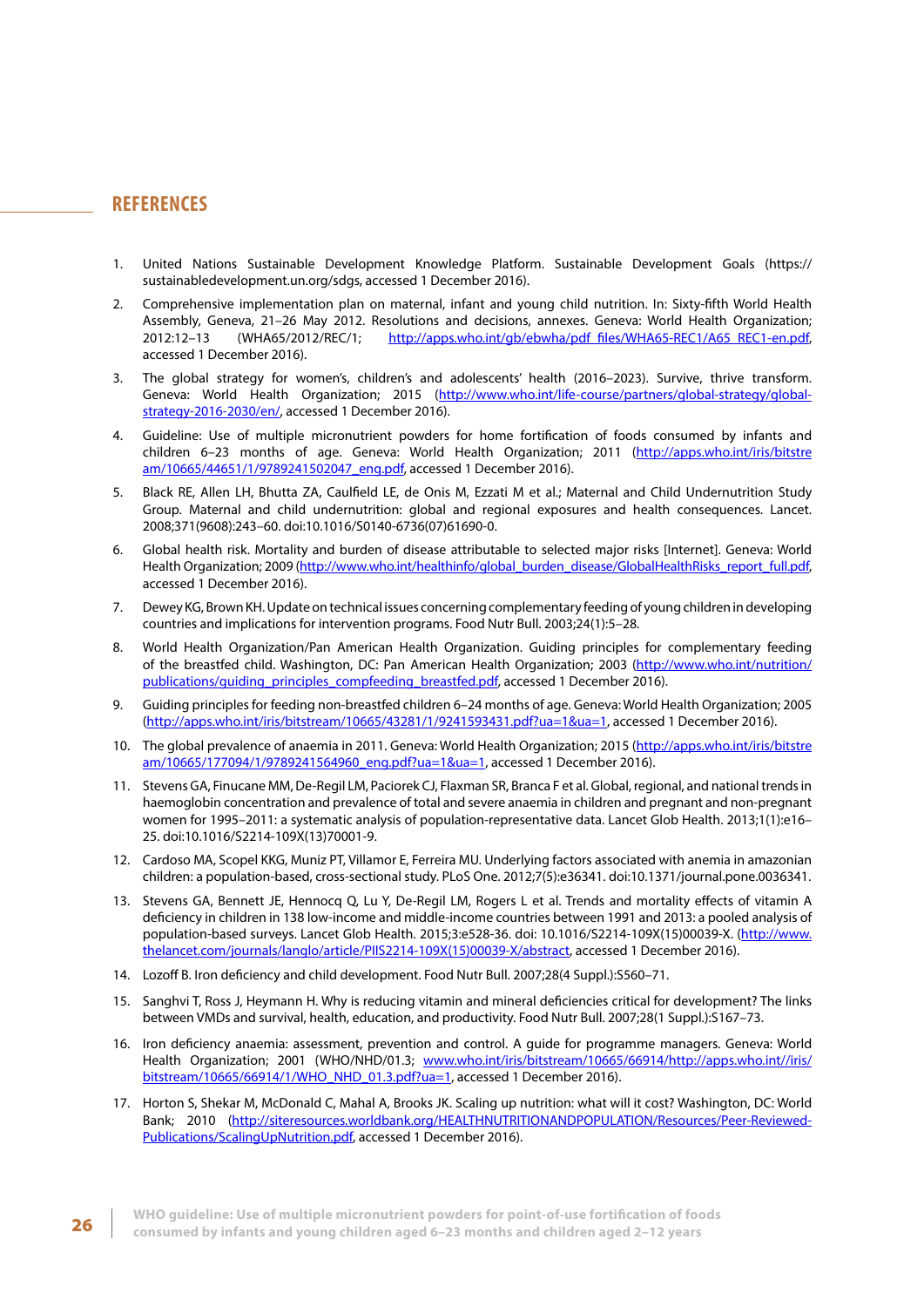- 18. de Barros SF, Cardoso MA. Adherence to and acceptability of home fortification with vitamins and minerals in children aged 6 to 23 months: a systematic review. BMC Public Health. 2016;16:299. doi:10.1186/s12889-016-2978-0.
- 19. de Pee S, Kraemer K, van den Briel T, Boy E, Grasset C, Moench-Pfanner R et al. Quality criteria for micronutrient powder products: report of a meeting organized by the World Food Programme and Sprinkles Global Health Initiative. Food Nutr Bull. 2008;29(3):232–41.
- 20. Zlotkin SH, Schauer C, Christofides A, Sharieff W, Tondeur MC, Hyder SMZ. Micronutrient sprinkles to control childhood anaemia. PLoS Med. 2005;2(1):e1.
- 21. Suchdev PS, Peña-Rosas JP, De-Regil LM. Multiple micronutrient powders for home (point-of-use) fortification of foods in pregnant women. Cochrane Database Syst Rev. 2015;(6):CD011158. doi:10.1002/14651858.CD011158.pub2.
- 22. Use of multiple micronutrient powders for point-of-use fortification of foods consumed by pregnant women. Geneva: World Health Organization; 2016 ([http://apps.who.int/iris/bitstream/10665/204639/1/9789241549516\\_eng.](http://apps.who.int/iris/bitstream/10665/204639/1/9789241549516_eng.pdf?ua=1&ua=1&ua=1) [pdf?ua=1&ua=1&ua=1](http://apps.who.int/iris/bitstream/10665/204639/1/9789241549516_eng.pdf?ua=1&ua=1&ua=1), accessed 1 December 2016).
- 23. Essential nutrition actions: improving maternal, newborn, infant and young child health and nutrition. Geneva: World Health Organization; 2013 [\(http://apps.who.int/iris/bitstream/10665/84409/1/9789241505550\\_eng.pdf,](http://apps.who.int/iris/bitstream/10665/84409/1/9789241505550_eng.pdf) accessed 1 December 2016).
- 24. Home Fortification Technical Advisory Group (HF-TAG). Projects [\(http://www.hftag.org/2157\\_Projects.asp](http://www.hftag.org/2157_Projects.asp), accessed 1 December 2016).
- 25. De-Regil LM, Suchdev PS, Vist GE, Walleser S, Peña-Rosas JP. Home fortification of foods with multiple micronutrient powders for health and nutrition in children under two years of age. Cochrane Database Syst Rev. 2011;(9):CD008959. doi:10.1002/14651858.CD008959.pub2.
- 26. De-Regil LM, Jefferds MED, Peña-Rosas JP. Point-of-use fortification of foods with micronutrient powders containing iron in children of preschool and school age. Cochrane Database Syst Rev. 2012;(2):CD009666. doi:10.1002/14651858. CD009666.
- 27. Higgins JPT, Green S, editors. Cochrane handbook for systematic reviews of interventions. York: The Cochrane Collaboration; 2011 (http://handbook.cochrane.org/, accessed 1 December 2016).
- 28. Aboud FE, Akhter S. A cluster-randomized evaluation of a responsive stimulation and feeding intervention in Bangladesh. Pediatrics. 2011;127(5):e1191–7. doi:10.1542/peds.2010-2160.
- 29. Adu-Afarwuah S, Lartey A, Brown KH, Zlotkin S, Briend A, Dewey KG. Randomized comparison of 3 types of micronutrient supplements for home fortification of complementary foods in Ghana: effects on growth and motor development. Am J Clin Nutr. 2007;86(2):412–20.
- 30. Adu-Afarwuah S, Lartey A, Brown KH, Zlotkin S, Briend A, Dewey KG. Home fortification of complementary foods with micronutrient supplements is well accepted and has positive effects on infant iron status in Ghana. Am J Clin Nutr. 2008;87(4):929–38.
- 31. Attanasio OP, Fernández C, Fitzsimons EOA, Grantham-McGregor SM, Meghir C, Rubio-Codina M. Using the infrastructure of a conditional cash transfer program to deliver a scalable integrated early child development program in Colombia: cluster randomized controlled trial. BMJ. 2014;349:g5785. doi:10.1136/bmj.g5785.
- 32. Christofides A, Asante KP, Schauer C, Sharieff W, Owusu-Agyei S, Zlotkin S. Multi-micronutrient Sprinkles including a low dose of iron provided as microencapsulated ferrous fumarate improves haematologic indices in anaemic children: a randomized clinical trial. Matern Child Nutr. 2006;2(3):169–80.
- 33. Giovannini M, Sala D, Usuelli M, Livio L, Francescato G, Braga M et al. Double-blind, placebo-controlled trial comparing effects of supplementation with two different combinations of micronutrients delivered as sprinkles on growth, anemia, and iron deficiency in Cambodian infants. J Pediatr Gastroenterol Nutr. 2006;42(3):306–12.
- 34. Agostoni C, Giovannini M, Sala D, Usuelli M, Livio L, Francescato G et al. Double-blind, placebo-controlled trial comparing effects of supplementation of two micronutrient sprinkles on fatty acid status in Cambodian infants. J Pediatr Gastroenterol Nutr. 2007;44(1):136–42.
- 35. Hirve S, Bhave S, Bavdekar A, Naik S, Pandit A, Schauer C et al. Low dose 'Sprinkles'-- an innovative approach to treat iron deficiency anemia in infants and young children. Indian Pediatr. 2007;44(2):91–100.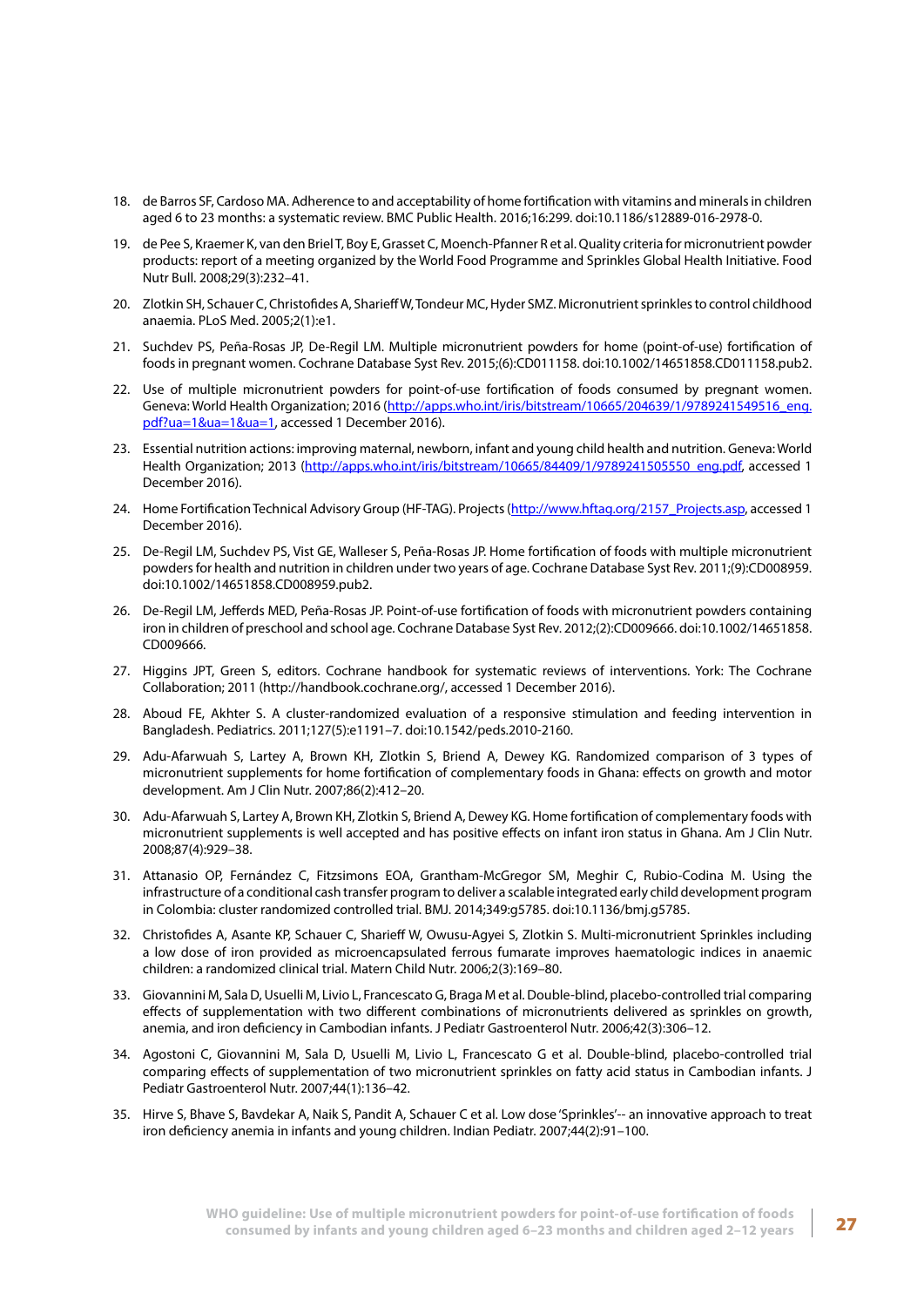- 36. Inayati DA, Scherbaum V, Purwestri RC, Wirawan NN, Suryantan J, Hartono S et al. Combined intensive nutrition education and micronutrient powder supplementation improved nutritional status of mildly wasted children on Nias Island, Indonesia. Asia Pac J Clin Nutr. 2012;21(3):361–73.
- 37. Inayati DA, Scherbaum V, Purwestri RC, Wirawan NN, Suryantan J, Hartono S et al. Improved nutrition knowledge and practice through intensive nutrition education: a study among caregivers of mildly wasted children on Nias Island, Indonesia. Food Nutr Bull. 2012;33(2):117–27.
- 38. Purwestri RC, Scherbaum V, Inayati DA, Wirawan NN, Suryantan J, Bloem MA et al. Supplementary feeding with locally-produced ready-to-use food (RUF) for mildly wasted children on Nias Island, Indonesia: comparison of daily and weekly program outcomes. Asia Pac J Clin Nutr. 2012;21(3):374–9.
- 39. Jack SJ, Ou K, Chea M, Chhin L, Devenish R, Dunbar M et al. Effect of micronutrient sprinkles on reducing anemia: a cluster-randomized effectiveness trial. Arch Pediatr Adolesc Med. 2012;166(9):842–50. doi:10.1001/ archpediatrics.2012.1003.
- 40. Kounnavong S, Sunahara T, Mascie-Taylor CGN, Hashizume M, Okumura J, Moji K et al. Effect of daily versus weekly home fortification with multiple micronutrient powder on haemoglobin concentration of young children in a rural area, Lao People's Democratic Republic: a randomised trial. Nutr J. 2011;10(129):1–11. doi:10.1186/1475-2891-10-129.
- 41. Lundeen E, Schueth T, Toktobaev N, Zlotkin S, Hyder SMZ, Houser R. Daily use of Sprinkles micronutrient powder for 2 months reduces anemia among children 6 to 36 months of age in the Kyrgyz Republic: a cluster-randomized trial. Food Nutr Bull. 2010;31(3):446–60.
- 42. Macharia-Mutie CW, Moretti D, Briel NV den, Omusundi AM, Mwangi AM, Kok FJ et al. Maize porridge enriched with a micronutrient powder containing low-dose iron as NaFeEDTA but not amaranth grain flour reduces anemia and iron deficiency in Kenyan preschool children. J Nutr. 2012;142(9):1756–63. doi:10.3945/jn.112.157578
- 43. Macharia-Mutie CW, Omusundi AM, Mwai JM, Mwangi AM, Brouwer ID. Simulation of the effect of maize porridge fortified with grain amaranth or micronutrient powder containing NaFeEDTA on iron intake and status in Kenyan children. Public Health Nutr. 2013;16(09):1605–13. doi:10.1017/S1368980012005174.
- 44. Loechl CU, Menon P, Arimond M, Ruel MT, Pelto G, Habicht J-P et al. Using programme theory to assess the feasibility of delivering micronutrient Sprinkles through a food-assisted maternal and child health and nutrition programme in rural Haiti. Matern Child Nutr. 2009;5(1):33–48. doi:10.1111/j.1740-8709.2008.00154.x.
- 45. Menon P, Ruel MT, Loechl CU, Arimond M, Habicht J-P, Pelto G et al. Micronutrient Sprinkles reduce anemia among 9- to 24-mo-old children when delivered through an integrated health and nutrition program in rural Haiti. J Nutr. 2007;137(4):1023–30.
- 46. Sazawal S, Dhingra P, Dhingra U, Gupta S, Iyengar V, Menon VP et al. Compliance with home-based fortification strategies for delivery of iron and zinc: its effect on haematological and growth markers among 6–24 months old children in North India. J Health Popul Nutr. 2014;32(2):217–26.
- 47. Sharieff W, Bhutta Z, Schauer C, Tomlinson G, Zlotkin S. Micronutrients (including zinc) reduce diarrhoea in children: The Pakistan Sprinkles Diarrhoea Study. Arch Dis Child. 2006;91(7):573–9.
- 48. Soofi S, Cousens S, Iqbal SP, Akhund T, Khan J, Ahmed I et al. Effect of provision of daily zinc and iron with several micronutrients on growth and morbidity among young children in Pakistan: a cluster-randomised trial. Lancet. 2013;382(9886):29–40. doi:10.1016/S0140-6736(13)60437-7.
- 49. GRADE working group (http://www.gradeworkinggroup.org/, accessed 1 December 2016).
- 50. Guyatt GH, Oxman AD, Vist GE, Kunz R, Falck-Ytter Y, Alonso-Coello P et al. GRADE: an emerging consensus on rating quality of evidence and strength of recommendations. BMJ. 2008;336(7650):924–6.
- 51. Guyatt G, Oxman AD, Akl EA, Kunz R, Vist G, Brozek J et al. GRADE guidelines: 1. Introduction-GRADE evidence profiles and summary of findings tables. J Clin Epidemiol. 2011;64(4):383–94. doi:10.1016/j.jclinepi.2010.04.026.
- 52. Kemmer TM, Omer PS, Gidvani-Diaz VK, Coello M, Silverberg D. Acceptance and effect of ferrous fumarate containing micronutrient sprinkles on anemia, iron deficiency and anthropometrics in Honduran children. In: Silverberg D, editor. Anemia. Rijeka: InTech; 2012:192–210 (<http://cdn.intechopen.com/pdfs/30547.pdf>, accessed 1 December 2016).
- 53. Ogunlade AO, Kruger HS, Jerling JC, Smuts CM, Covic N, Hanekom SM et al. Point-of-use micronutrient fortification: lessons learned in implementing a preschool-based pilot trial in South Africa. Int J Food Sci Nutr. 2011;62(1):1–16. do i:10.3109/09637486.2010.495710.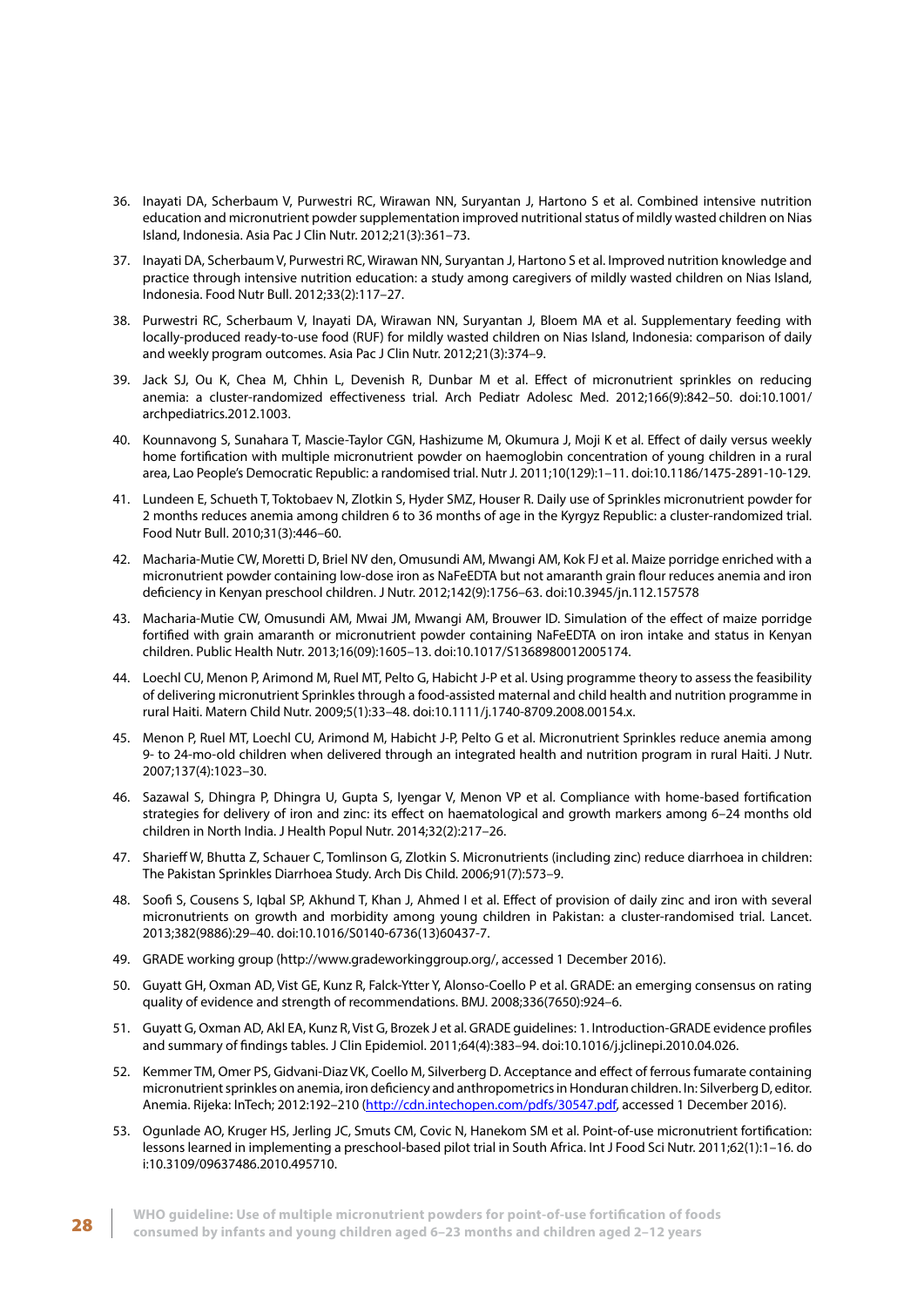- 54. Osei AK, Houser RF, Bulusu S, Hamer DH. Acceptability of micronutrient fortified school meals by schoolchildren in rural Himalayan villages of India. J Food Sci. 2008;73(7):S354–8. doi:10.1111/j.1750-3841.2008.00878.x.
- 55. Osei AK, Rosenberg IH, Houser RF, Bulusu S, Mathews M, Hamer DH. Community-level micronutrient fortification of school lunch meals improved vitamin a, folate, and iron status of schoolchildren in Himalayan villages of India. J Nutr. 2010;140(6):1146–54. doi:10.3945/jn.109.114751.
- 56. Sharieff W, Yin S-A, Wu M, Yang Q, Schauer C, Tomlinson G et al. Short-term daily or weekly administration of micronutrient Sprinkles has high compliance and does not cause iron overload in Chinese schoolchildren: a clusterrandomised trial. Public Health Nutr. 2006;9(3):336–44.
- 57. Troesch B, Stujivenberg ME van, Smuts CM, Kruger HS, Biebinger R, Hurrell RF et al. A micronutrient powder with low doses of highly absorbable iron and zinc reduces iron and zinc deficiency and improves weight-for-age Z-Scores in South African children. J Nutr. 2011;141(2):237–42. doi:10.3945/jn.110.129247.
- 58. Varma JL, Das S, Sankar R, Mannar MGV, Levinson FJ, Hamer DH. Community-level micronutrient fortification of a food supplement in India: a controlled trial in preschool children aged 36–66 mo. Am J Clin Nutr. 2007;85(4):1127–33.
- 59. Vinodkumar M, Rajagopalan S. Impact of a multiple-micronutrient food supplement on the nutritional status of schoolchildren. Food Nutr Bull. 2006;27(3):203–10.
- 60. Vinodkumar M, Rajagopalan S. Efficacy of fortification of school meals with ferrous glycine phosphate and riboflavin against anemia and angular stomatitis in schoolchildren. Food Nutr Bull. 2009;30(3):260–4.
- 61. World Health Organization and Food and Agriculture Organization of the United Nations. Vitamin and mineral requirements in human nutrition, 2nd ed. Geneva: World Health Organization; 2004 [\(http://apps.who.int/iris/](http://apps.who.int/iris/bitstream/10665/42716/1/9241546123.pdf?ua=1) [bitstream/10665/42716/1/9241546123.pdf?ua=1,](http://apps.who.int/iris/bitstream/10665/42716/1/9241546123.pdf?ua=1) accessed 1 December 2016).
- 62. Complementary feeding: report of the global consultation. Geneva: World Health Organization; 2003 ([http://www.](http://www.who.int/nutrition/publications/infantfeeding/924154614X/en/) [who.int/nutrition/publications/infantfeeding/924154614X/en/](http://www.who.int/nutrition/publications/infantfeeding/924154614X/en/), accessed 1 December 2016).
- 63. Guideline: Daily iron supplementation in infants and children. Geneva: World Health Organization; 2016. [\(http://apps.](http://apps.who.int/iris/bitstream/10665/204712/1/9789241549523_eng.pdf?ua=1&ua=1) [who.int/iris/bitstream/10665/204712/1/9789241549523\\_eng.pdf?ua=1&ua=1](http://apps.who.int/iris/bitstream/10665/204712/1/9789241549523_eng.pdf?ua=1&ua=1), accessed 1 December 2016).
- 64. Guidelines for the treatment of malaria, 3rd ed. Geneva: World Health Organization; 2015 [\(http://apps.who.int/iris/](http://apps.who.int/iris/bitstream/10665/162441/1/9789241549127_eng.pdf?ua=1&ua=1) [bitstream/10665/162441/1/9789241549127\\_eng.pdf?ua=1&ua=1,](http://apps.who.int/iris/bitstream/10665/162441/1/9789241549127_eng.pdf?ua=1&ua=1) accessed 1 December 2016).
- 65. Vitamin A supplementation for infants and children 6–59 months of age. Geneva: World Health Organization; 2011 [\(http://apps.who.int/iris/bitstream/10665/44664/1/9789241501767\\_eng.pdf?ua=1&ua=1,](http://apps.who.int/iris/bitstream/10665/44664/1/9789241501767_eng.pdf?ua=1&ua=1) accessed 1 December 2016).
- 66. The treatment of diarrhoea. A manual for physicians and other senior health workers. Geneva: World Health Organization; 2005 (http://apps.who.int/iris/bitstream/10665/43209/1/9241593180.pdf, accessed 1 December 2016).
- 67. Ending preventable child deaths from pneumonia and diarrhoea by 2025. The Integrated Global Action Plan for Pneumonia and Diarrhoea (GAPPD). Geneva: World Health Organization/United Nations Children's Fund; 2013 ([http://apps.who.int/iris/bitstream/10665/79200/1/9789241505239\\_eng.pdf?ua=1](http://apps.who.int/iris/bitstream/10665/79200/1/9789241505239_eng.pdf?ua=1), accessed 1 December 2016).
- 68. United Nations Standing Committee on Nutrition. UNSCN (http://www.unscn.org/, accessed 1 December 2016).
- 69. World Health Organization. Nutrition ([http://www.who.int/nutrition/en/,](http://www.who.int/nutrition/en/) accessed 1 December 2016).
- 70. World Health Organization. e-Library of Evidence for Nutrition Actions (eLENA) [\(http://www.who.int/elena/en/](http://www.who.int/elena/en/), accessed 1 December 2016).
- 71. World Health Organization. The WHO Reproductive Health Library [\(http://www.who.int/rhl/en/](http://www.who.int/rhl/en/), accessed 1 December 2016).
- 72. Jefferds MED, Ogange L, Owuor M, Cruz K, Person B, Obure A et al. Formative research exploring acceptability, utilization, and promotion in order to develop a micronutrient powder (Sprinkles) intervention among Luo families in western Kenya. Food Nutr Bull. 2010;31(2 Suppl.):S179–85.
- 73. Handbook on health inequality monitoring: with a special focus on low- and middle-income countries. Geneva: World Health Organization; 2013 [\(http://apps.who.int/iris/bitstream/10665/85345/1/9789241548632\\_eng.pdf,](http://apps.who.int/iris/bitstream/10665/85345/1/9789241548632_eng.pdf) accessed 1 December 2016).
- 74. World Health Organization. Global Health Observatory (GHO) data. Health Equity Assessment Toolkit (HEAT) ([http://www.who.int/gho/health\\_equity/assessment\\_toolkit/en/](http://www.who.int/gho/health_equity/assessment_toolkit/en/), accessed 1 December 2016).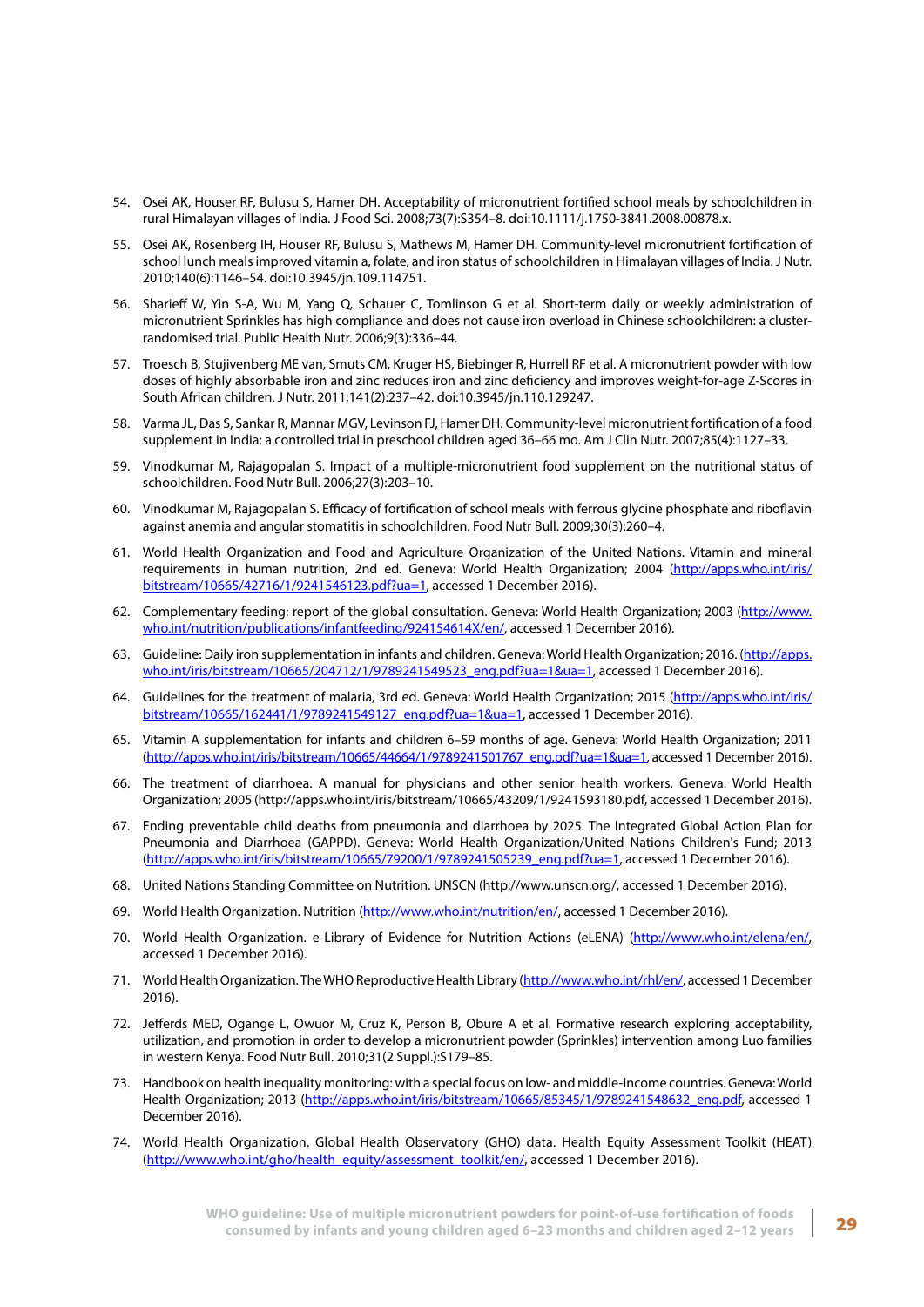- 75. OHCHR. Technical guidance on the application of a human rights-based approach to the implementation of policies and programmes to reduce and eliminate preventable mortality and morbidity of children under 5 years of age. Report of the Office of the United Nations High Commissioner for Human Rights. Geneva: United Nations Human Rights Council; 2014 (A/HRC/27/31;<http://www.refworld.org/docid/53ff2b0c4.html>, accessed 1 December 2016).
- 76. Gender influences on child survival, health and nutrition: a narrative review. New York: United Nations Children's Fund; 2011 [\(http://library.pcw.gov.ph/sites/default/files/Gender\\_Influences\\_on\\_Child\\_Survival\\_a\\_Narrative\\_review.pdf](http://library.pcw.gov.ph/sites/default/files/Gender_Influences_on_Child_Survival_a_Narrative_review), accessed 1 December 2016).
- 77. de Pee S, Flores-Ayala R, van Hees J, Jefferds MED, Irizarry L, Kraemer K et al. Home fortification with micronutrient powders (MNP). Eur J Food Res Rev. 2014;4:10–11.
- 78. World Health Organization. Health and human rights [\(http://www.who.int/mediacentre/factsheets/fs323/en/](http://www.who.int/mediacentre/factsheets/fs323/en/), accessed 1 December 2016).
- 79. Office of the High Commissioner for Human Rights. General Comment No. 14: The right to the highest attainable standard of health (Art. 12). Adopted at the Twenty-second Session of the Committee on Economic, Social and Cultural Rights, on 11 August 2000 (Contained in Document E/C.12/2000/4). Geneva: United Nations Economic and Social Council; 2000 (<http://www.refworld.org/pdfid/4538838d0.pdf>, accessed 1 December 2016).
- 80. Osei AK, Pandey P, Spiro D, Adhikari D, Haselow N, De Morais C et al. Adding multiple micronutrient powders to a homestead food production programme yields marginally significant benefit on anaemia reduction among young children in Nepal. Matern Child Nutr. 2015;11:188–202. doi:10.1111/mcn.12173.
- 81. Special Programme for Research and Training in Tropical Diseases (TDR). Implementation research toolkit ([http://www.who.int/tdr/publications/topics/ir-toolkit/en/,](http://www.who.int/tdr/publications/topics/ir-toolkit/en/) accessed 1 December 2016).
- 83. Peters DH, Tran NT, Adam T. Implementation research in health: a practical guide. Geneva: World Health Organization; 2013 [\(http://apps.who.int/iris/bitstream/10665/91758/1/9789241506212\\_eng.pdf?ua=1](http://apps.who.int/iris/bitstream/10665/91758/1/9789241506212_eng.pdf?ua=1), accessed 1 December 2016).
- 83. Home Fortification Technical Advisory Group ([http://www.hftag.org/page.asp?s=hftag&content\\_id=33988](http://www.hftag.org/page.asp?s=hftag&content_id=33988), accessed 2 December 2016).
- 84. HF-TAG manual on micronutrient powder (MNP) composition: guidelines and specifications for defining the micronutrient composition of single serve sachets for specified target populations in low- and middle-income countries with high prevalence of anaemia and micronutrient deficiencies. Geneva: Home Fortification Technical Advisory Group; 2013 [\(https://www.dsm.com/content/dam/dsm/nip/en\\_US/documents/HF-TAG%20MNP%20](https://www.dsm.com/content/dam/dsm/nip/en_US/documents/HF-TAG%20MNP%20Composition%20Manual.pdf) [Composition%20Manual.pdf](https://www.dsm.com/content/dam/dsm/nip/en_US/documents/HF-TAG%20MNP%20Composition%20Manual.pdf), accessed 1 December 2016).
- 85. A manual for developing and implementing monitoring systems for home fortification interventions. Geneva: Home Fortification Technical Advisory Group; 2013 [\(http://www.hftag.org/assets/downloads/hftag/HF-TAG%20](http://www.hftag.org/assets/downloads/hftag/HF-TAG%20Monitoring%20Manual%2014%20AUG%202013.pdf) [Monitoring%20Manual%2014%20AUG%202013.pdf,](http://www.hftag.org/assets/downloads/hftag/HF-TAG%20Monitoring%20Manual%2014%20AUG%202013.pdf) accessed 1 December 2016).
- 86. Home Fortification Technical Advisory Group. Toolkit: program planning, policy, program management, procurement, supply and distribution, behavior change interventions and monitoring [\(http://www.hftag.org/downloads.](http://www.hftag.org/downloads.asp?s=hftag) [asp?s=hftag,](http://www.hftag.org/downloads.asp?s=hftag) accessed 1 December 2016).
- 87. HF-TAG. Planning for program implementation of home fortification with mmicronutrient powders (MNP): a step-bystep manual. Geneva: Home Fortification Technical Advisory Group; 2015 ([http://www.hftag.org/assets/downloads/](http://www.hftag.org/assets/downloads/hftag/HF-TAG%20Planning%20for%20Implementation%20Manual%20May%) [hftag/HF-TAG%20Planning%20for%20Implementation%20Manual%20May%202015.pdf,](http://www.hftag.org/assets/downloads/hftag/HF-TAG%20Planning%20for%20Implementation%20Manual%20May%) accessed 1 December 2016).
- 88. HF-TAG quality manual on micronutrient powders a guiding document | Home Fortification Technical Advisory Group (HF-TAG) [Internet]. Geneva: Home Fortification Technical Advisory Group, Vienna: United Nations Industrial Development Organization; 2014 [\(http://www.hftag.org/assets/downloads/hftag/HF-TAG%20Quality%20Manual%20](http://www.hftag.org/assets/downloads/hftag/HF-TAG%20Quality%20Manual%20on%20Micronutrient%20Powders) [on%20Micronutrient%20Powders%20%97%20A%20Guiding%20Document.pdf](http://www.hftag.org/assets/downloads/hftag/HF-TAG%20Quality%20Manual%20on%20Micronutrient%20Powders), accessed 1 December 2016).
- 89. WHO, ExpandNet. Nine steps for developing a scaling-up strategy. Geneva: World Health Organization; 2010 ([http://apps.who.int/iris/bitstream/10665/44432/1/9789241500319\\_eng.pdf,](http://apps.who.int/iris/bitstream/10665/44432/1/9789241500319_eng.pdf) accessed 1 December 2016).
- 90. WHO/CDC logic model for micronutrient interventions in public health. Geneva: World Health Organization; 2011 ([http://www.who.int/vmnis/toolkit/logic\\_model/en/](http://www.who.int/vmnis/toolkit/logic_model/en/), accessed 11 December 2016).
- 91. World Health Organization. eCatalogue of indicators for micronutrient programmes [\(https://extranet.who.int/indcat/](https://extranet.who.int/indcat/), accessed 1 December 2016).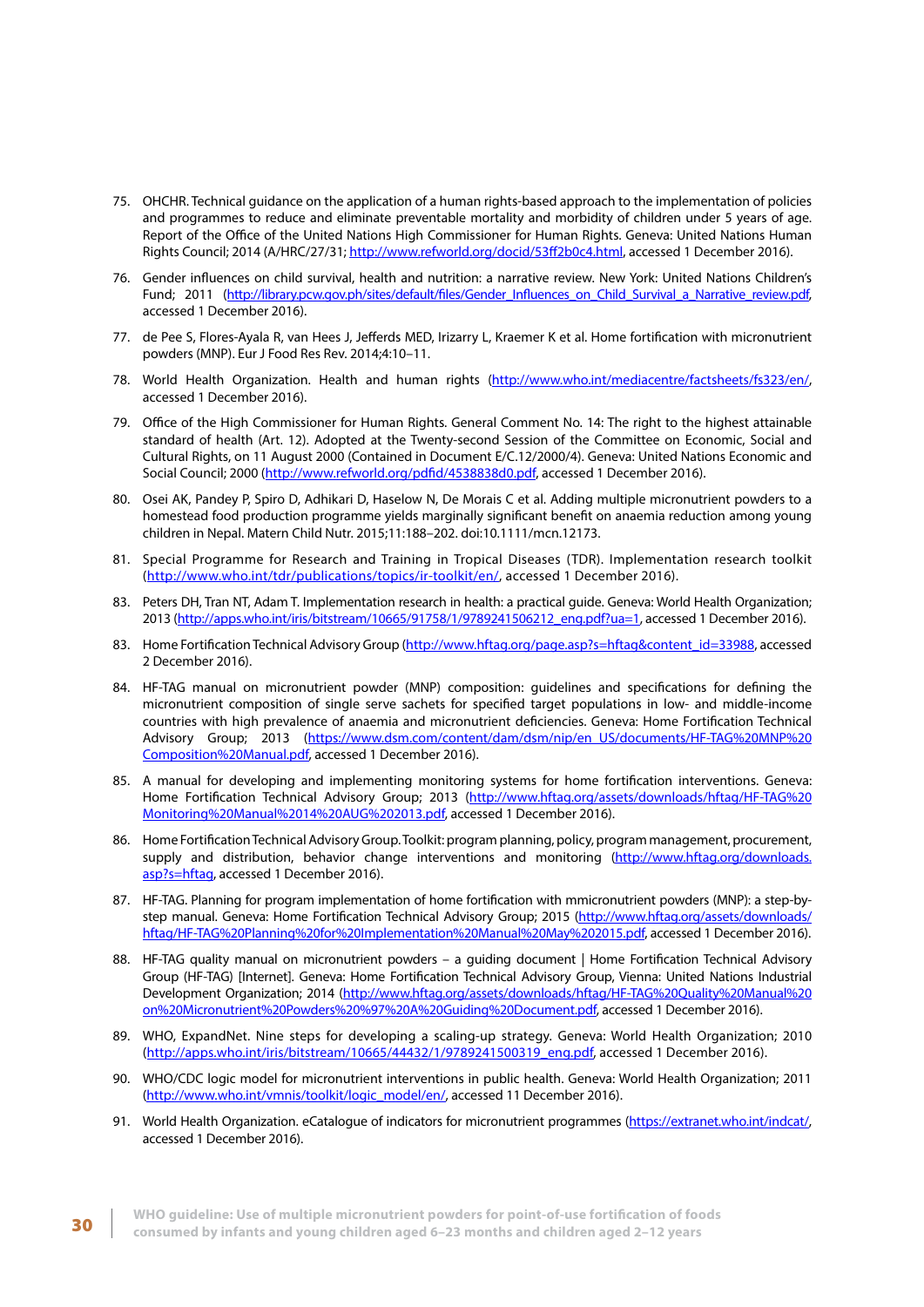- 92. World Health Organization. Vitamin and Mineral Nutrition Information System (VMNIS). About VMNIS ([http://www.](http://www.who.int/vmnis/en/) [who.int/vmnis/en/,](http://www.who.int/vmnis/en/) accessed 1 December 2016).
- 93. World Health Organization. Global database on the Implementation of Nutrition Action (GINA) [\(https://extranet.who.](https://extranet.who.int/nutrition/gina/) [int/nutrition/gina/,](https://extranet.who.int/nutrition/gina/) accessed 1 December 2016).
- 94. Blas E, Sivasankara Kurup A, editors. Equity, social determinants and public health programmes. Geneva: World Health Organization; 2010 [\(http://apps.who.int/iris/bitstream/10665/44289/1/9789241563970\\_eng.pdf,](http://apps.who.int/iris/bitstream/10665/44289/1/9789241563970_eng.pdf) accessed 1 December 2016 ).
- 95. WHO handbook for guideline development, 2nd ed. Geneva: World Health Organization; 2014 [\(http://www.who.int/](http://www.who.int/kms/handbook_2nd_ed.pdf?ua=1) [kms/handbook\\_2nd\\_ed.pdf?ua=1,](http://www.who.int/kms/handbook_2nd_ed.pdf?ua=1) accessed 1 December 2016).
- 96. World Health Organization expert advisory panels and committees. Geneva: World Health Organization; 2010 ([http://www.who.int/rpc/expert\\_panels/Factsheet\\_EAP2010.pdf,](http://www.who.int/rpc/expert_panels/Factsheet_EAP2010.pdf) accessed 1 December 2016).
- 97. Brouwers MC, Kho ME, Browman GP, Burgers JS, Cluzeau F, Feder G et al. AGREE II: advancing guideline development, reporting and evaluation in health care. CMAJ. 2010;182(18):E839–42. doi:10.1503/cmaj.090449.
- 98. Basic documents, 48th ed. Geneva: World Health Organization; 2014 ([http://apps.who.int/gb/bd/PDF/bd48/basic](http://apps.who.int/gb/bd/PDF/bd48/basic-documents-48th-edition-en.pdf#page=1)[documents-48th-edition-en.pdf#page=1,](http://apps.who.int/gb/bd/PDF/bd48/basic-documents-48th-edition-en.pdf#page=1) accessed 1 December 2016).
- 99. Declaration of interests for WHO experts. Geneva: World Health Organization; 2010 [\(http://www.who.int/](http://www.who.int/occupational_health/declaration_of_interest.pdf) [occupational\\_health/declaration\\_of\\_interest.pdf,](http://www.who.int/occupational_health/declaration_of_interest.pdf) accessed 1 December 2016).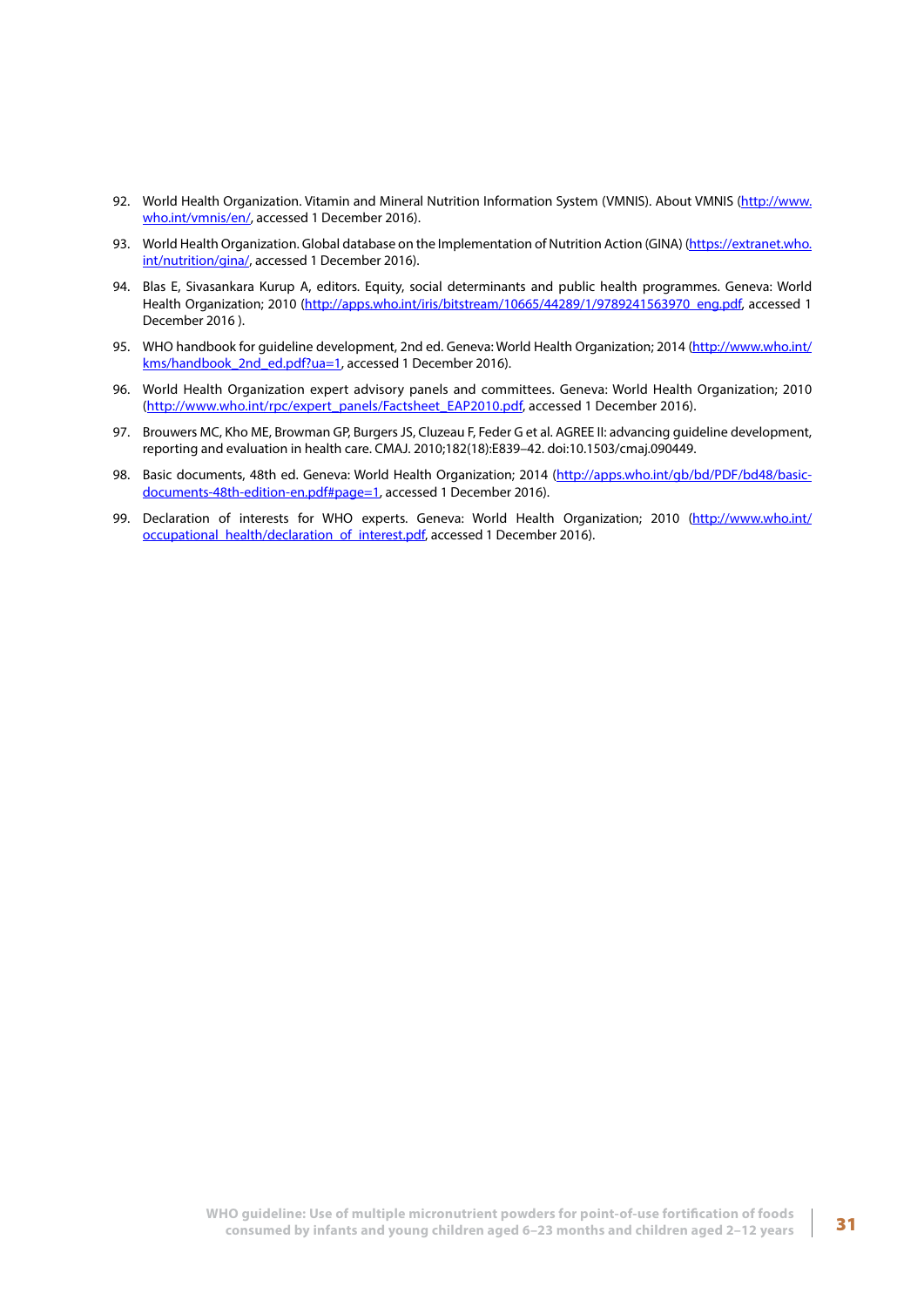## ANNEX 1. **FOREST PLOTS ON EFFECT ESTIMATES AND CONFIDENCE INTERVALS FOR SOME CRITICAL OUTCOMES, FOR BOTH INDIVIDUAL STUDIES AND META-ANALYSES**

<span id="page-39-0"></span>

| no intervention or placebo in infants and young children aged 6-23 months |        |                     |        |                                  |          |                                   |                                   |   |   |                   |   |  |
|---------------------------------------------------------------------------|--------|---------------------|--------|----------------------------------|----------|-----------------------------------|-----------------------------------|---|---|-------------------|---|--|
| study or subgroup                                                         | events | <b>MNP</b><br>total | events | no intervention/placebo<br>total | weight % | risk ratio<br>M-H, random, 95% CI | risk ratio<br>M-H, random, 95% CI | A | B | risk of bias<br>D | Е |  |
| Adu-Afarwuah et al (29,30)                                                | 18     | 98                  | 31     | 96                               | 4.0      | 0.57 [0.34 to 0.95]               |                                   |   |   |                   |   |  |
| Giovannini et al (33,34)                                                  | 25     | 65                  | 43     | 60                               | 7.6      | 0.54 [0.38 to 0.76]               |                                   |   |   |                   |   |  |
| Inayati et al (36-38)                                                     | 15     | 42                  | 20     | 53                               | 3.7      | 0.95 [0.56 to 1.61]               |                                   |   |   |                   |   |  |
| Jack et al (39)                                                           | 219    | 443                 | 259    | 457                              | 23.1     | 0.87 [0.77 to 0.99]               |                                   |   |   |                   |   |  |
| Kounnavong et al (40)                                                     | 26     | 115                 | 24     | 57                               | 3.3      | 0.92 [0.52 to 1.62]               |                                   |   |   |                   |   |  |
| Lundeen et al (41)                                                        | 148    | 283                 | 206    | 274                              | 22.4     | 0.70 [0.61 to 0.79]               |                                   |   |   |                   |   |  |
| Macharia-Mutie et al (42,43)                                              | 18     | 93                  | 30     | 93                               | 4.0      | 0.60 [0.36 to 1.00]               |                                   |   |   |                   |   |  |
| Menon et al (45,46)                                                       | 18     | 76                  | 22     | 50                               | $4 - 0$  | 0.54 [0.32 to 0.90]               |                                   |   |   |                   |   |  |
| Sharieff et al (47)                                                       | 5      | 13                  | 6      | 13                               | 1.4      | 0.83 [0.34 to 2.06]               |                                   |   |   |                   |   |  |
| Soofi et al (48)                                                          | 151    | 210                 | 194    | 211                              | 26.5     | 0.78 [0.71 to 0.86]               |                                   |   |   |                   |   |  |
| <b>Total (95% CI)</b>                                                     |        | 1438                |        | 1364                             | 100.0    | 0.74 [0.66 to 0.83]               |                                   |   |   |                   |   |  |
| <b>Total events</b>                                                       | 643    |                     | 825    |                                  |          |                                   |                                   |   |   |                   |   |  |
|                                                                           |        |                     |        |                                  |          |                                   |                                   |   |   |                   |   |  |

- (A) Random sequence generation (selection bias)
- (B) Allocation concealment (selection bias)
- (C) Blinding of participants and personnel (performance bias)
- (D) Blinding of outcome assessment (detection bias)
- (E) Incomplete outcome data (attrition bias)
- (F) Selective reporting (reporting bias)
- (G) Other bias

**(C)** for cluster-randomized trials; **CI:** confidence interval; **df:** degrees of freedom; **M-H:** Mantel–Haenszel; **MNP:** multiple micronutrient powders for point-of-use fortification.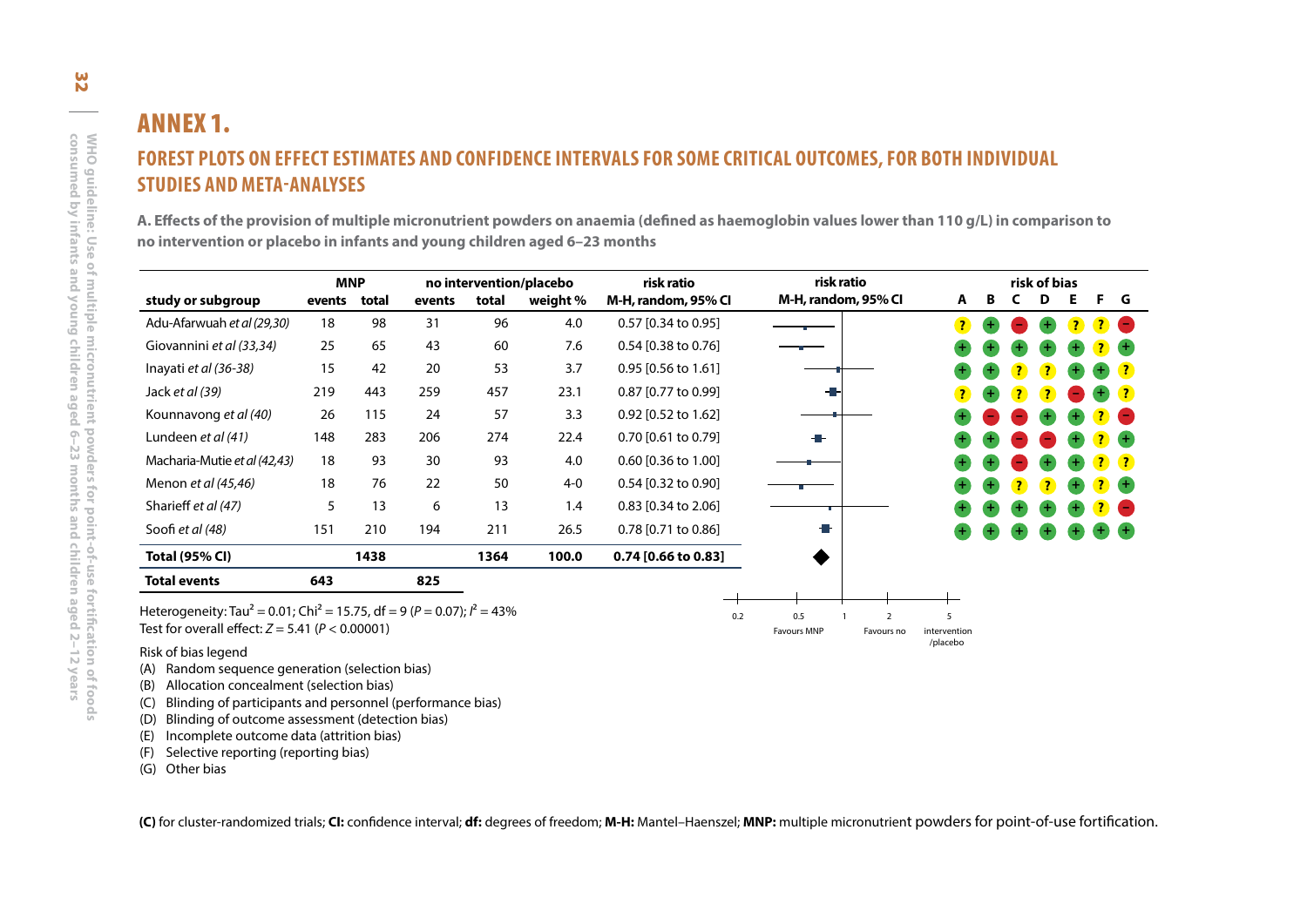<span id="page-40-0"></span>**B. Effects of the provision of multiple micronutrient powders on iron deficiency (as defined by trialists) in comparison to no intervention or placebo in infants and young children aged 6–23 months**

|                              | <b>MNP</b> |       |        |       | no intervention/placebo | risk ratio            | risk ratio          |          |           |                   | risk of bias |                      |           |                                     |
|------------------------------|------------|-------|--------|-------|-------------------------|-----------------------|---------------------|----------|-----------|-------------------|--------------|----------------------|-----------|-------------------------------------|
| study or subgroup            | events     | total | events | total | weight %                | M-H, random, 95% CI   | M-H, random, 95% CI | A        | в         |                   | D            | F                    | F.        | G                                   |
| Adu-Afarwuah et al (29,30)   | 28         | 98    | 39     | 72    | 23.8                    | 0.53 [0.36 to 0.77]   | $-$                 | <b>?</b> | $\bullet$ | $\sim$            | $+$          |                      | <b>20</b> |                                     |
| Giovannini et al (33,34)     | 9          | 65    | 31     | 60    | 17.1                    | $0.27$ [0.14 to 0.52] |                     |          | $\bullet$ | $\left( +\right)$ | $+$          | $\blacksquare$       | $\bullet$ |                                     |
| Macharia-Mutie et al (42.43) | 5          | 93    | 16     | 93    | 8.5                     | 0.31 [0.12 to 0.82]   |                     |          | $\bullet$ | $\sim$            | $+$          | $\left( \pm \right)$ |           | $\left( 2\right)$ $\left( 2\right)$ |
| Sharieff et al (47)          | 3          | 13    | 4      | 13    | 2.1                     | $0.75$ [0.21 to 2.71] |                     |          | $\bullet$ | Œ                 | $\bigoplus$  | $\pm$                |           | <b>? O</b>                          |
| Soofi et al (48)             | 55         | 158   | 84     | 131   | 48.6                    | 0.54 [0.42 to 0.70]   |                     |          | $\bullet$ | $\left( +\right)$ | <b>GEO</b>   |                      |           |                                     |
| <b>Total (95% CI)</b>        |            | 427   |        | 369   | 100.0                   | 0.48 [0.39 to 0.58]   |                     |          |           |                   |              |                      |           |                                     |
| <b>Total events</b>          | 100        |       | 174    |       |                         |                       |                     |          |           |                   |              |                      |           |                                     |
|                              |            |       |        |       |                         |                       | 0.2<br>0.5          |          |           |                   |              |                      |           |                                     |

Favours MNP Favours no intervention

/placebo

Heterogeneity: Chi<sup>2</sup> = 5.51, df = 4 ( $P$  = 0.24);  $I^2$  = 27% Test for overall effect: *Z =* 7.43 (*P* < 0.00001)

Risk of bias legend

(A) Random sequence generation (selection bias)

(B) Allocation concealment (selection bias)

(C) Blinding of participants and personnel (performance bias)

(D) Blinding of outcome assessment (detection bias)

(E) Incomplete outcome data (attrition bias)

(F) Selective reporting (reporting bias)

(G) Other bias

**CI:** confidence interval; **df:** degrees of freedom; **M-H:** Mantel–Haenszel; **MNP:** multiple micronutrient powders for point-of-use fortification.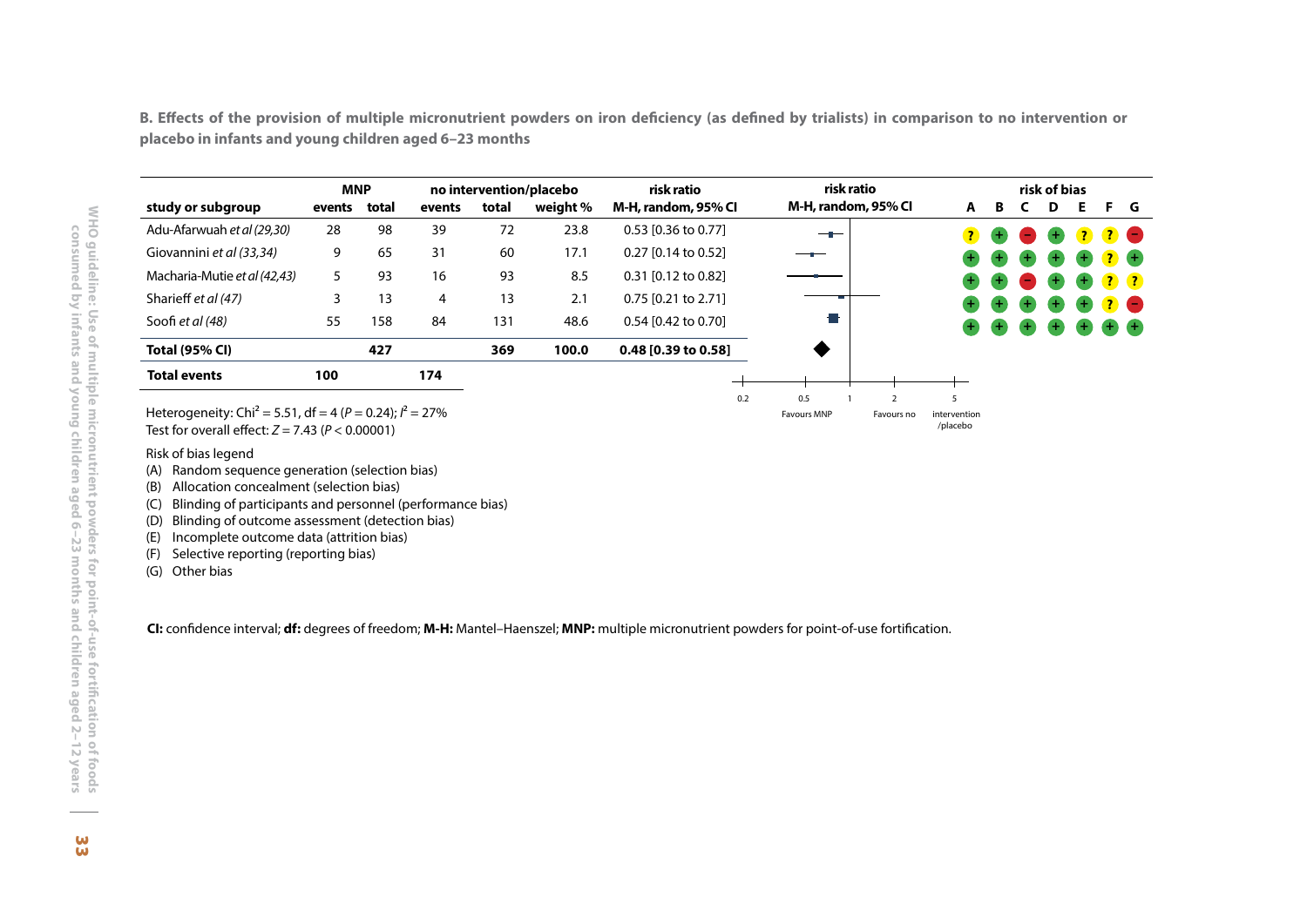**C. Effects of the provision of multiple micronutrient powders on haemoglobin concentration (g/L) in comparison to no intervention or placebo in infants and young children aged 6–23 months**

<span id="page-41-0"></span>

| study or subgroup<br>Adu-Afarwuah et al (29,30)<br>Attanasio et al (31) | mean   | <b>MNP</b>  |       | no intervention/placebo |         |       |         | mean difference IV.        | mean difference IV, |   |   |   | <b>Risk of bias</b> |   |
|-------------------------------------------------------------------------|--------|-------------|-------|-------------------------|---------|-------|---------|----------------------------|---------------------|---|---|---|---------------------|---|
|                                                                         |        | <b>SD</b>   | total | Mean                    | SD      | total | weight% | random, 95% CI             | random, 95% Cl      | A | в | C | D                   | Е |
|                                                                         | 110    | 15.15       | 98    | 105.7                   | 14.7    | 96    | 8.0     | 4.30 [0.10 to 8.50]        |                     |   |   |   |                     |   |
|                                                                         | 120.54 | 12.03       | 308   | 121.18                  | 12.03   | 318   | 10.0    | $-0.64$ [ $-2.53$ to 1.25] |                     |   |   |   |                     |   |
| Giovannini et al (33,34)                                                | 107.6  | 11          | 65    | 99.7                    | 10.3    | 60    | 8.5     | 7.90 [4.17 to 11.63]       |                     |   |   |   |                     |   |
| Inayati et al (36-38)                                                   | 124    | 14          | 51    | 124                     | 12      | 64    | 7.4     | 0.00 [-4.84 to 4.84]       |                     |   |   |   |                     |   |
| Jack et al (39)                                                         | 105.8  | 8.8         | 443   | 100                     | 10      | 457   | 10.3    | 5.80 [4.57 to 7.03]        |                     |   |   |   |                     |   |
| Kounnavong et al (40)                                                   | 119    | 12.8        | 115   | 117.4                   | 12.8    | 57    | 8.2     | 1.60 [-2.46 to 5.66]       |                     |   |   |   |                     |   |
| Lundeen et al (41)                                                      | 108.1  | 13.2        | 283   | 98.6                    | 14.6    | 274   | 9.7     | 9.50 [7.19 to 11.81]       |                     |   |   |   |                     |   |
| Macharia-Mutie et al (42,43)                                            | 117    | 9           | 93    | 115                     | 11      | 93    | 9.2     | 2.00 [-0.89 to 4.89]       |                     |   |   |   |                     |   |
| Menon et al (45,46)                                                     | 104.4  | 12.74       | 76    | 100.5                   | 13.96   | 50    | 7.5     | 3.90 [-0.91 to 8.71]       |                     |   |   |   |                     |   |
| Sazawal et al (46)                                                      | 37     | 11          | 62    | 23                      | 13      | 48    | 7.7     | 14.00 [9.42 to 18.58]      |                     |   |   |   |                     |   |
| Sharieff et al (47)                                                     | 103    | 8           | 13    | 99                      | 12      | 13    | 5.0     | 4.00 [-3.84 to 11.84]      |                     |   |   |   |                     |   |
| Soofi et al (48)                                                        |        | 101 14.7018 | 210   | 92                      | 22.4736 | 218   | 8.6     | 9.00 [5.41 to 12.59]       |                     |   |   |   |                     |   |
| <b>Total (95% CI)</b>                                                   |        |             | 1817  |                         |         | 1748  | 100     | 5.12 [2.70 to 7.54]        |                     |   |   |   |                     |   |

- 
- 
- 
- 
- 
- 
- (G) Other bias

**(C)** for cluster-randomized trials; **CI:** confidence interval; **df:** degrees of freedom; **M-H:** Mantel–Haenszel; **MNP:** multiple micronutrient powders for point-of-use fortification.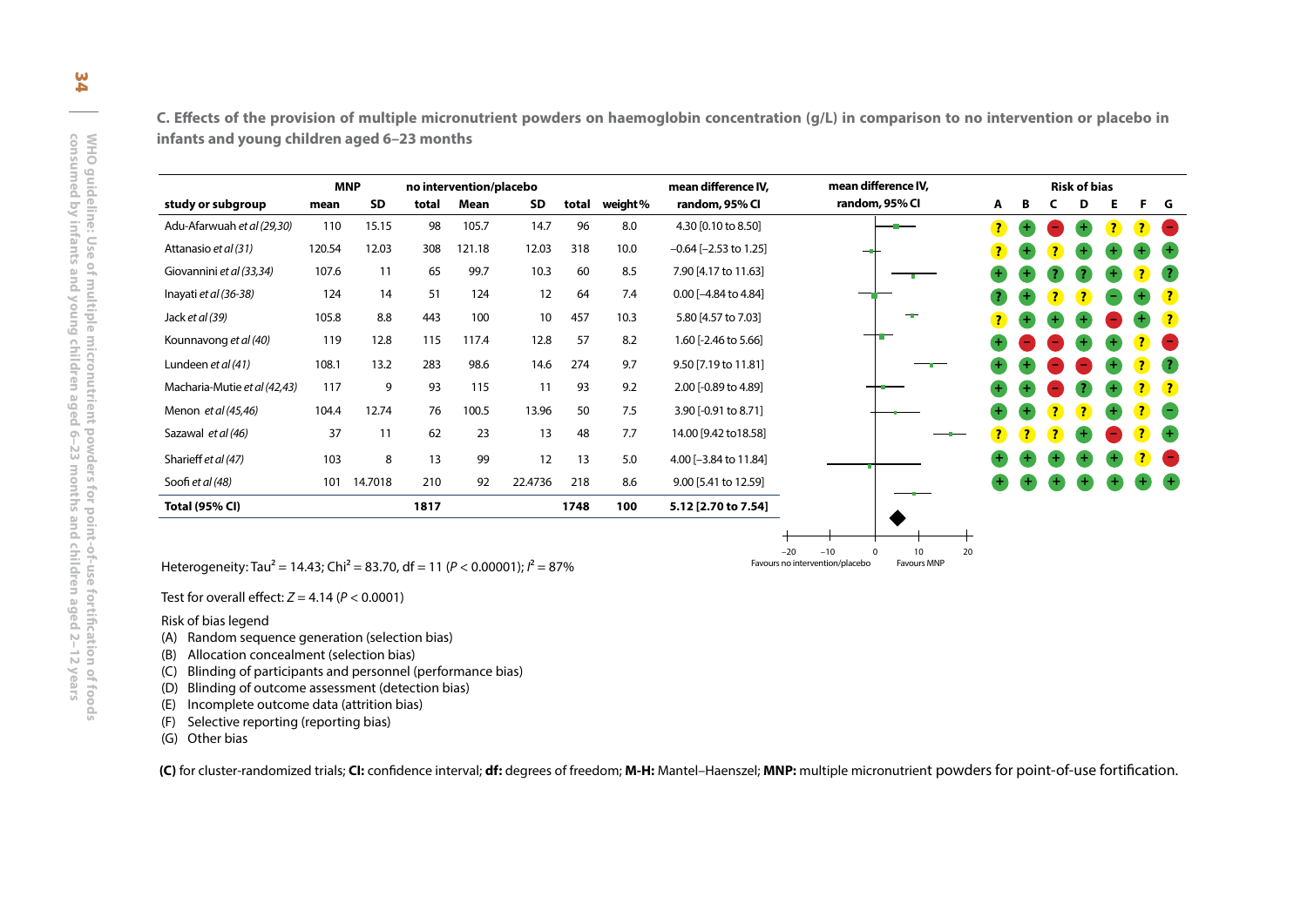<span id="page-42-0"></span>**D. Effects of point-of-use fortification of foods with micronutrient powders containing iron on anaemia (defined as haemoglobin lower than 110 g/L for children aged 24–59 months and lower than 115 g/L for children aged 5–11.9 years, adjusted by altitude where appropriate) in comparison to no intervention or placebo in children of preschool and school age**

|                              |        | <b>MNP</b> |        |       | no intervention/placebo | risk ratio            | risk ratio          |                         |                |                         | risk of bias |     |              |                                                 |
|------------------------------|--------|------------|--------|-------|-------------------------|-----------------------|---------------------|-------------------------|----------------|-------------------------|--------------|-----|--------------|-------------------------------------------------|
| study or subgroup            | events | total      | events | total | weight %                | M-H, random, 95% Cl   | M-H, random, 95% CI | A                       | В              | C                       | D            | Е   | F.           | G                                               |
| Inayati et al (36-38)        | 15     | 42         | 20     | 53    | 10.6                    | $0.95$ [0.56 to 1.61] |                     | $^{\rm +}$              |                |                         |              |     |              | $\left( 7\right)$                               |
| Kemmer et al (52)            | 20     | 114        | 10     | 85    | 8.4                     | 1.49 [0.74 to 3.02]   |                     | $\overline{\mathbf{?}}$ | $\blacksquare$ |                         | ÷.           |     |              | <b>?</b> ?                                      |
| Kounnavong et al (40)        | 26     | 115        | 14     | 57    | 10.2                    | 0.92 [0.52 to 1.62]   |                     | +                       |                |                         |              |     |              | $\mathbf{?}$ $\blacksquare$                     |
| Lundeen et al (41)           | 183    | 349        | 220    | 292   | 16.1                    | 0.70 [0.62 to 0.78]   | a.                  |                         |                |                         |              |     | $\mathbf{r}$ | $+$                                             |
| Macharia-Mutie et al (42,43) | 18     | 93         | 30     | 93    | 11.0                    | 0.60 [0.36 to 1.00]   |                     |                         |                | -                       | <u>?</u>     | $+$ |              | ? ?                                             |
| Ogunlade et al (53)          | 6      | 63         | 7      | 68    | 5.4                     | 0.93 [0.33 to 2.60]   |                     |                         |                |                         |              |     |              | - +                                             |
| Osei et al (54,55)           | 37     | 139        | 43     | 149   | 13.0                    | 0.92 [0.63 to 1.34]   |                     |                         | ٠              |                         | Œ,           | ÷   |              | ? ?                                             |
| Troesch et al (57)           | 5      | 95         | 12     | 97    | 5.6                     | $0.43$ [0.16 to 1.16] |                     | $\overline{\mathbf{?}}$ | $+$            | $\overline{\mathbf{r}}$ |              |     |              | $\overline{\mathbf{?}}$ $\overline{\mathbf{+}}$ |
| Varma et al (58)             | 9      | 229        | 53     | 252   | 8.6                     | $0.19$ [0.09 to 0.37] |                     |                         |                |                         | æ,           |     |              | <u>? O</u>                                      |
| Vinodkumar et al (60)        | 10     | 30         | 33     | 33    | 11.2                    | $0.34$ [0.21 to 0.56] |                     | 3                       | $+$            |                         |              |     |              | $\blacksquare$                                  |
| <b>Total (95% CI)</b>        |        | 1269       |        | 1179  | 100.0                   | $0.66$ [0.49 to 0.88] |                     |                         |                |                         |              |     |              |                                                 |
| <b>Total events</b>          | 329    |            | 442    |       |                         |                       |                     |                         |                |                         |              |     |              |                                                 |

Heterogeneity: Tau² = 0.13; Chi² = 32.91, df = 9 (*<sup>P</sup>* = 0.07); *I*² = 73% Test for overall effect:  $Z = 2.84$  ( $P < 0.005$ )

#### Risk of bias legend

- (A) Random sequence generation (selection bias)
- (B) Allocation concealment (selection bias)
- (C) Blinding of participants and personnel (performance bias)
- (D) Blinding of outcome assessment (detection bias)
- (E) Incomplete outcome data (attrition bias)
- (F) Selective reporting (reporting bias)
- (G) Other bias

**(C)** for cluster-randomized trials; **CI:** confidence interval; **df:** degrees of freedom; **M-H:** Mantel–Haenszel; **MNP:** multiple micronutrient powders for point-of-use fortification.

Favours MNP Favours placebo/no intervention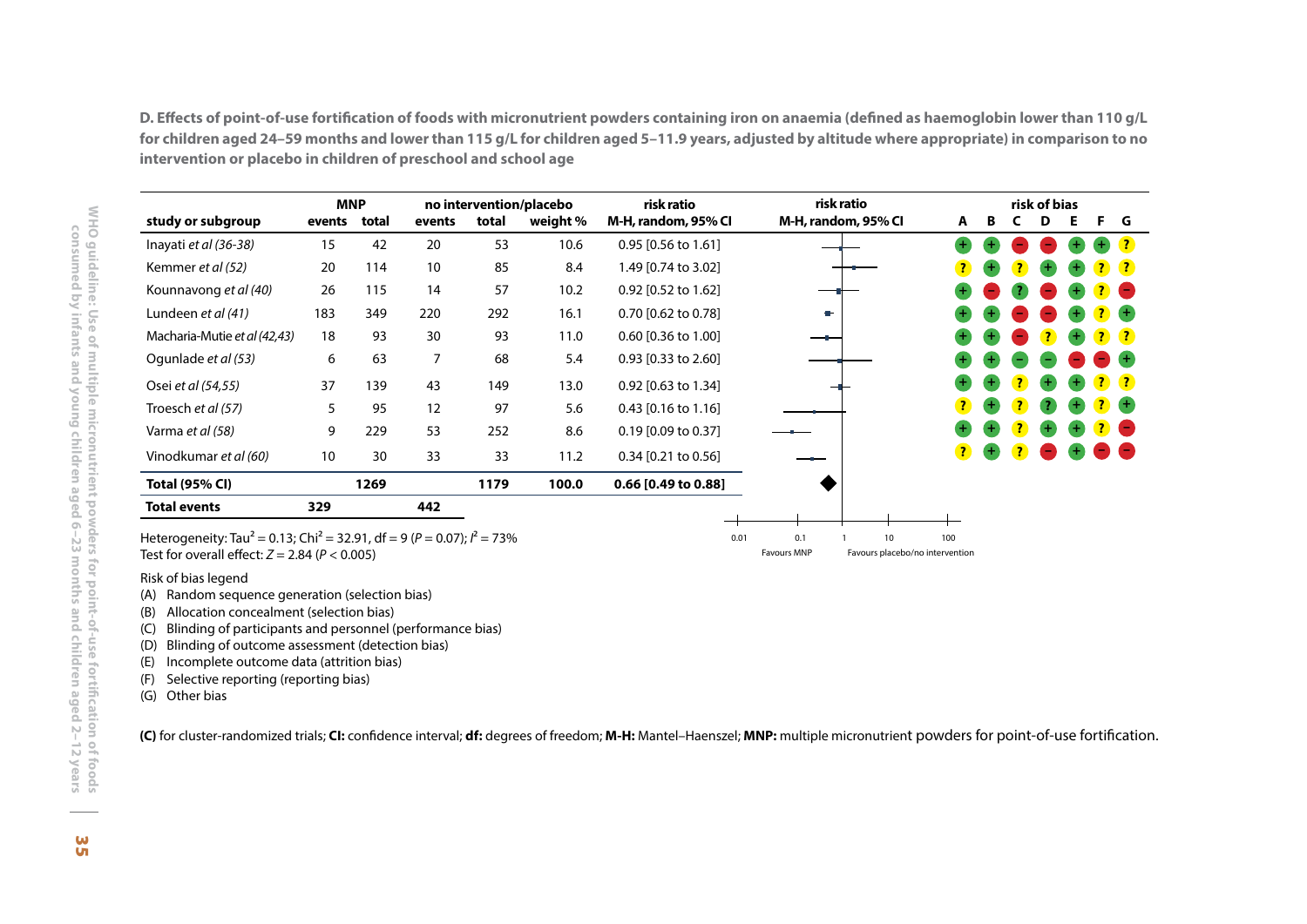**E. Effects of point-of-use fortification of foods with micronutrient powders containing iron on haemoglobin (g/L) in comparison to no intervention or placebo in children of preschool and school age**

<span id="page-43-0"></span>

|                                                                                                             | <b>MNP</b> |      |       | no intervention/placebo |             |       |         | mean difference IV,        | mean difference IV,                                                       |    |   |   | risk of bias |   |   |
|-------------------------------------------------------------------------------------------------------------|------------|------|-------|-------------------------|-------------|-------|---------|----------------------------|---------------------------------------------------------------------------|----|---|---|--------------|---|---|
| study or subgroup                                                                                           | mean       | SD   | total | mean                    | <b>SD</b>   | total | weight% | random, 95% CI             | random, 95% Cl                                                            | A  | B | C | D            | Е | F |
| Inayati et al (36-38)                                                                                       | 124        | 14   | 51    | 124                     | 12          | 64    | 7.5     | 0.00 [-4.84 to 4.84]       |                                                                           |    |   |   |              |   |   |
| Kemmer et al (52)                                                                                           | 124.6      | 13.5 | 114   | 124.7                   | 11.7        | 85    | 8.7     | $-0.10$ [ $-3.61$ to 3.41] |                                                                           |    |   |   |              |   |   |
| Kounnavong et al (40)                                                                                       | 119        | 12.8 | 115   | 117.4                   | 12.8        | 57    | 8.2     | 1.60 [-2.46 to 5.66]       |                                                                           |    |   |   |              |   |   |
| Lundeen et al (41)                                                                                          | 111.8      | 12.5 | 349   | 103.79                  | 14          | 292   | 9.9     | 8.01 [5.94 to 10.08]       |                                                                           |    |   |   |              |   |   |
| Macharia-Mutie et al (42,43)                                                                                | 117        | 9    | 93    | 115                     | 11          | 93    | 9.2     | 2.00 [-0.89 to 4.89]       |                                                                           |    |   |   |              |   |   |
| Oqunlade et al (53)                                                                                         | 119        | 9    | 63    | 121                     | 10          | 68    | 8.9     | $-2.00$ [ $-5.25$ to 1.25] |                                                                           |    |   |   |              |   |   |
| Osei et al (54,55)                                                                                          | 123.2      | 1.48 | 139   | 122.5                   | 1.53        | 149   | 10.6    | 0.70 [0.35 to 1.05]        |                                                                           |    |   |   |              |   |   |
| Sharieff et al (56)                                                                                         | 127.5      | 10   | 197   | 128                     | 9           | 100   | 9.7     | $-0.50$ [ $-2.75$ to 1.75] |                                                                           |    |   |   |              |   |   |
| Varma et al (58)                                                                                            | 128        | 11   | 229   | 124                     | 14          | 252   | 9.7     | 4.00 [1.76 to 6.24]        |                                                                           |    |   |   |              |   |   |
| Vinodkumar et al (59)                                                                                       | 113.8      | 10.6 | 88    | 103.5                   | 9.9         | 85    | 9.1     | 10.30 [7.24 to 13.36]      |                                                                           |    |   |   |              |   |   |
| Vinodkumar elt al (60)                                                                                      | 117        | 9.4  | 30    | 104                     | 4.9         | 33    | 8.5     | 13.00 [9.24 to 16.76]      |                                                                           |    |   |   |              |   |   |
| <b>Total (95% CI)</b>                                                                                       |            |      | 1468  |                         | 100.0% 1278 |       | 100     | 3.37 [0.94 to 5.80]        |                                                                           |    |   |   |              |   |   |
| Heterogeneity: Tau <sup>2</sup> = 14.42; Chi <sup>2</sup> = 134.09, df = 10 ( $P < 0.00001$ ); $l^2 = 93\%$ |            |      |       |                         |             |       |         | $-20$                      | $-10$<br>10<br>$\Omega$<br>Favours no intervention/placebo<br>Favours MNP | 20 |   |   |              |   |   |
| Test for overall effect: $Z = 2.72$ ( $P < 0.006$ )                                                         |            |      |       |                         |             |       |         |                            |                                                                           |    |   |   |              |   |   |
| Risk of bias legend<br>Random sequence generation (selection bias)<br>(A)                                   |            |      |       |                         |             |       |         |                            |                                                                           |    |   |   |              |   |   |
| Allocation concealment (selection bias)<br>(B)                                                              |            |      |       |                         |             |       |         |                            |                                                                           |    |   |   |              |   |   |
| Blinding of participants and personnel (performance bias)<br>(C)                                            |            |      |       |                         |             |       |         |                            |                                                                           |    |   |   |              |   |   |
|                                                                                                             |            |      |       |                         |             |       |         |                            |                                                                           |    |   |   |              |   |   |

- 
- 
- 
- 
- 
- 
- 

**(C)** for cluster-randomized trials; **CI:** confidence interval; **df:** degrees of freedom; **M-H:** Mantel–Haenszel; **MNP:** multiple micronutrient powders for point-of-use fortification.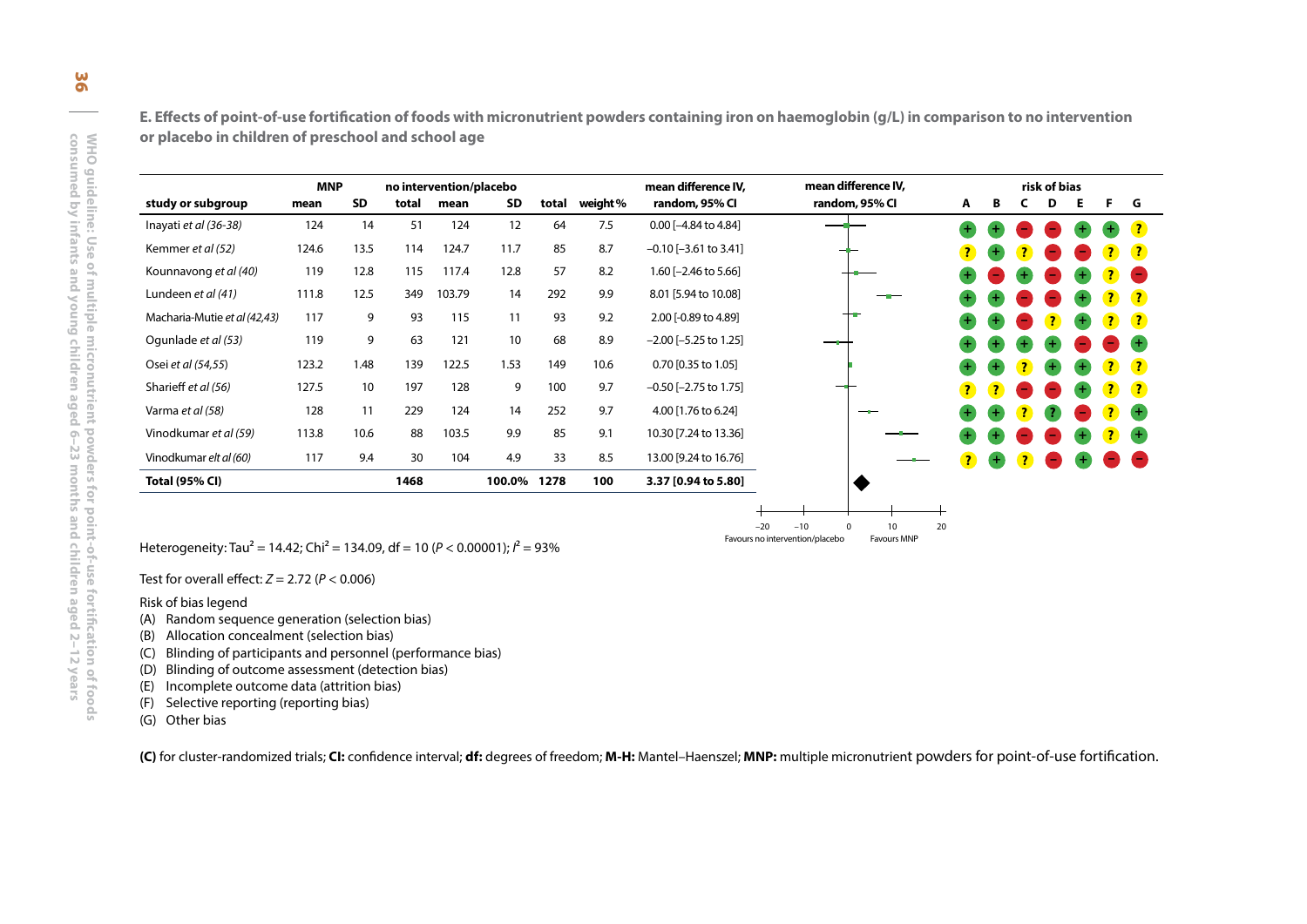<span id="page-44-0"></span>**F. Effects of point-of-use fortification of foods with micronutrient powders containing iron on iron deficiency (as defined by trialists) in comparison to no intervention or placebo in children of preschool and school age.**

| <b>Study or subgroup</b>                                                                                                                                                      | <b>MNP</b>   |     |        |       | no intervention/placebo | risk ratio          |      | risk ratio          |    |     |   |   | risk of bias   |    |
|-------------------------------------------------------------------------------------------------------------------------------------------------------------------------------|--------------|-----|--------|-------|-------------------------|---------------------|------|---------------------|----|-----|---|---|----------------|----|
|                                                                                                                                                                               | events total |     | events | total | weight %                | M-H, random, 95% CI |      | M-H, random, 95% CI |    | A   | В | C | D              | E. |
| Macharia-Mutie et al (42,43)                                                                                                                                                  | 5            | 93  | 16     | 93    | 8.9                     | 0.31 [0.12 to 0.82] |      |                     |    |     |   |   | $\overline{?}$ |    |
| Osei et al (54,55)                                                                                                                                                            | 4            | 139 | 9      | 149   | 6.2                     | 0.48 [0.15 to 1.51] |      |                     |    |     |   |   |                |    |
| Sharieff et al (56)                                                                                                                                                           | 1            | 109 | 4      | 108   | 1.7                     | 0.25 [0.03 to 2.18] |      |                     |    |     |   |   |                |    |
| Troesch et al (57)                                                                                                                                                            | 18           | 95  | 48     | 97    | 38.6                    | 0.38 [0.24 to 0.61] |      |                     |    |     |   |   |                |    |
| Varma et al (58)                                                                                                                                                              | 23           | 229 | 77     | 252   | 44.6                    | 0.33 [0.21 to 0.51] |      |                     |    |     |   |   |                |    |
| <b>Total (95% CI)</b>                                                                                                                                                         |              | 665 |        | 699   | 100.0                   | 0.35 [0.27 to 0.47] |      |                     |    |     |   |   |                |    |
| <b>Total events</b>                                                                                                                                                           | 51           |     | 154    |       |                         |                     |      |                     |    |     |   |   |                |    |
| Heterogeneity: Tau <sup>2</sup> = 0.00, Chi <sup>2</sup> = 0.65, df = 4 ( $P$ = 0.96); $l^2$ = 0%                                                                             |              |     |        |       |                         |                     | 0.01 | 0.1                 | 10 | 100 |   |   |                |    |
| Blinding of outcome assessment (detection bias)<br>(D)<br>Incomplete outcome data (attrition bias)<br>(E)<br>Selective reporting (reporting bias)<br>(F)<br>Other bias<br>(G) |              |     |        |       |                         |                     |      |                     |    |     |   |   |                |    |
|                                                                                                                                                                               |              |     |        |       |                         |                     |      |                     |    |     |   |   |                |    |



- 
- 
- 
- 
- 
- 
-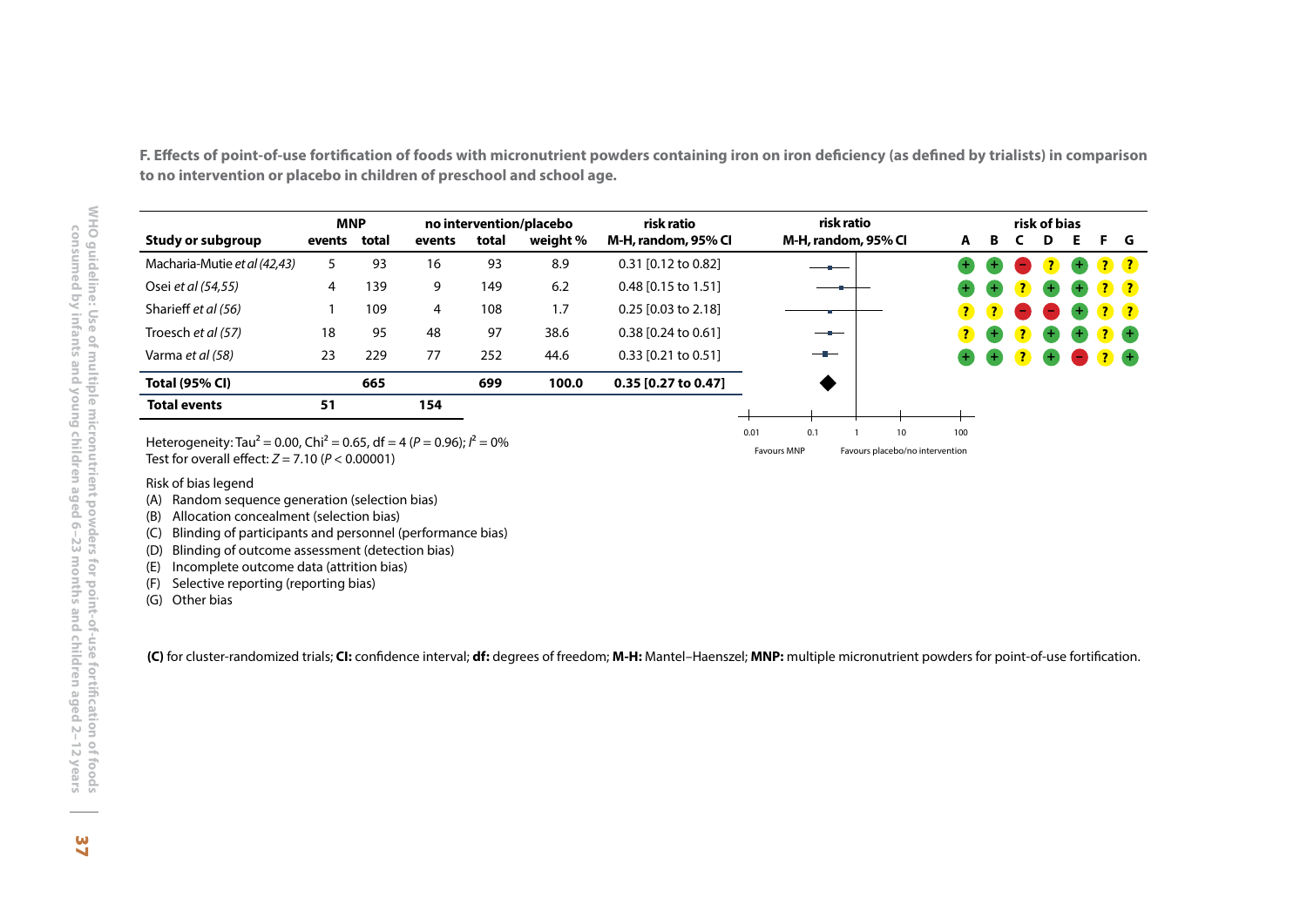## <span id="page-45-0"></span>ANNEX 2. **GRADE SUMMARY OF FINDINGS TABLES**

**A. Micronutrient powders for point-of-use fortification of foods versus placebo/no intervention in infants and young children aged 6–23 months**

#### **Micronutrient powders for point-of-use fortification of foods versus placebo/no intervention in infants and young children aged children 6–23 months**

**Patient or population:** infants and young children aged 6–23 months **Settings:** community settings **Intervention:** point-of-use fortification with multiple micronutrient powders

**Comparison**: placebo/no intervention

| <b>Outcomes</b>                               | <b>Relative effect</b><br>(95% CI) | <b>Number of</b><br>participants<br>(studies) | <b>Quality of the</b><br>evidence<br>(GRADE)<br>comments |
|-----------------------------------------------|------------------------------------|-----------------------------------------------|----------------------------------------------------------|
| Anaemia                                       | RR 0.74                            | 2802                                          | ⊕⊕⊕⊕                                                     |
| (haemoglobin values lower than 110 g/L)       | $(0.66 \text{ to } 0.83)$          | (10 RCTs)                                     | <b>HIGH</b>                                              |
| Iron deficiency (as defined by trialists)     | RR 0.48                            | 796                                           | $\oplus \oplus \oplus \ominus$                           |
|                                               | $(0.39 \text{ to } 0.58)$          | (5 RCTs)                                      | MODERATE <sup>1</sup>                                    |
| Haemoglobin (g/L)                             | MD 5.12                            | 3565                                          | $\oplus \oplus \ominus$                                  |
|                                               | $(2.70 \text{ to } 7.54)$          | $(12$ RCTs)                                   | LOW <sup>2,3</sup>                                       |
| Iron status (ferritin concentrations in µg/L) | MD 16.47                           | 694                                           | $\oplus$ OO                                              |
|                                               | $(3.03 \text{ to } 29.91)$         | (3 RCTs)                                      | VERY LOW 1,4                                             |
| Weight-for-age (in z-scores)                  | MD 0.04                            | 606                                           | $\oplus \oplus \ominus$                                  |
|                                               | $(0.13 \text{ to } 0.21)$          | (4 RCTs)                                      | LOW $4,5$                                                |
| All-cause mortality                           | Not estimable                      | 0<br>(0)                                      | None of the<br>trials reported<br>on this<br>outcome     |

**CI:** confidence interval; **RCT:** randomized controlled trial; **RR:** risk ratio; **OR**: odds ratio.

\* **The risk in the intervention group** (and its 95% Cl) is based on the assumed risk in the comparison group and the **relative effect** of the intervention (and its 95% CI).

GRADE Working Group grades of evidence:

**High quality:** we are very confident that the true effect lies close to that of the estimate of the effect.

**Moderate quality:** we are moderately confident in the effect estimate: the true effect is likely to be close to the estimate of the effect, but there is a possibility that it is substantially different.

Low quality: our confidence in the effect estimate is limited: the true effect may be substantially different from the estimate of the effect.

**Very-low quality:** we have very little confidence in the effect estimate: the true effect is likely to be substantially different from the estimate of effect.

1 One study *(29)* has serious risk of bias and contributed 23.8% weighting for meta-analysis.

2 Four studies (around 40% weighting) were unclear on randomization, and two studies had high risk of attrition bias.

 $3$  Heterogeneity was high ( $1<sup>2</sup>$  greater than 75%).

4 Two studies were unclear on randomization and had high risk of attrition bias.

<sup>5</sup> Sample size was under optimal information size and there was a wide 95% CI.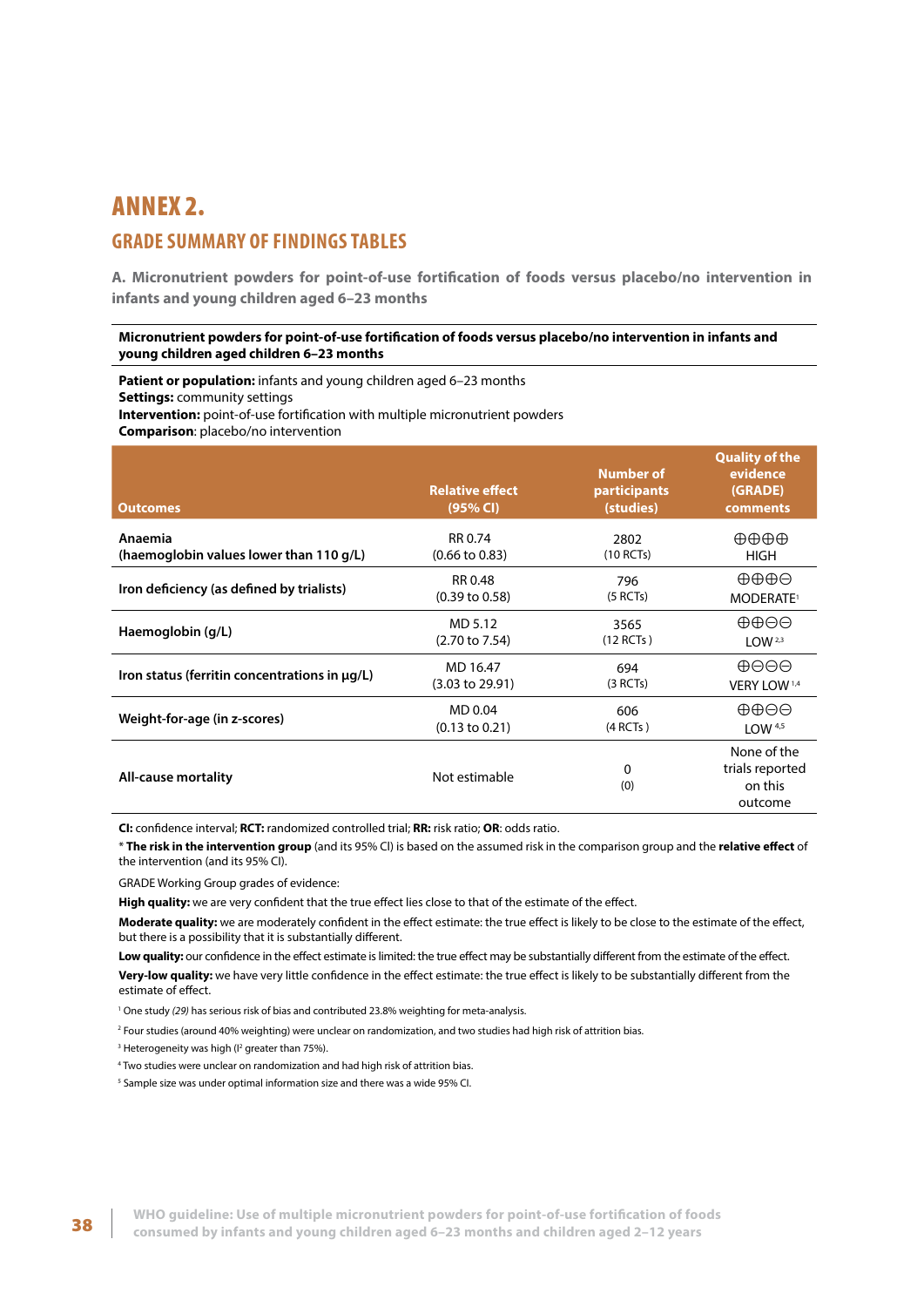<span id="page-46-0"></span>**B. Micronutrient powders for point-of-use fortification of foods versus iron supplements in infants and young children aged 6–23 months**

#### **Micronutrient powders for point-of-use fortification of foods versus iron supplements in infants and young children aged 6–23 months**

**Patient or population:** infants and young children aged 6–23 months **Settings:** community settings **Intervention:** point-of-use fortification with multiple micronutrient powders

**Comparison:** placebo/no intervention

| <b>Outcomes</b>                                    | <b>Relative effect</b><br>(95% CI)    | <b>Number of</b><br>participants<br>(studies) | <b>Quality of the</b><br>evidence<br>(GRADE)<br>comments |
|----------------------------------------------------|---------------------------------------|-----------------------------------------------|----------------------------------------------------------|
| Anaemia<br>(haemoglobin values lower than 110 g/L) | RR 0.89<br>$(0.58 \text{ to } 1.39)$  | 145<br>$(1$ RCT)                              | $\oplus \oplus \ominus \ominus$<br><b>LOW</b>            |
| Iron deficiency (as defined by trialists)          | Not estimable                         | 0                                             | None of the trials<br>reported on this<br>outcome        |
| Haemoglobin (g/L)                                  | MD 2.81<br>$(10.84 \text{ to } 5.22)$ | 278<br>$(2$ RCTs)                             | $\oplus$ $\ominus$ $\ominus$<br>VERY LOW 1,2             |
| Iron status (ferritin concentrations in µg/L)      | Not estimable                         | 0<br>(0)                                      | None of the trials<br>reported on this<br>outcome        |
| Weight-for-age (in z-scores)                       | Not estimable                         | 0<br>(0)                                      | None of the trials<br>reported on this<br>outcome        |
| <b>All-cause mortality</b>                         | Not estimable                         | 0<br>(0)                                      | None of the trials<br>reported on this<br>outcome        |

**CI:** confidence interval; **RCT:** randomized controlled trial; **RR:** risk ratio; **OR**: odds ratio.

\* **The risk in the intervention group** (and its 95% Cl) is based on the assumed risk in the comparison group and the **relative effect** of the intervention (and its 95% CI).

GRADE Working Group grades of evidence:

**High quality:** we are very confident that the true effect lies close to that of the estimate of the effect.

**Moderate quality:** we are moderately confident in the effect estimate: the true effect is likely to be close to the estimate of the effect, but there is a possibility that it is substantially different.

Low quality: our confidence in the effect estimate is limited: the true effect may be substantially different from the estimate of the effect. **Very-low quality:** we have very little confidence in the effect estimate: the true effect is likely to be substantially different from the estimate of effect.

<sup>1</sup> Considerable statistical heterogeneity and inconsistency in the results between trials.

2 Small sample size with wide 95%CI.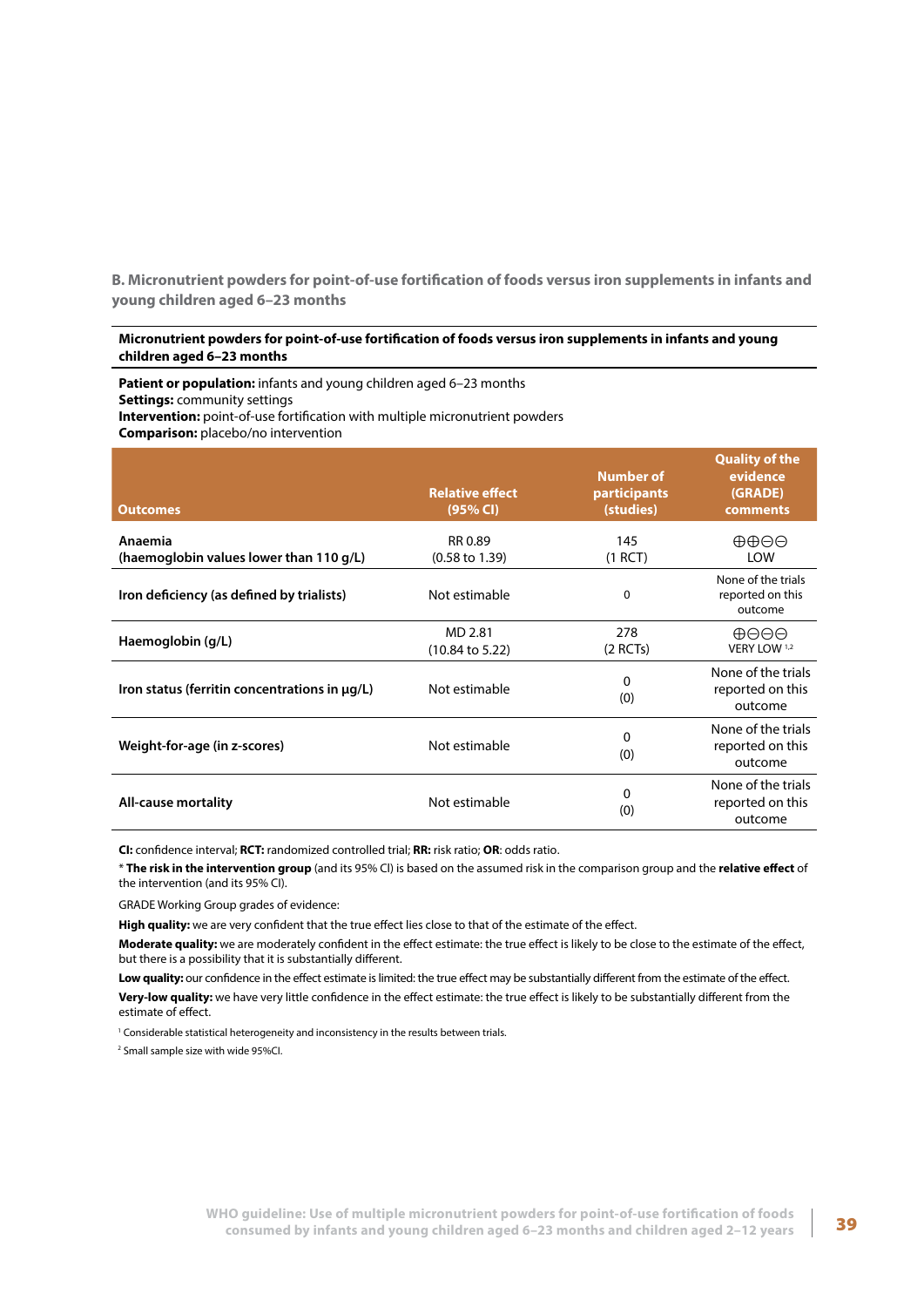<span id="page-47-0"></span>**C. Iron-containing micronutrient powders for point-of-use fortification of foods versus placebo/no intervention in children aged 2–12 years**

#### **Iron-containing micronutrient powders for point-of-use fortification of foods versus placebo/no intervention in children aged 2–12 years**

**Patient or population:** infants and young children aged 6–23 months **Settings:** community settings

**Intervention:** point-of-use fortification with multiple micronutrient powders

**Comparison**: placebo/no intervention

| Outcomes                                                                                                                            | <b>Relative effect</b><br>(95% CI)   | <b>Number of</b><br>participants<br>(studies) | <b>Quality of the</b><br>evidence<br>(GRADE)<br>comments |
|-------------------------------------------------------------------------------------------------------------------------------------|--------------------------------------|-----------------------------------------------|----------------------------------------------------------|
| Anaemia (haemoglobin lower than 110 g/L<br>for children aged 24–59 months and lower<br>than 115 g/L for children aged 5-11.9 years) | RR 0.66<br>$(0.49 \text{ to } 0.88)$ | 2448<br>(10 studies)                          | ⊕⊕⊕⊝<br>MODERATE <sup>1</sup>                            |
| Haemoglobin (g/L)                                                                                                                   | MD 3.37                              | 2746                                          | $\oplus \oplus \ominus \ominus$                          |
|                                                                                                                                     | $(0.94 \text{ to } 5.80)$            | (11 studies)                                  | LOW <sup>2</sup>                                         |
| Iron deficiency (as defined by using ferritin                                                                                       | RR 0.35                              | 1364                                          | ⊕⊕⊕⊝                                                     |
| concentrations of less than 15 $\mu$ q/L)                                                                                           | $(0.27 \text{ to } 0.47)$            | (5 studies)                                   | MODERATE <sup>3</sup>                                    |
| Iron status (ferritin concentrations in $\mu q/L$ )                                                                                 | SMD 0.42                             | 1066                                          | $\oplus \ominus \ominus$                                 |
|                                                                                                                                     | $(-4.36 \text{ to } 5.19)$           | (3 studies)                                   | <b>VERY LOW<sup>4</sup></b>                              |
| <b>All-cause mortality</b>                                                                                                          | MD <sub>0</sub>                      | 115                                           | $\oplus \oplus \ominus \ominus$                          |
| (number of deaths during the trial)                                                                                                 | $(-0.03 \text{ to } 0.03)$           | $(1$ study)                                   | LOW <sup>5</sup>                                         |
| Diarrhoea                                                                                                                           | RR 0.97                              | 366                                           | $\oplus \oplus \oplus \ominus$                           |
| (three liquid stools or more per day)                                                                                               | $(0.53 \text{ to } 1.78)$            | (2 studies)                                   | MODERATE <sup>6</sup>                                    |

**CI:** confidence interval; **MD:** mean difference; **RR:** risk ratio; **SMD**: standardized mean difference.

GRADE Working Group grades of evidence:

**High quality:** we are very confident that the true effect lies close to that of the estimate of the effect.

**Moderate quality:** we are moderately confident in the effect estimate: the true effect is likely to be close to the estimate of the effect, but there is a possibility that it is substantially different.

Low quality: our confidence in the effect estimate is limited: the true effect may be substantially different from the estimate of the effect.

**Very-low quality:** we have very little confidence in the effect estimate: the true effect is likely to be substantially different from the estimate of effect.

1 Most of the studies had no blinding. High heterogeneity (72%) with most of the studies showing a positive effect of multiple micronutrient powders. No serious imprecision.

 $^2$  Most of the studies had no blinding. High heterogeneity (93%) with most of the studies showing a positive effect of multiple micronutrient powders. Serious imprecision.

 $\,$  Most of the studies had no blinding. Nil heterogeneity with most of the studies showing a positive effect of multiple micronutrient powders. No serious imprecision.

4 All the studies had no or unclear blinding. 100% heterogeneity with most inconsistency in the direction of the effect. Serious imprecision.

<sup>5</sup> Only one low-risk trial reported on this outcome.

6 Two low-risk trials reported on this outcome. Nil heterogeneity with both studies showing no difference between the intervention and the comparison group. Serious imprecision.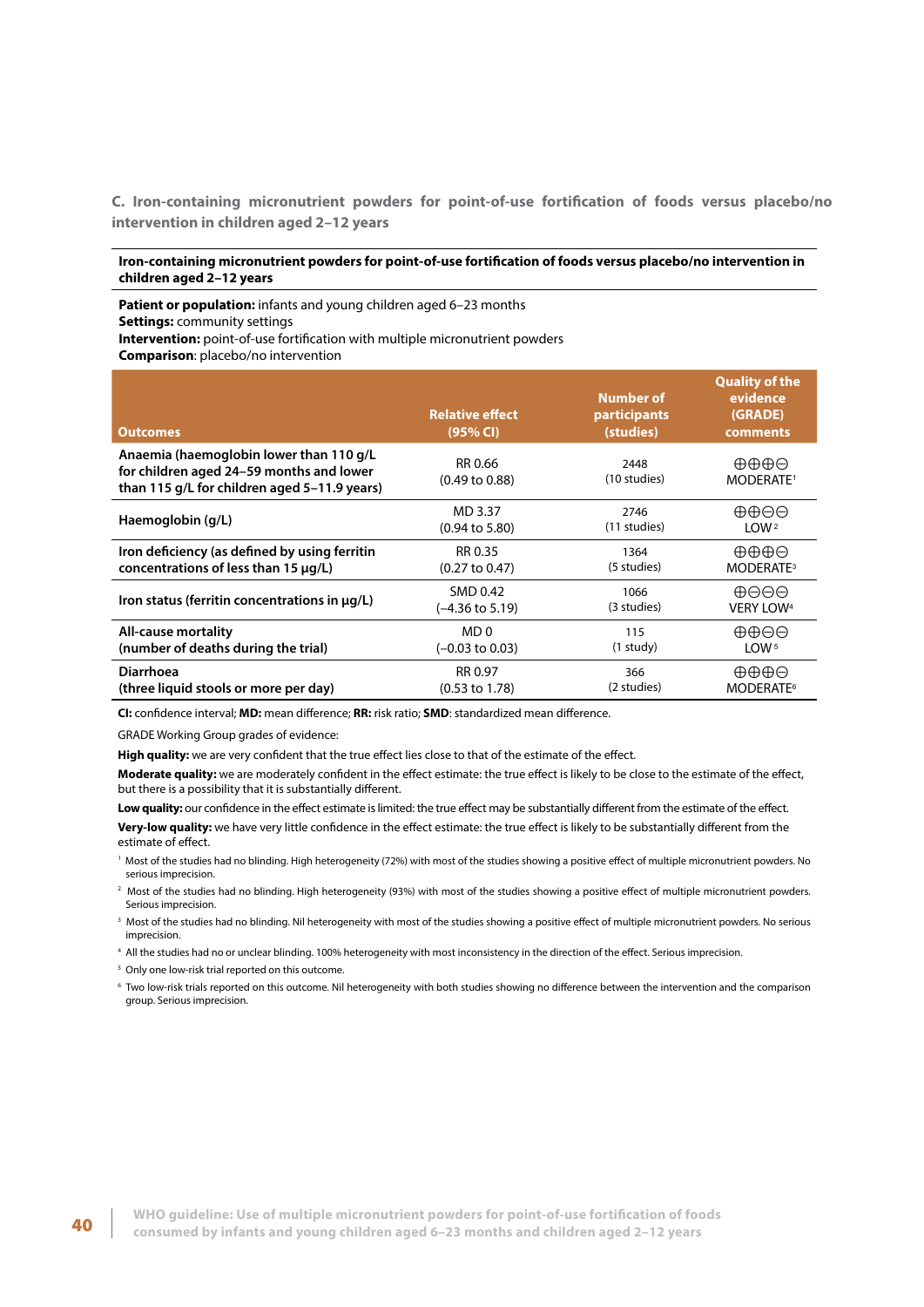## <span id="page-48-0"></span>ANNEX 3. **SYSTEMATIC REVIEW TEAMS**

## **Systematic review 1**

## **Home fortification of foods with multiple micronutrient powders for health and nutrition in children under two years of age**

*Luz Maria De-Regil,1 Parminder S Suchdev,2 Maria Elena del Socorro Jefferds,3 Ota Erika4*

- <sup>1</sup> Research and Evaluation, Micronutrient Initiative, Ottawa, Canada
- <sup>2</sup> Pediatrics and Global Health; Nutrition Branch, Emory University; Centers for Disease Control & Prevention (CDC), Atlanta, GA, United States of America
- <sup>3</sup> Nutrition Branch, Division of Nutrition, Physical Activity, and Obesity, Centers for Disease Control and Prevention, Atlanta, Georgia, United States of America
- <sup>4</sup> Global Health Nursing, St. Luke's International University, Graduate School of Nursing Sciences, Tokyo, Japan

*Note:* we report in this document a summary of the results from a recent update of a systematic review (October 2016) first published in the Cochrane Database of Systematic Reviews in 2011 *(25)*. The systematic review has been finalized and is undergoing editorial process with the Cochrane Developmental, Psychosocial and Learning Problems Group. Cochrane reviews are regularly updated as new evidence emerges and in response to feedback, and the Cochrane Database of Systematic Reviews should be consulted for the most recent version of the full review. A pre-publication summary can be obtained by contacting the Department of Nutrition for Health and Development, World Health Organization, Geneva, Switzerland ([nutrition@who.int](mailto:nutrition@who.int)).

## **Systematic review 2**

## **Point-of-use fortification of foods with micronutrient powders containing iron in children of preschool and school age**

*Luz Maria De-Regil,1 Maria Elena del Socorro Jefferds,2 Juan Pablo Peña-Rosas3*

- <sup>1</sup> Research and Evaluation, Micronutrient Initiative, Ottawa, Canada
- <sup>2</sup> Nutrition Branch, Division of Nutrition, Physical Activity, and Obesity, Centers for Disease Control and Prevention, Atlanta, Georgia, United States of America
- <sup>3</sup> Evidence and Programme Guidance, Department of Nutrition for Health and Development, World Health Organization, Geneva, Switzerland

*Note*: we report in this document a summary of the results from a recent update of a systematic review (October 2016) first published as a protocol in the Cochrane Database of Systematic Reviews in 2012 (26). The systematic review has been finalized and is undergoing editorial process with the Cochrane Developmental, Psychosocial and Learning Problems Group. Cochrane reviews are regularly updated as new evidence emerges and in response to feedback, and the Cochrane Database of Systematic Reviews should be consulted for the most recent version of the full review. A pre-publication summary can be obtained by contacting the Department of Nutrition for Health and Development, World Health Organization, Geneva, Switzerland (nutrition@who.int).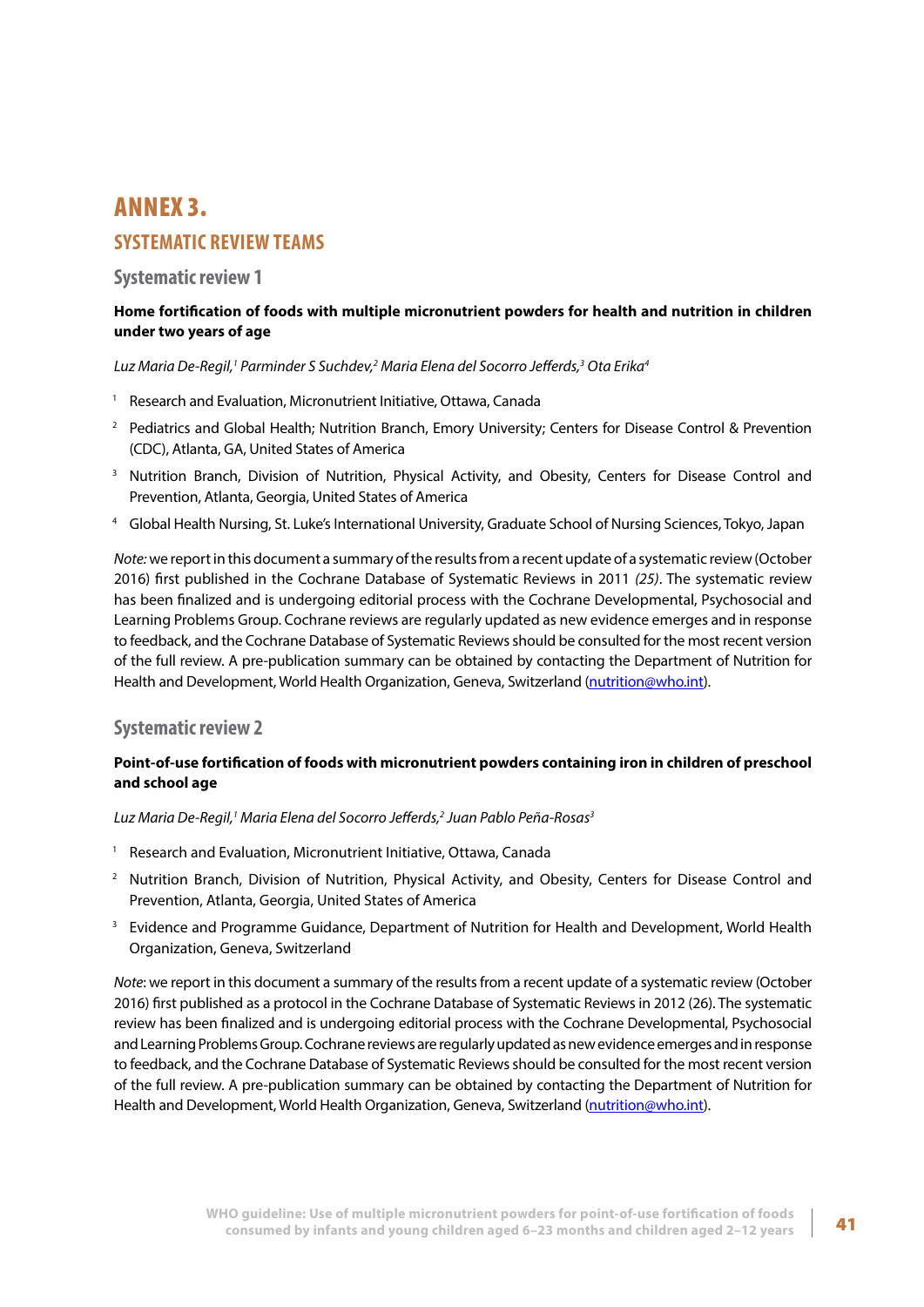## <span id="page-49-0"></span>ANNEX 4. **QUESTIONS IN POPULATION, INTERVENTION, CONTROL, OUTCOMES (PICO) FORMAT**

## **Effects and safety of multiple micronutrient powders for infants and young children aged 6–23 months and children aged 2–12 years**

- **a.** Can multiple micronutrient powders be used in infants and young children aged 6–23 months and children aged 2–12 years to improve health outcomes?
- **b.** If so, at what dose, frequency and duration?

| <b>POPULATIONS:</b>  | Infants and young children aged 6-23 months and children aged 2-12 years                                                                                                                                                                                                              |
|----------------------|---------------------------------------------------------------------------------------------------------------------------------------------------------------------------------------------------------------------------------------------------------------------------------------|
|                      | Subpopulation:                                                                                                                                                                                                                                                                        |
|                      | Critical                                                                                                                                                                                                                                                                              |
|                      | By malaria transmission (four categories: no transmission or elimination achieved, susceptibility<br>to epidemic malaria, year-round transmission with marked seasonal fluctuations, year-round<br>transmission; with consideration of Plasmodium falciparum and/or Plasmodium vivax) |
|                      | By use of concurrent antimalarial measures                                                                                                                                                                                                                                            |
|                      | . By prevalence of anaemia in infants and young children aged 6-23 months: countries with a<br>public health problem (5-19.9%, mild; 20-39.9%, moderate; ≥40% or more, severe) versus no<br>public health problem (less than 5%)                                                      |
|                      | By individual anaemia status: anaemic children versus non-anaemic children (defined as<br>۰<br>haemoglobin less than 110 g/L)                                                                                                                                                         |
|                      | By iron status: iron-deficient versus non-iron deficient children (as defined by ferritin, transferrin<br>۰<br>receptor, and/or zinc protoporphyrin/haem ratio cut-off values)                                                                                                        |
| <b>INTERVENTION:</b> | Multiple micronutrient formulations containing iron, zinc and vitamin A, with or without                                                                                                                                                                                              |
|                      | other micronutrients                                                                                                                                                                                                                                                                  |
|                      | Subgroup analyses:                                                                                                                                                                                                                                                                    |
|                      | Critical                                                                                                                                                                                                                                                                              |
|                      | • By content of product:                                                                                                                                                                                                                                                              |
|                      | • Iron: less than 12.5 mg versus 12.5 mg or more                                                                                                                                                                                                                                      |
|                      | • Zinc: less than 5.0 mg versus 5.0 mg or more                                                                                                                                                                                                                                        |
|                      | • By number of micronutrients: 5 or fewer versus 6 or more                                                                                                                                                                                                                            |
|                      | • By frequency: daily versus weekly versus flexible                                                                                                                                                                                                                                   |
|                      | • By duration of intervention: less than 6 months versus 6 months or more                                                                                                                                                                                                             |
|                      | • By level of exposure to the intervention: high versus low                                                                                                                                                                                                                           |
| <b>CONTROL:</b>      | No provision of multiple micronutrient powders, or placebo<br>۰                                                                                                                                                                                                                       |
|                      | • Provision of iron supplements                                                                                                                                                                                                                                                       |
| OUTCOMES:            | Critical                                                                                                                                                                                                                                                                              |
|                      | • Anaemia                                                                                                                                                                                                                                                                             |
|                      | • Iron status (as defined by trialists)                                                                                                                                                                                                                                               |
|                      | • Haemoglobin values                                                                                                                                                                                                                                                                  |
|                      | For malaria-endemic areas only                                                                                                                                                                                                                                                        |
|                      | • Malaria incidence and severity (parasitaemia with or without symptoms)                                                                                                                                                                                                              |
| <b>SETTINGS:</b>     | All countries                                                                                                                                                                                                                                                                         |

42 **WHO guideline: Use of multiple micronutrient powders for point-of-use fortification of foods consumed by infants and young children aged 6–23 months and children aged 2–12 years**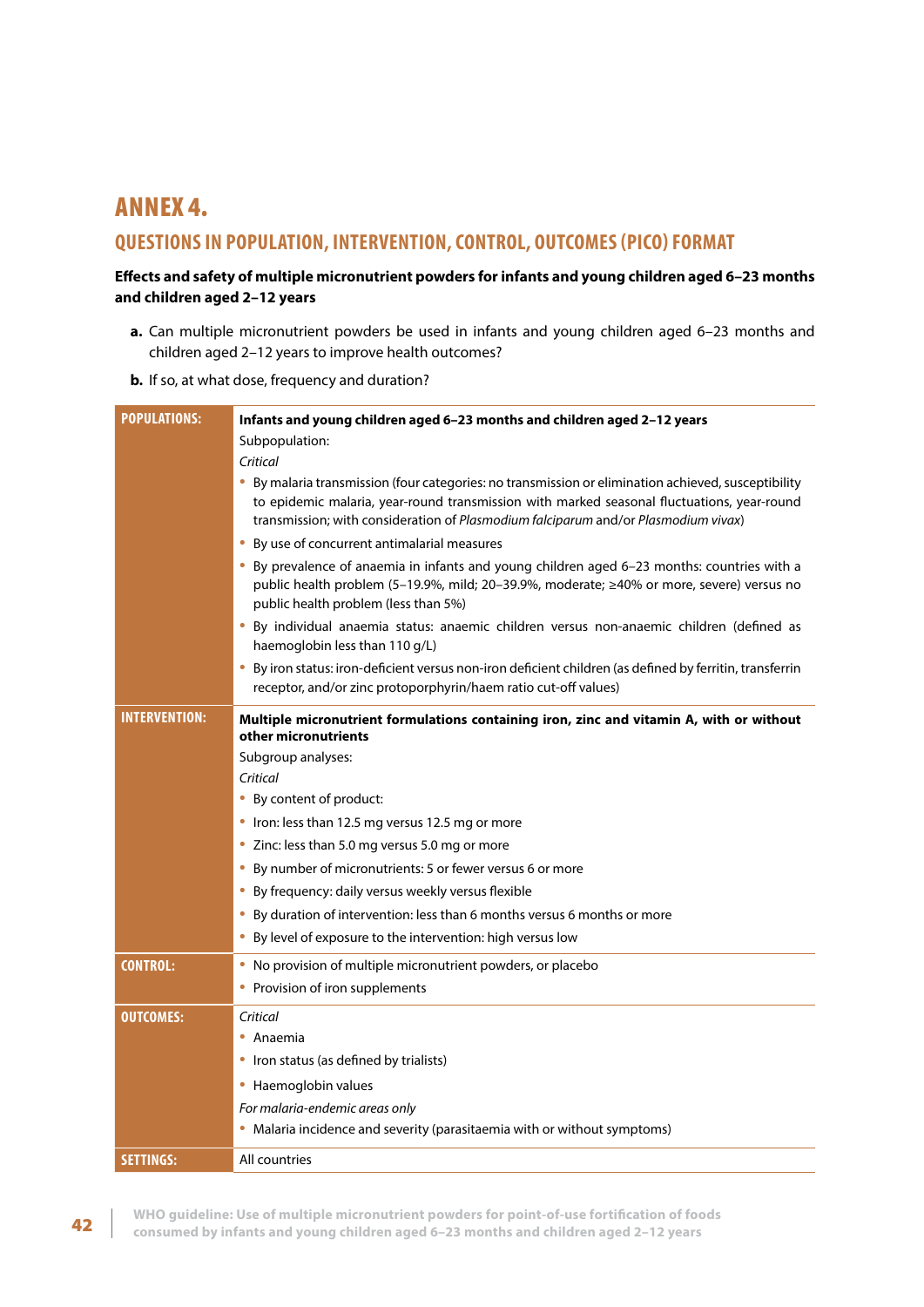## <span id="page-50-0"></span>ANNEX 5.

## **SUMMARY OF THE CONSIDERATIONS OF THE MEMBERS OF THE GUIDELINE DEVELOPMENT GROUP FOR DETERMINING THE STRENGTH OF THE RECOMMENDATIONS FOR USE OF MULTIPLE MICRONUTRIENT POWDERS FOR POINT-OF-USE FORTIFICATION OF FOODS CONSUMED BY INFANTS AND YOUNG CHILDREN AGED 6–23 MONTHS AND CHILDREN AGED 2–12 YEARS**

| <b>QUALITY OF EVIDENCE:</b>                            | The overall quality of the evidence was considered moderate. Moderate quality of<br>evidence for anaemia, low quality of evidence for haemoglobin and very low quality<br>of evidence for iron status (ferritin concentrations).                                                                                                                                                                                                                                                                                                                                                                                                                                                                                                                                                                                                                                                                                                                   |
|--------------------------------------------------------|----------------------------------------------------------------------------------------------------------------------------------------------------------------------------------------------------------------------------------------------------------------------------------------------------------------------------------------------------------------------------------------------------------------------------------------------------------------------------------------------------------------------------------------------------------------------------------------------------------------------------------------------------------------------------------------------------------------------------------------------------------------------------------------------------------------------------------------------------------------------------------------------------------------------------------------------------|
| <b>VALUES AND PREFERENCES:</b>                         | Health-care providers generally accept providing this intervention to infants and<br>children. The intervention is generally acceptable to families with young children.                                                                                                                                                                                                                                                                                                                                                                                                                                                                                                                                                                                                                                                                                                                                                                           |
| <b>TRADE-OFF BETWEEN BENEFITS</b><br><b>AND HARMS:</b> | Most of the members of the guideline development group (67%) perceived<br>that benefits (i.e. reduced anaemia, iron deficiency) clearly outweigh the harms<br>(i.e. increased diarrhoea episodes). One third of the members of the guideline<br>development group (33%) perceived that benefits and harms are balanced.                                                                                                                                                                                                                                                                                                                                                                                                                                                                                                                                                                                                                            |
| <b>COSTS AND FEASIBILITY:</b>                          | With respect to resources, three quarters of members of the guideline development<br>group (75%) perceived that net benefits were worth the costs. One quarter of the<br>members of the guideline development group (25%) were uncertain about this<br>factor.<br>A large majority of the members of the guideline development group (63%)<br>understood that this intervention was conditionally feasible to each specific setting<br>and the prevalence of anaemia in that specific setting. A little over one third of<br>the members of the guideline development group (37%) considered that this<br>intervention is globally feasible.<br>The guideline development group as a whole agreed on highlighting that this is<br>not the only policy option for increasing iron intakes in the populations of interest.<br>Therefore, decision-makers need to decide which intervention is best suited for their<br>context, needs and resources. |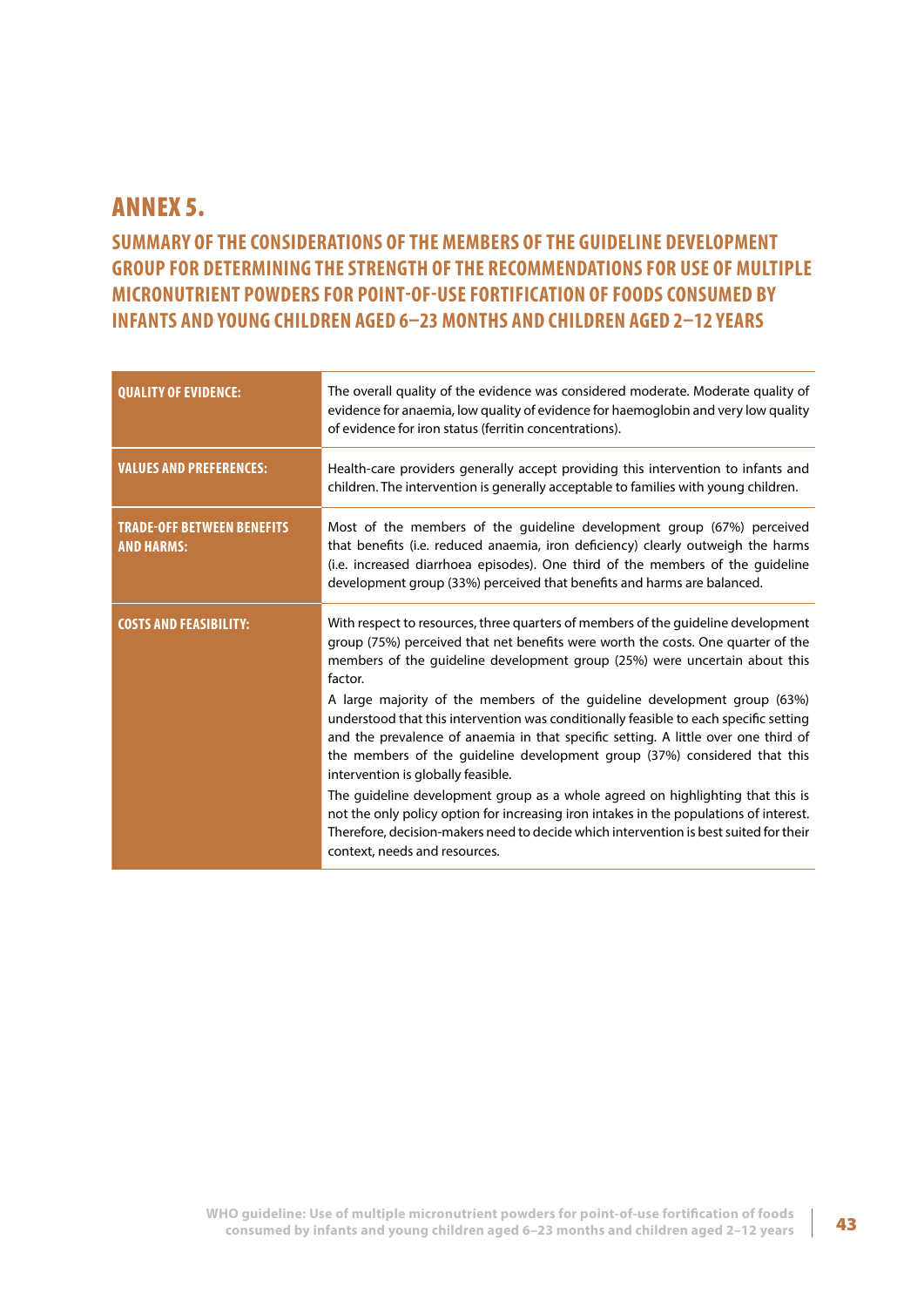## <span id="page-51-0"></span>ANNEX 6.

## **WHO STEERING COMMITTEE FOR NUTRITION GUIDELINES DEVELOPMENT**

#### **Emergency Risk Management and Humanitarian Response**

Dr Richard Brennan Director World Health Organization Avenue Appia 20, 1211 Geneva Switzerland

#### **Food Safety, Zoonoses and Foodborne Diseases**

Dr Kazuaki Miyagishima Director World Health Organization Avenue Appia 20, 1211 Geneva Switzerland

### **Global TB Programme**

Dr Knut Lonnroth Medical Officer World Health Organization Avenue Appia 20, 1211 Geneva Switzerland

#### **Health System Policies and Workforce**

Dr Ties Boerma Director, Health Statistics and Information Systems World Health Organization Avenue Appia 20, 1211 Geneva Switzerland

#### **HIV/AIDS**

Dr Gottfried Otto Hirnschall Director World Health Organization Avenue Appia 20, 1211 Geneva Switzerland

#### **International Agency for Research on Cancer**

Dr Isabelle Romieu Section and Group Head Nutritional Epidemiology Group International Agency for Research on Cancer 150, cours Albert Thomas 69372 Lyon Cedex 08 France

Dr Nadia Slimani Group Head Dietary Exposure Assessment Group International Agency for Research on Cancer 150, cours Albert Thomas 69372 Lyon Cedex 08 France

#### **Immunization, Vaccines and Biologicals**

Dr Jean-Marie Okwo-Bele Director World Health Organization Avenue Appia 20, 1211 Geneva 27 **Switzerland** 

#### **Knowledge Management and Sharing**

Dr Najeeb Mohamed Al Shorbaji World Health Organization Avenue Appia 20, 1211 Geneva Switzerland

Maternal, Newborn, Child and Adolescent Health Dr Elizabeth Mason World Health Organization Avenue Appia 20, 1211 Geneva Switzerland

#### **Nutrition for Health and Development**

Dr Francesco Branca Director World Health Organization Avenue Appia, 20, 1211 Geneva **Switzerland**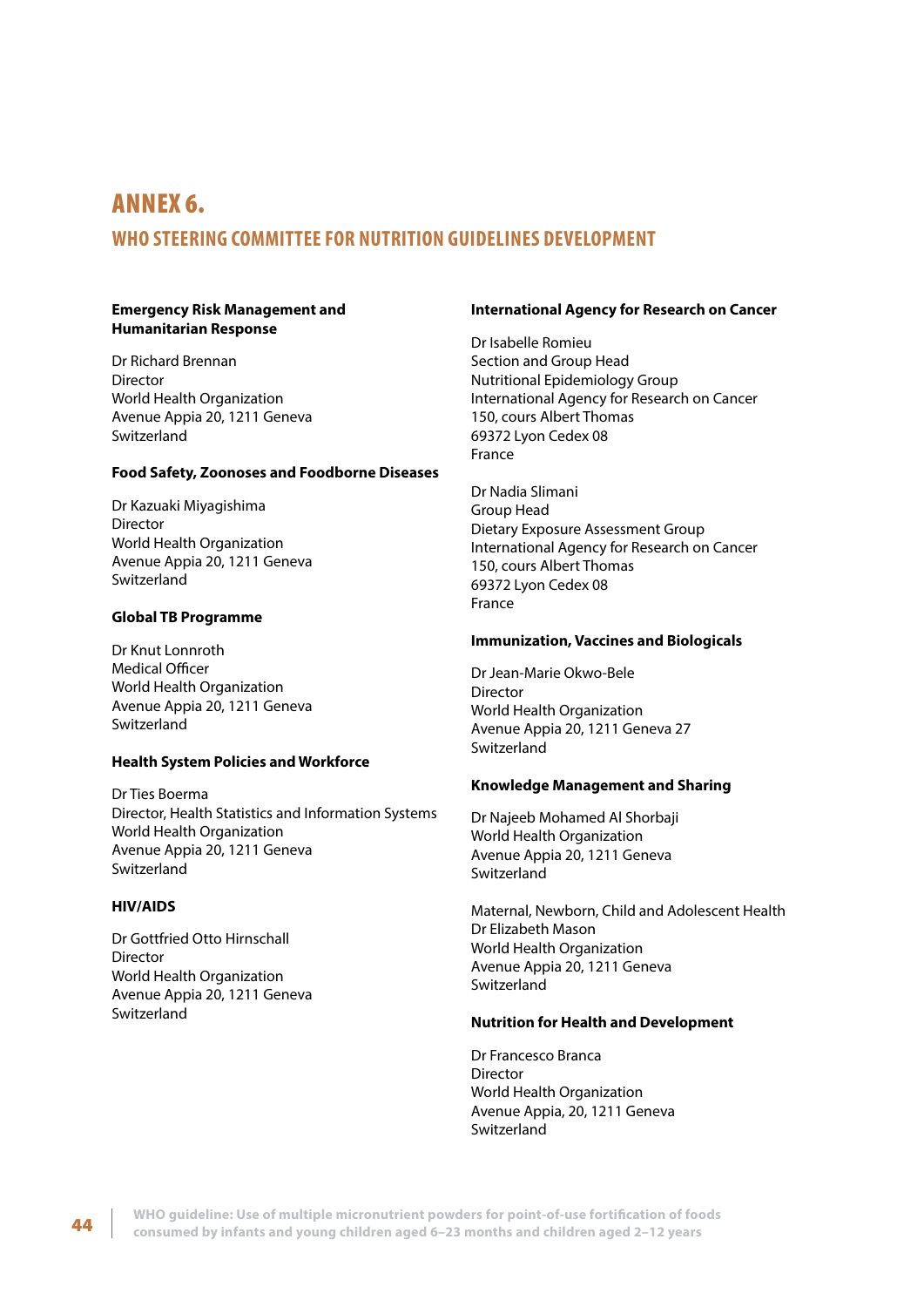#### **Prevention of Noncommunicable Diseases**

Dr Douglas Bettcher Director World Health Organization Avenue Appia 20, 1211 Geneva Switzerland

#### **Public Health, Environmental and Social Determinants of Health**

Dr Maria Purificacion Neira Director World Health Organization Avenue Appia 20, 1211 Geneva Switzerland

#### **Reproductive Health and Research**

Dr Marleen Temmerman Director World Health Organization Avenue Appia 20, 1211 Geneva Switzerland

#### **The Special Programme for Research and Training in Tropical Diseases**

Professor John Charles Reeder Director World Health Organization Avenue Appia 20, 1211 Geneva Switzerland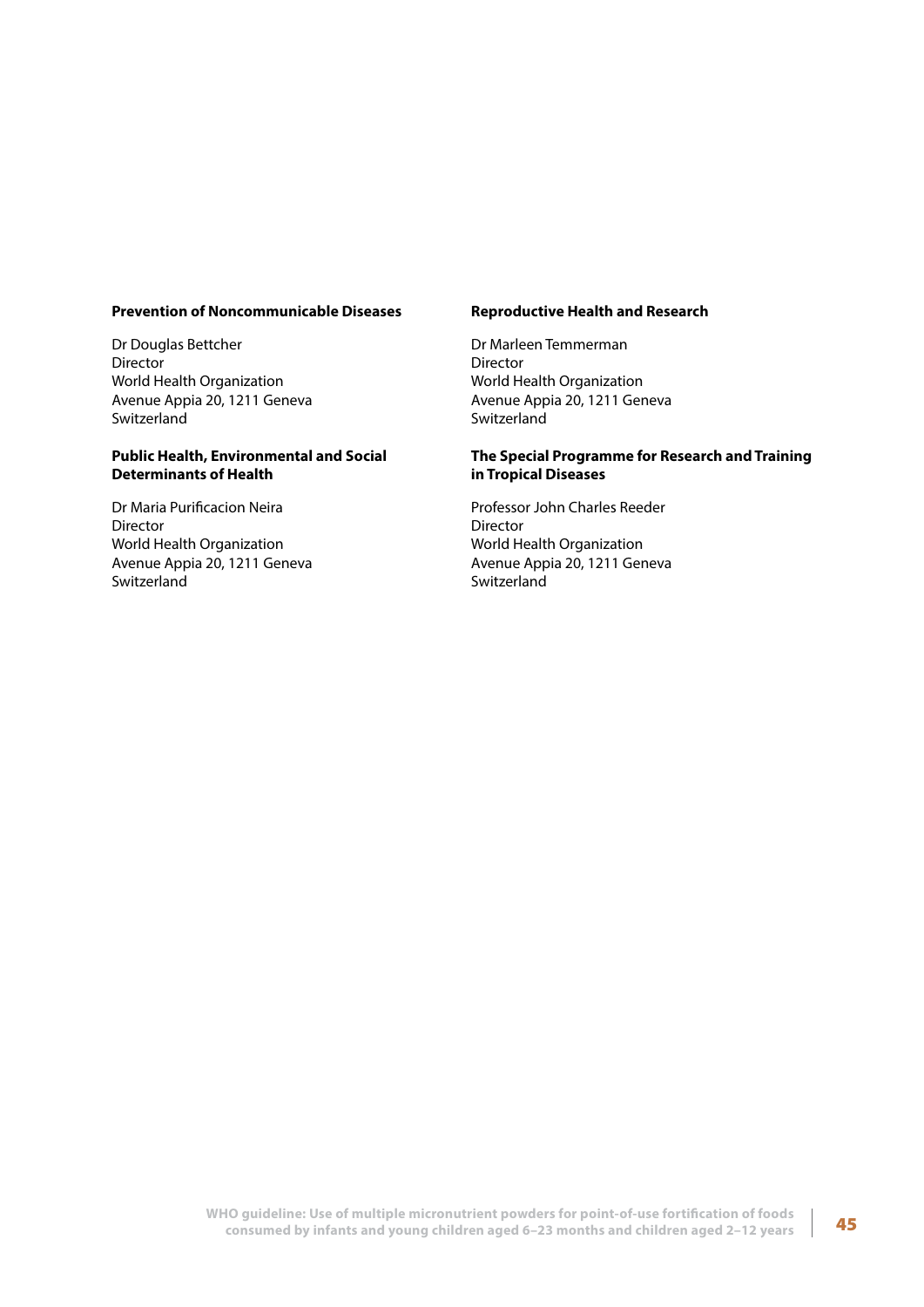## <span id="page-53-0"></span>ANNEX 7. **WHO GUIDELINE DEVELOPMENT GROUP – NUTRITION ACTIONS 2013–2014**

(Note: the areas of expertise of each guideline group member are given in *italics*)

#### **Ms Deena Alasfoor**

Ministry of Health Muscat, Oman *Health programme management, food legislations, surveillance in primary health care*

#### **Dr Kalid Asrat Tasew**

Consultant Pediatrician St Paul Hospital Millennium Medical College Addis Ababa 17974 Ethiopia *Paediatrics, primary health care*

#### **Dr Mary Chea**

National Nutrition Programme National Maternal and Child Health Centre Phnom Penh, Cambodia *Programme implementation, midwifery*

### **Dr Luz Maria De-Regil**

Director, Research and Evaluation and Chief Technical Adviser Micronutrient Initiative 180 Elgin Street, Suite 1000 Ottawa, Canada *Epidemiology, systematic reviews, programme implementation Methodologist*

### **Dr Heba El Laithy**

Statistical Department Faculty of Economics Cairo University Cairo, Egypt *Statistics, economics*

### **Dr Davina Ghersi**

Executive Knowledge and Development Cluster National Health and Medical Research Council Canberra, Australia *Policy-making, systematic reviews, evidence*

#### **Dr Rukhsana Haider**

Training and Assistance for Health and Nutrition (TAHN) Foundation House 12 (1st Floor) Rd 13, Block-E, Banani Dhaka-1213 Bangladesh *Breastfeeding, capacity-building on counselling and nutrition*

## **Dr Maria Elena del Socorro Jefferds**

Nutrition Branch Division of Nutrition, Physical Activity and Obesity US Centers for Disease Control and Prevention (CDC) Atlanta, United States of America *Behaviour science, programme evaluation*

#### **Dr Patrick Wilfried Kolsteren**

Department of Public Health Institute of Tropical Medicine Nationalestraat 155, 2000 Antwerp Belgium *Public health, food safety, laboratory methods*

#### **Dr Guansheng Ma**

National Institute for Nutrition and Food Safety Chinese Center for Disease Control and Prevention Beijing, China *Food safety, public health, programme management*

### **Dr Lynnette Neufeld**

Monitoring, Learning and Research Global Alliance for Improved Nutrition (GAIN) Geneva, Switzerland *Micronutrients, programmes, epidemiology*

#### **Professor Orish Ebere Orisakwe**

Toxicology Unit, Faculty of Pharmacy University of Port Harcourt Rivers State Nigeria *Pharmacology, food safety, toxicology*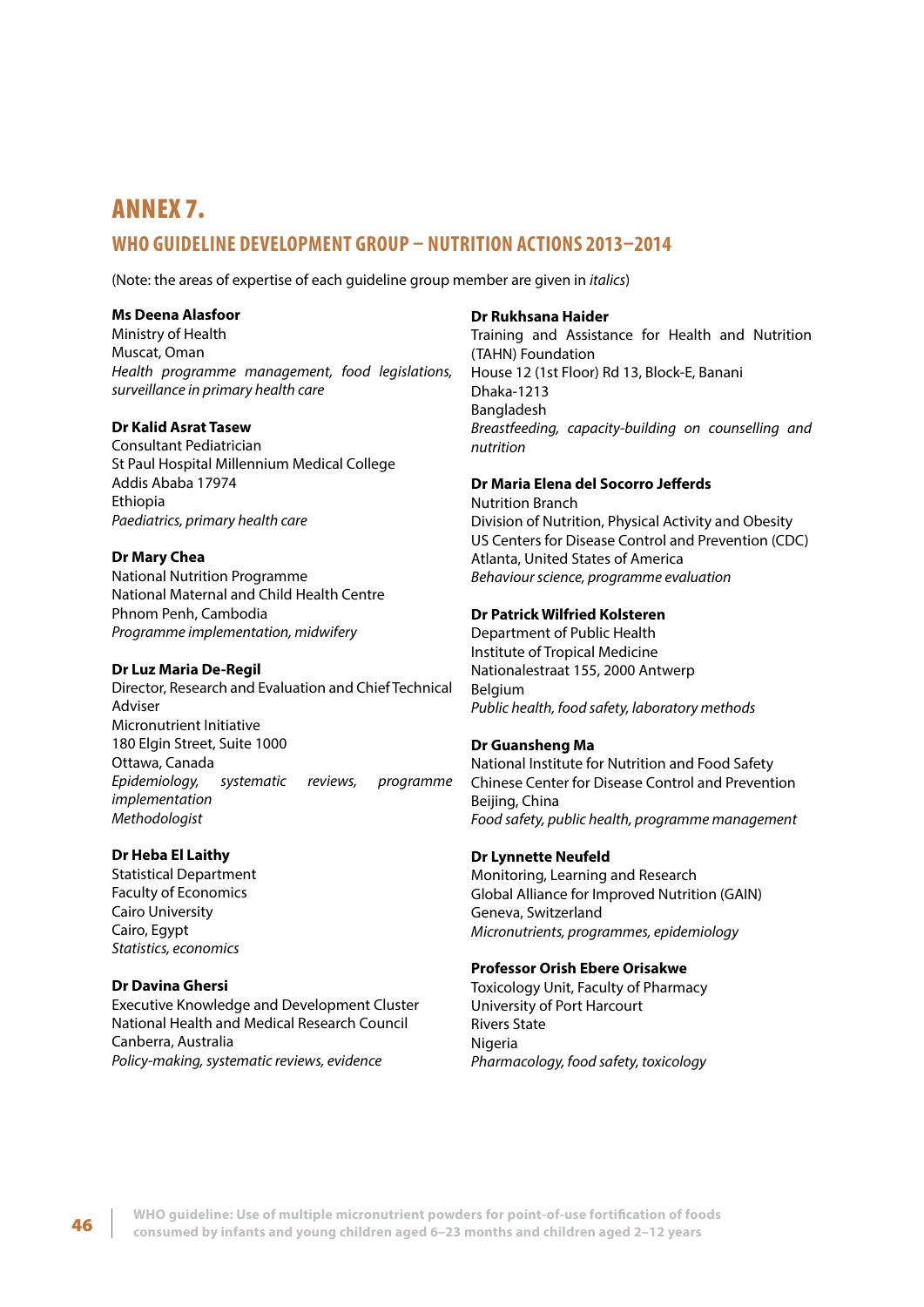#### **Dr Mical Paul**

Infectious Diseases Unit Rabin Medical Center, Belinson Hospital Sackler Faculty of Medicine Tel Aviv University Petah-Tikva, Israel *Infectious diseases, HIV*

#### **Professor Dalip Ragoobirsingh**

Medical Biochemistry and Diabetology Diabetes Education Programme University of the West Indies Faculty of Medical Sciences Teaching & Research Mona, Kingston 7 Jamaica *Diabetes*

#### **Professor HPS Sachdev**

Sitaram Bhartia Institute of Science and Research New Delhi, India *Paediatrics, systematic reviews*

### **Ms Rusidah Selamat**

Nutrition Division Department of Public Health Ministry of Health Malaysia Putrajaya, Malaysia *Public health nutrition*

#### **Dr Rebecca Joyce Stoltzfus**

Division of Nutritional Sciences Cornell University Ithaca, United States of America *International nutrition and public health, iron and vitamin A nutrition, programme research*

#### **Dr Igor Veljkovik**

United Nations Children's Fund (UNICEF) Skopje Skopje, Former Yugoslav Republic of Macedonia *Programme implementation*

#### **Dr Maged Younes**

Committee on World Food Security (CFS) Food and Agriculture Organization (FAO) Rome, Italy *Food safety, public health, programme management*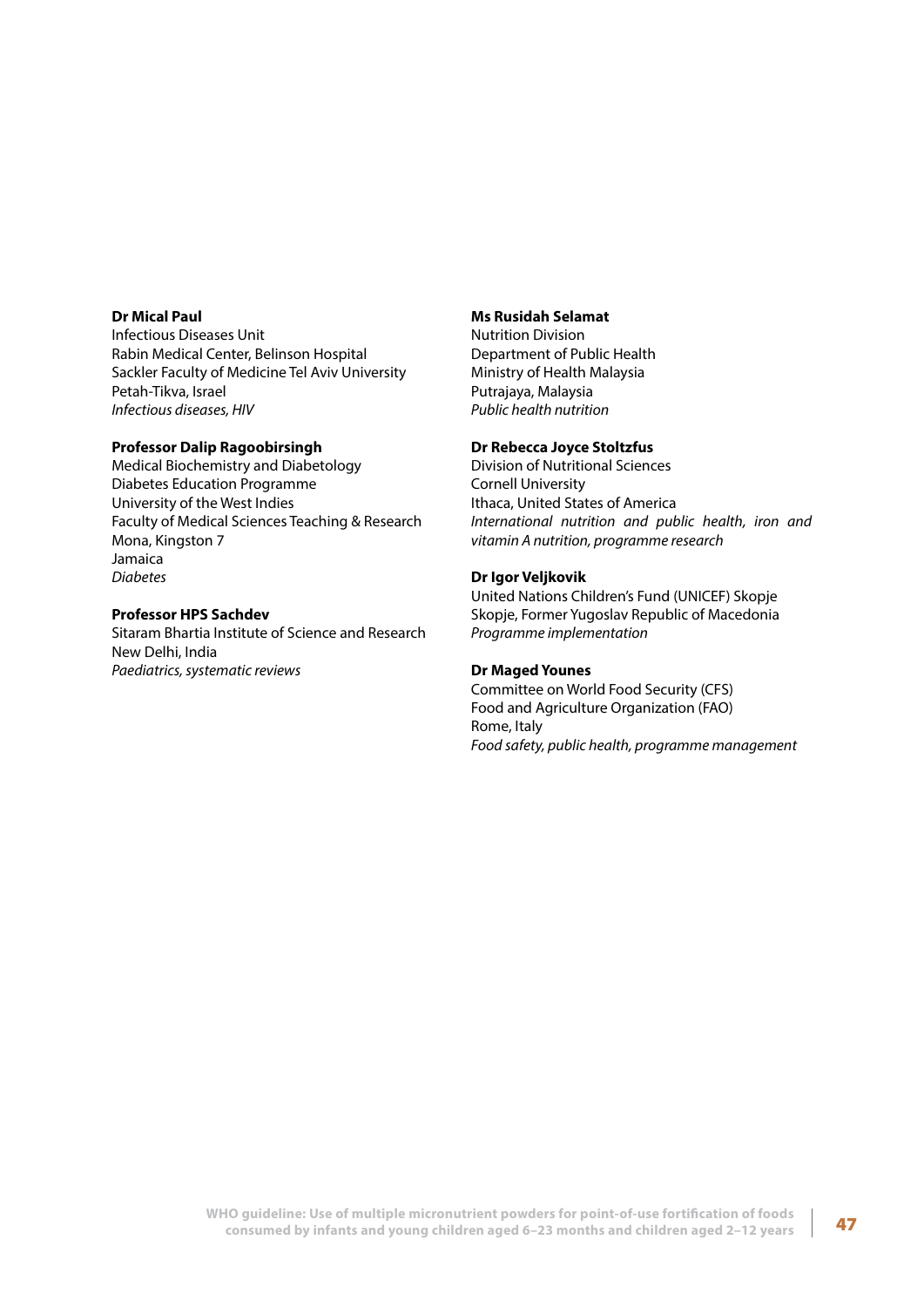## <span id="page-55-0"></span>ANNEX 8.

## **WHO SECRETARIAT**

### *WHO headquarters*

#### **Dr Maria de las Nieves García-Casal**

Consultant Evidence and Programme Guidance Department of Nutrition for Health and Development

## **Mr Leendert Maarten Nederveen**

Technical Officer Surveillance and Population-based Prevention Department of Prevention of Noncommunicable Diseases

### **Dr Juan Pablo Peña-Rosas**

Coordinator Evidence and Programme Guidance Unit Department of Nutrition for Health and Development

#### **Dr Lisa Rogers**

Technical Officer Evidence and Programme Guidance Department of Nutrition for Health and Development

#### **Mr Gerardo Zamora**

Technical Officer, Implementation Research and Equity Evidence and Programme Guidance Department of Nutrition for Health and Development

## *WHO regional offices*

#### **Dr Kunal Bagchi**

Regional Adviser Nutrition and Food Safety WHO Regional Office for South-East Asia New Delhi, India

### **Dr Chessa Lutter**

Regional Adviser Child and Adolescent Health WHO Regional Office for the Americas/Pan American Health Organization United States of America

### **Dr Ruben Grajeda Toledo**

Adviser, Nutrition and Social Determinants Regional Office for the Americas of the World Health **Organization** Pan American Health Organization United States of America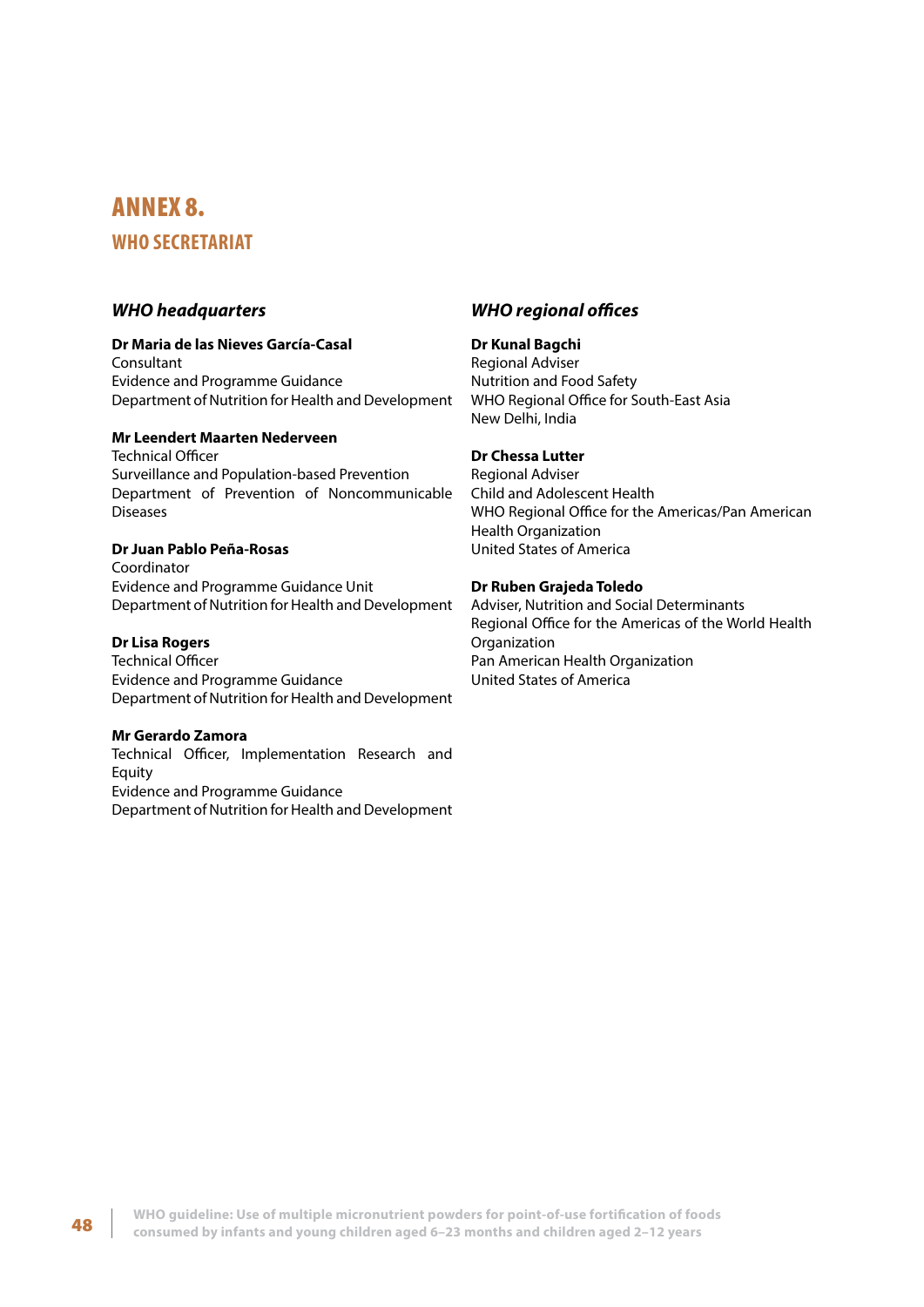## <span id="page-56-0"></span>ANNEX 9. **EXTERNAL RESOURCE EXPERTS**

**Dr Robert J Berry** Prevention Research Branch National Center on Birth Defects and Developmental Disabilities Centers for Disease Control and Prevention United States of America

**Ms Nita Dalmiya** United Nations Children's Fund 3 UN Plaza, New York, NY 10017 United States of America

**Dr Julia Finkelstein** Division of Nutritional Sciences, Cornell University Ithaca, New York United States of America

**Dr Elvira González de Mejía** Department of Food Science and Human Nutrition University of Illinois United States of America

**Dr Jeff Gwirtz** Food Fortification Initiative United States of America

**Dr Chowdhury Jalal** Operations and Evaluation Research Micronutrient Initiative Canada

**Mr Phillip J Makhumula-Nkhoma** Independent consultant Tuckahoe, New York 10707 United States of America

**Dr Luis A Mejía** Department of Food Science and Human Nutrition University of Illinois United States of America

**Dr Helena Pachon** Food Fortification Initiative Emory University United States of America

**Mr Peter Ranum** Independent consultant United States of America

**Mr Georg Steiger** DSM Nutritional Products **Switzerland** 

**Dr Parmi S Suchdev** Emory University, Division of Hospitalist Medicine, Egleston Joint appointment, Rollins School of Public Health United States of America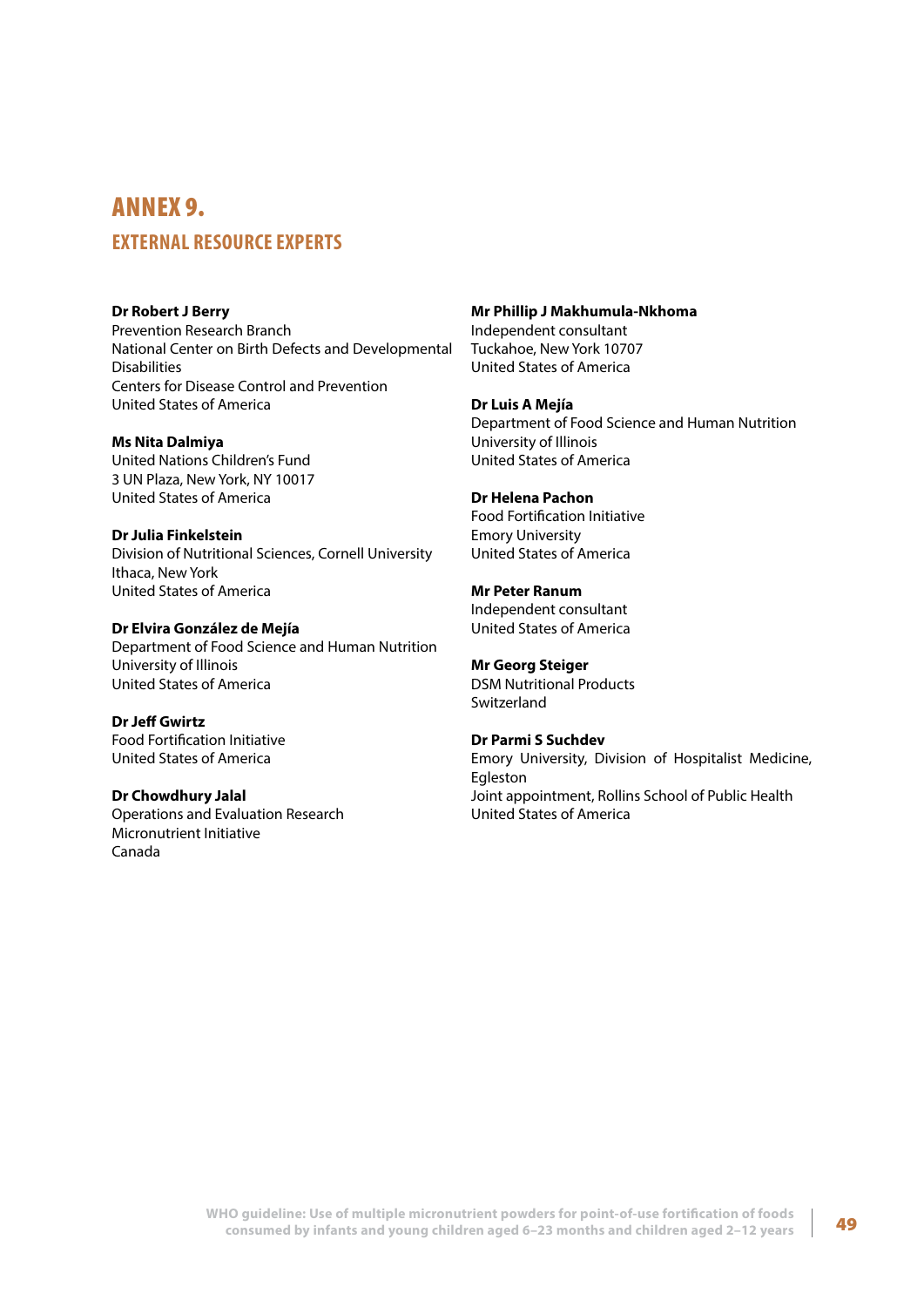## <span id="page-57-0"></span>ANNEX 10.

## **PEER-REVIEWERS**

#### **Mr Mirak Raj Angdembe** FHI360 Kathmandu, Nepal

#### **Professor Marly Augusto Cardoso**

Department of Nutrition School of Public Health University of Sao Paulo Sao Paulo, Brazil

#### **Ms Nuzhat Choudhury**

Nutrition and Clinical Services Division International Centre for Diarrhoeal Disease Research, Bangladesh (icddr,b) Dhaka, Bangladesh

#### **Dr Francisco Guillén-Grima**

Department of Health Sciences Public University of Navarra Pamplona, Spain

## **Dr Ana-Lucía Mayen-Chacón**

Nutrition and Social Determinants of Health Guatemala City, Guatemala

#### **Mr Alejandro Vargas**

Action Against Hunger Lima, Peru

#### **Dr Pattanee Winichagoon**

Institute of Nutrition, Mahidol University Salaya, Nakhon Pathom Thailand

## **Dr Stanley Zlotkin**

Centre for Global Child Health The Hospital for Sick Children Professor, Departments of Paediatrics, Nutritional Sciences and Public Health University of Toronto Canada

*Note*: The names and affiliations of peer-reviewers are provided here as an acknowledgement and by no means indicate their endorsement of the recommendations in this guideline. The acknowledgement of the peer-reviewers does not necessarily represent the views, decisions or policies of the institutions with which they are affiliated.